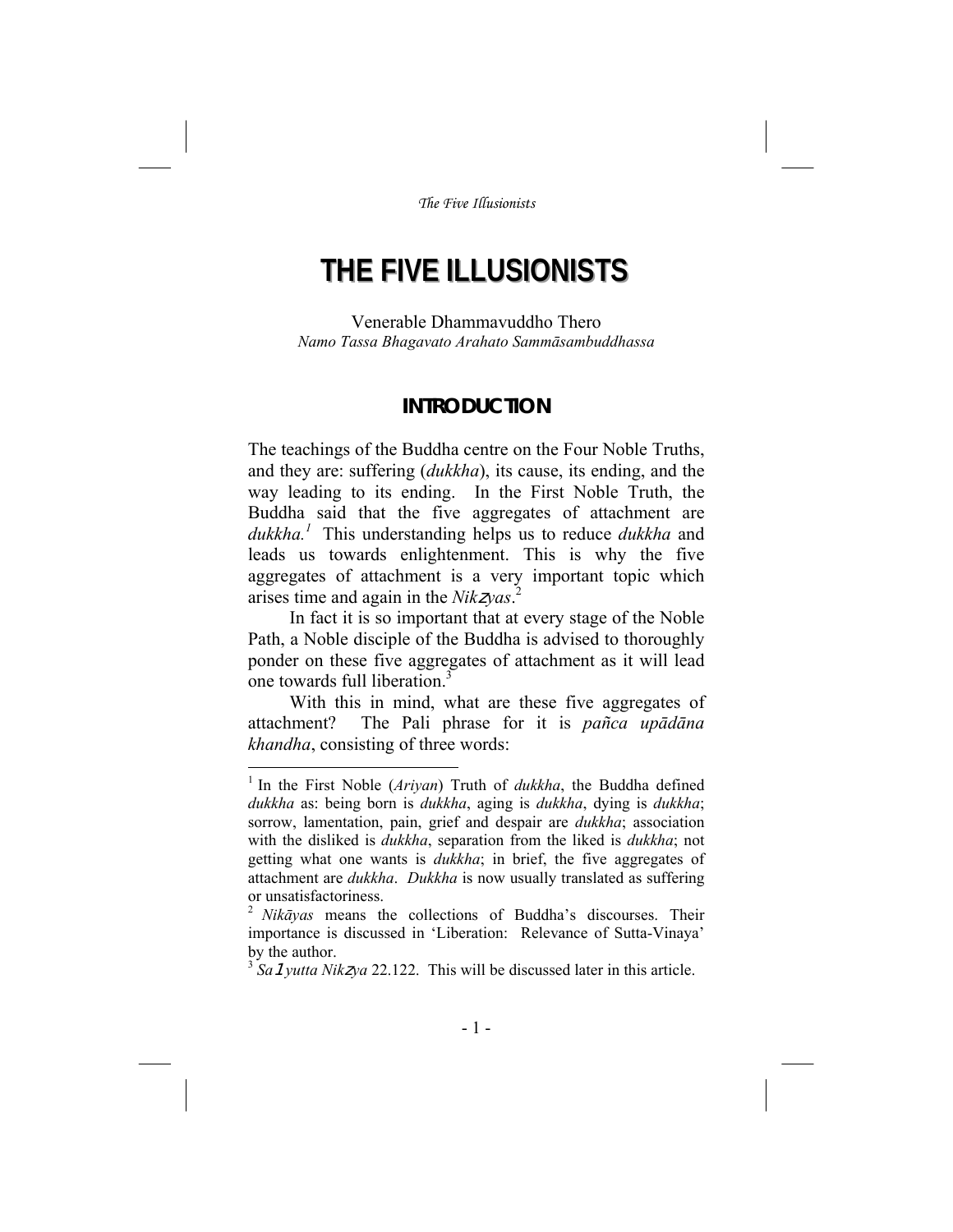- *Pañca* means five,
- *Upādāna* means attachment, and
- *Khandha* means aggregates.

Therefore, *pañca upādāna khandha* can be translated as five aggregates of attachment. The key word here is 'attachment.' Because of attachment to the five aggregates, suffering arises.

## **HOW DOES ATTACHMENT COME ABOUT?**

-

Attachment arises because we have a perception of a 'self,' an 'I' and a 'mine' in the five aggregates of attachment. These five aggregates are form or body (*rūpa*), feeling (*vedanā*), perception (*sañña*), volition (*sa*5*khāra*) and consciousness (*viññāna*). The last four can be grouped together as mind, so these five aggregates are actually body and mind.<sup>4</sup>

Attachment comes about because of the perception of 'I' and 'mine' in the five aggregates. With the arising of attachment, suffering comes about.

For example, if you learn either from the newspaper or from the neighbours that somebody's son was killed in an accident, you will not grieve because you do not consider that person to be yours or anything to do with you. But, if someone came and told you "Just now while your son was coming home from school, he was knocked down by a car and died!" What would happen? You would immediately be struck by this news. You would probably burst into tears, cry

<sup>4</sup> It is not mentality-materiality (*nāma-rūpa*) that is body and mind, but the five aggregates. As we read the discourses (*Suttas*) further, we will understand that *nāma-rūpa* is slightly different. This will be discussed later in this article.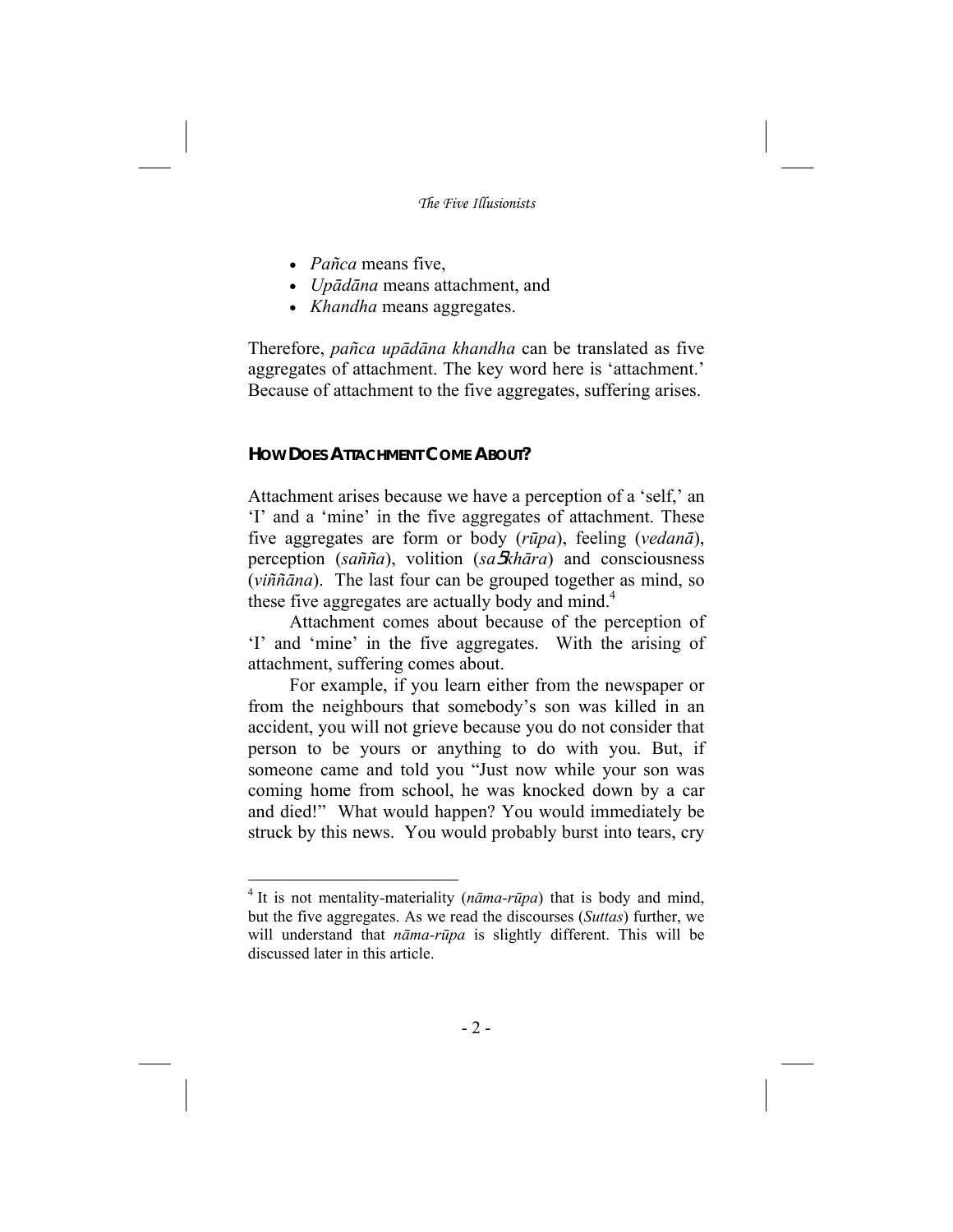very loudly and, perhaps, grieve unbearably for a very long time.

Also in this period of economic recession, you may read or hear about people going bankrupt. It will probably not affect you very much. But, if your own business goes bankrupt, it will be a disaster to you. Some might even commit suicide.

The problem here is attachment. It comes from the perception of the 'I' and 'mine.' This 'mine' can extend to my family, my property, to those of my same race, to those of my same religion, to those of my same country. This leads to quarrels, fights, and even wars, as history has repeatedly shown.

To better understand attachment, we need to know why and how the five aggregates give rise to the perception of an 'I' and a 'mine.' The discourses of the Buddha basically help us see there is no 'I,' no 'mine' in these five aggregates. If we can see that, then we will let go of our attachment to the five aggregates.

#### **THE FIVE AGGREGATES**

The first aggregate is form/body (*rūpa*)*. Rūpa* literally means picture or image because it is the object of eye-consciousness (*cakkhuviññāna*). Common translations of *rūpa* include form and body. Every one of us has a body. If the body is short, you say, "I am short." If the body is beautiful you say, "I am beautiful." If the body is sick, you say, "I am sick." So you can see how easily we associate the body with the 'self.'

The second aggregate is feeling (*vedanā*). When happy feeling arises, you say, "I am feeling happy." When angry feeling arises, you say, "I am angry." And when sorrowful feeling arises, you say, "I suffer, I grieve." So, again we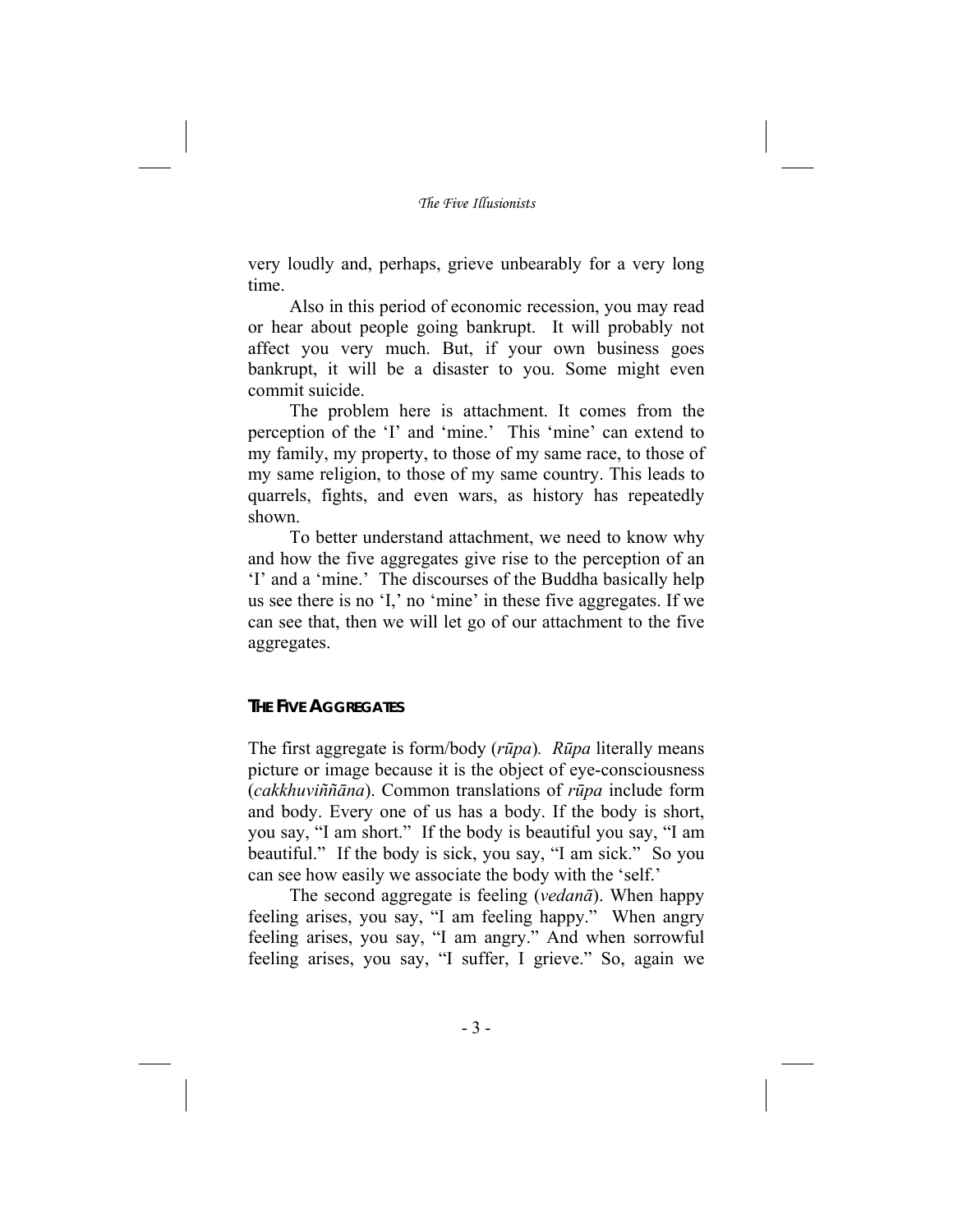easily associate feeling with the 'self.'

The third aggregate is perception (*sañña*). Perception means you have a certain conception of something. In the *suttas* the Buddha mentioned that you may have the perception that this is yellow or some other colour. But somebody else may not perceive this to be yellow. He (or she) may have a different opinion from you, more so if he is colour blind. Also, if you were to wear dark glasses, you will swear this is a certain colour. It is only when you remove your dark glasses, then you realize it's a different colour. So perceptions are not very reliable. You may perceive that a certain person is very handsome or beautiful, but somebody else may not have the same perception. Or you have the perception that somebody is a very nice person, but he will not appear nice to his enemy. These are examples of how 'my perception' arises.

The fourth aggregate is volition (*sa*5*khāra*). Dependent on sense object and sense organ, consciousness arises. The meeting of the three is contact. This is followed by feeling, perception, thoughts and volition. For example, you might see a beautiful girl or handsome man, and a pleasant feeling arises. This is followed by a perception that this is a very attractive person, and the thought of it gives rise to a decision/volition "I like to be his/her friend." So volition ––– to do or not to do this or that —– is again easily associated with the 'self.'

The fifth aggregate is consciousness (*viññāna*). Consciousness means seeing, hearing, smelling, tasting, touch and thinking consciousness. When consciousness arises you say, "I see" or "I hear," etc. — in this way, 'I' arises with the normal consciousness.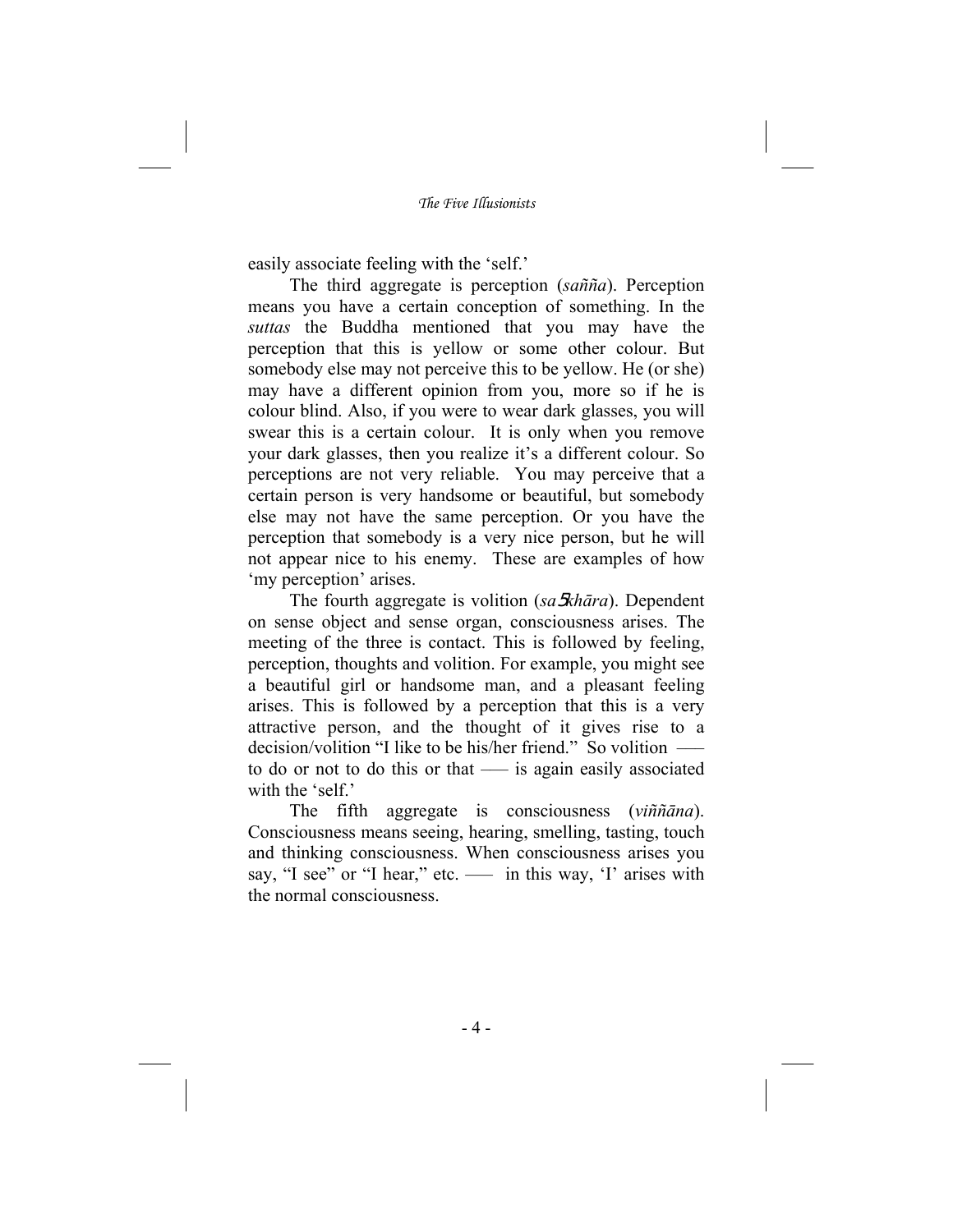# **SUTTA REFERENCES**

The Buddha said that we tend to regard the aggregates as the 'self' (e.g. this body is 'myself'), or as belonging to the 'self' (e.g. my perception), or as being in the 'self' (e.g. this feeling in me), or the 'self' as being in the aggregates (e.g. the me in this body). In this way we associate the five aggregates with 'I,' 'mine' and 'myself.'

Now we shall go into some of the *Suttas*<sup>5</sup> as they explain more clearly the Buddha's teaching. It is very important that we always refer to the *Suttas*, because the words of the Buddha are always better than those of anyone of us. No matter how well we try to explain the Buddha's teaching, we can never explain as well as the Buddha. Therefore, relying on the Buddha's words takes priority. We only try to clarify when certain points are not so clear. However. this clarification must always be consistent with or based on the *Sutta-Vinaya*<sup>6</sup> which is the only authority in determining what the Buddha's teachings are.<sup>7</sup> That is why it is always best to teach from the *Suttas*.

Most of the *Suttas* on the five *khandhas* are found in the third volume of the *Sa*1*yutta Nikāya*. The first chapter in this volume is chapter number twenty two and it deals with the five aggregates.

<sup>&</sup>lt;sup>5</sup> *Suttas* means the Buddha's discourses. The earliest four collections (*Nik*z*yas*) of the Buddha's discourses are the *D*f*gha Nikāya, Majjhima Nik*z*ya, Sa*1*yutta Nikāya,* and *Anguttara Nikāya*. These four *Nik*z*yas* are consistent, and contain the flavour of liberation.

<sup>&</sup>lt;sup>6</sup> *Vinaya* means the monastic discipline.<br><sup>7</sup> *Anguttara Nikāya* 4.180 where the Buddha advised us to compare, without scorning or welcoming, any teachings with the *Sutta-Vinaya*. If they are not in accordance with the *Sutta-Vinaya*, we should reject them. The Buddha took a stand, and he was very firm. See also footnote 39.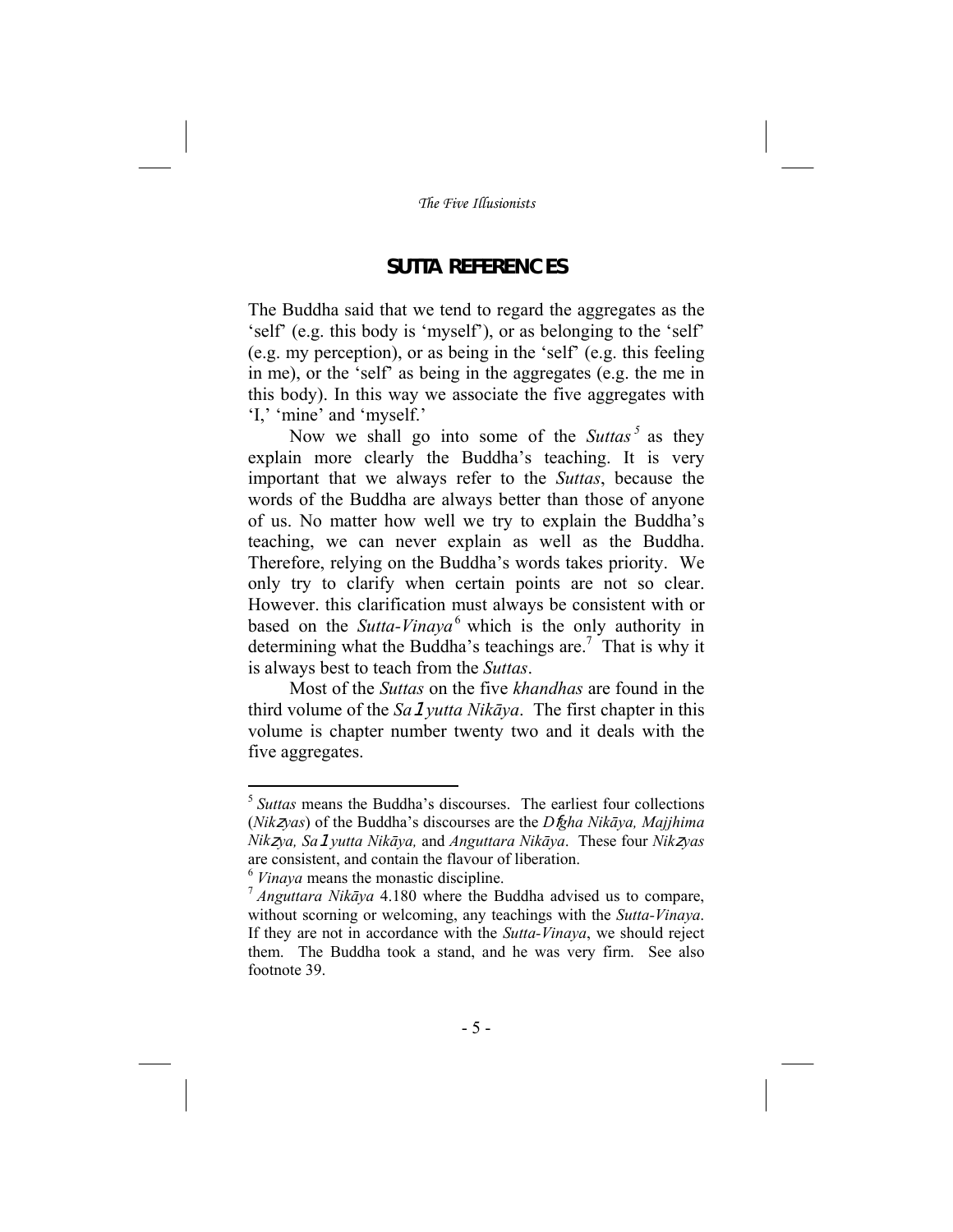#### **FIVE AGGREGATES AND MEMORY OF PAST LIVES**

*At Sāvatthi… the Buddha said:–* 

*"Whatsoever recluses or Brahmins, monks, remember their diverse former lives, in so doing, all of them remember the five aggregates of attachment, or one or other of these five aggregates, thus: 'Of such and such a body was I in time past' says one; and so remembering, it is body, monks, that he thus remembers. 'I felt thus and thus,' says he; and in so remembering it is feeling that he thus remembers. 'Thus and thus I perceived,' says he; and in so remembering it is perception that he thus remembers. 'Thus and thus in conditioning was I,' says he; and in thus remembering it is the conditioners that he remembers. 'Thus and thus conscious was I,' says he; and in so remembering it is consciousness that he remembers."8*

*Five aggregates and past lives*. Here the Buddha is saying that whenever we refer to ourselves in our past lives, we always refer to the five aggregates. In the fourth item, it is the conditioner<sup>9</sup> that we remember.

*Thus and thus in conditioning was I.* All things in the world depend on conditions, all things arise and pass away dependent on conditions. For example, 'A' might arise due to a certain 'conditioner.' After it has arisen it causes 'B' to

<sup>8</sup> *Sa*1*yutta Nikāya* 22.79: The Prey.

<sup>9</sup> The *Pali* word is *sa*5*khāra* and it can be translated as conditioner. Sometimes some people use the translation 'conditioned things.' However the *Pali* word '*sa*5*khata*' means conditioned things. '*Sa*5*khāra*' is that which conditions something. From the *Suttas* we see the word '*sa*5*khāra*' is better translated as 'conditioner.' Later we can see as far as the five aggregates are concerned, '*sa*5*khāra*' is a definite form of conditioner, and that is volition.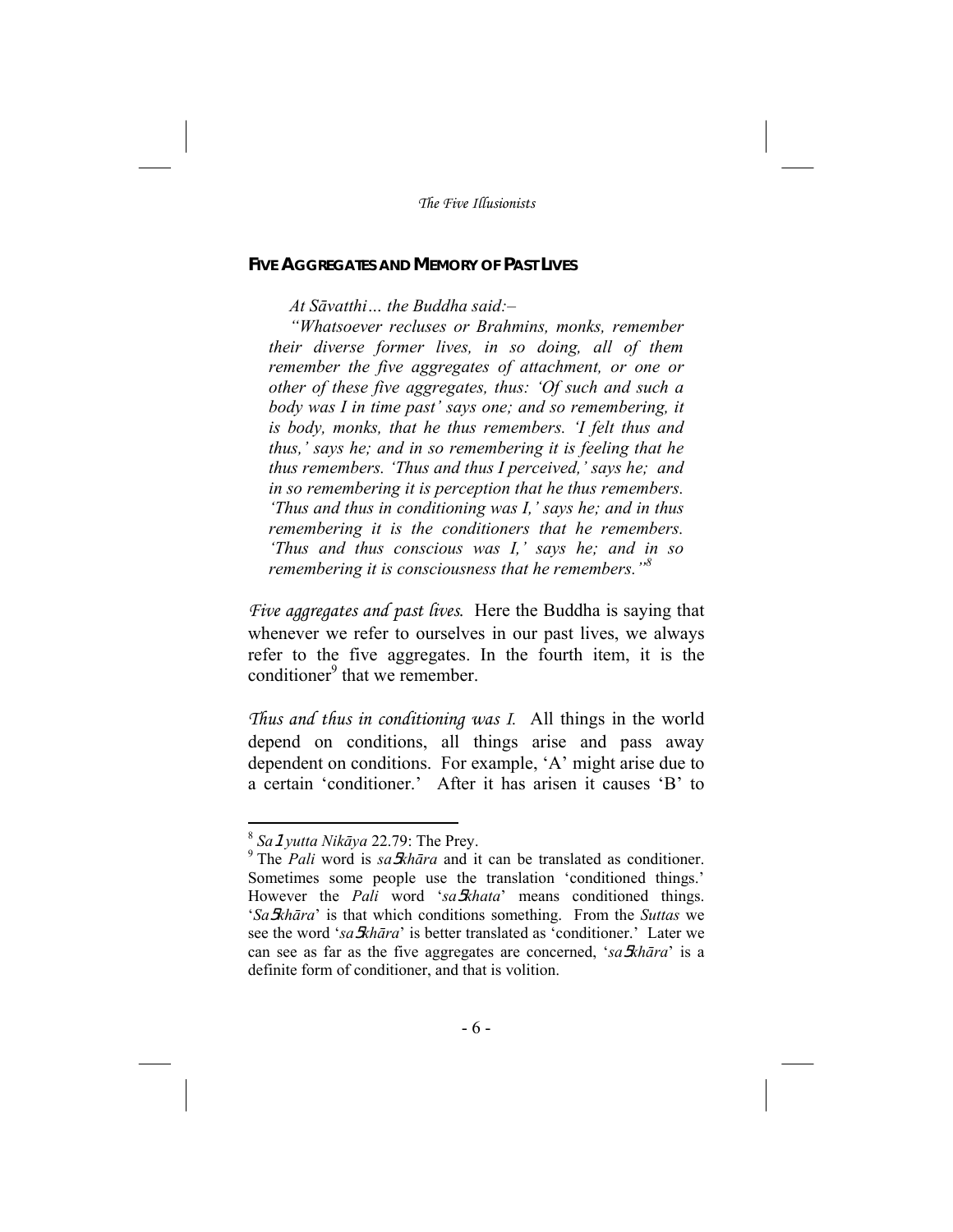arise simultaneously or later. So 'A' is a 'conditioner' for 'B,' and 'B' is a 'conditioned thing.' But even though 'B' is a conditioned thing, it later conditions something else, say 'C.' So 'B' becomes a conditioner for 'C' and, later, 'C' becomes a conditioner for something else. In a way, things in the world are conditioners as well as conditioned things.

#### **FIVE AGGREGATES DEFINED**

-

*"And why, monks, do you say body? One is affected,<sup>10</sup> monks. That is why the word 'body' is used. Affected by what? Affected by touch of cold and heat, hunger and thirst; of gnats, mosquitoes, wind and sun and snakes. One is affected, monks. That is why you say 'body.'* 

*And why, monks, do you say 'feeling'? One feels, monks. That is why the word 'feeling' is used. Feels what? Feels pleasure and pain; feels neutral feelings. One feels, monks. That is why the word 'feeling' is used.* 

*And why, monks do you say 'perception'? One perceives, monks. That is why the word 'perception' is used. Perceives what? Perceives blue-green, perceives yellow, or red or white. One perceives, monks. That is why 'perception' is used.* 

*And why, monks, do you say 'conditioner' (sa*5*khāra)? Because they condition the conditioned. That is why, monks, the word 'conditioner' is used. And what do they condition? Body as body is the conditioned that they condition. Feeling as feeling is the conditioned that they condition. Perception as perception is the conditioned that they condition. Conditioner as conditioner is the* 

<sup>&</sup>lt;sup>10</sup> The word affected or afflicted (*rūpatti*) is related to the word body (*rūpa*). So the word '*rūpa*' comes from the fact that the 'body' is affected by conditions.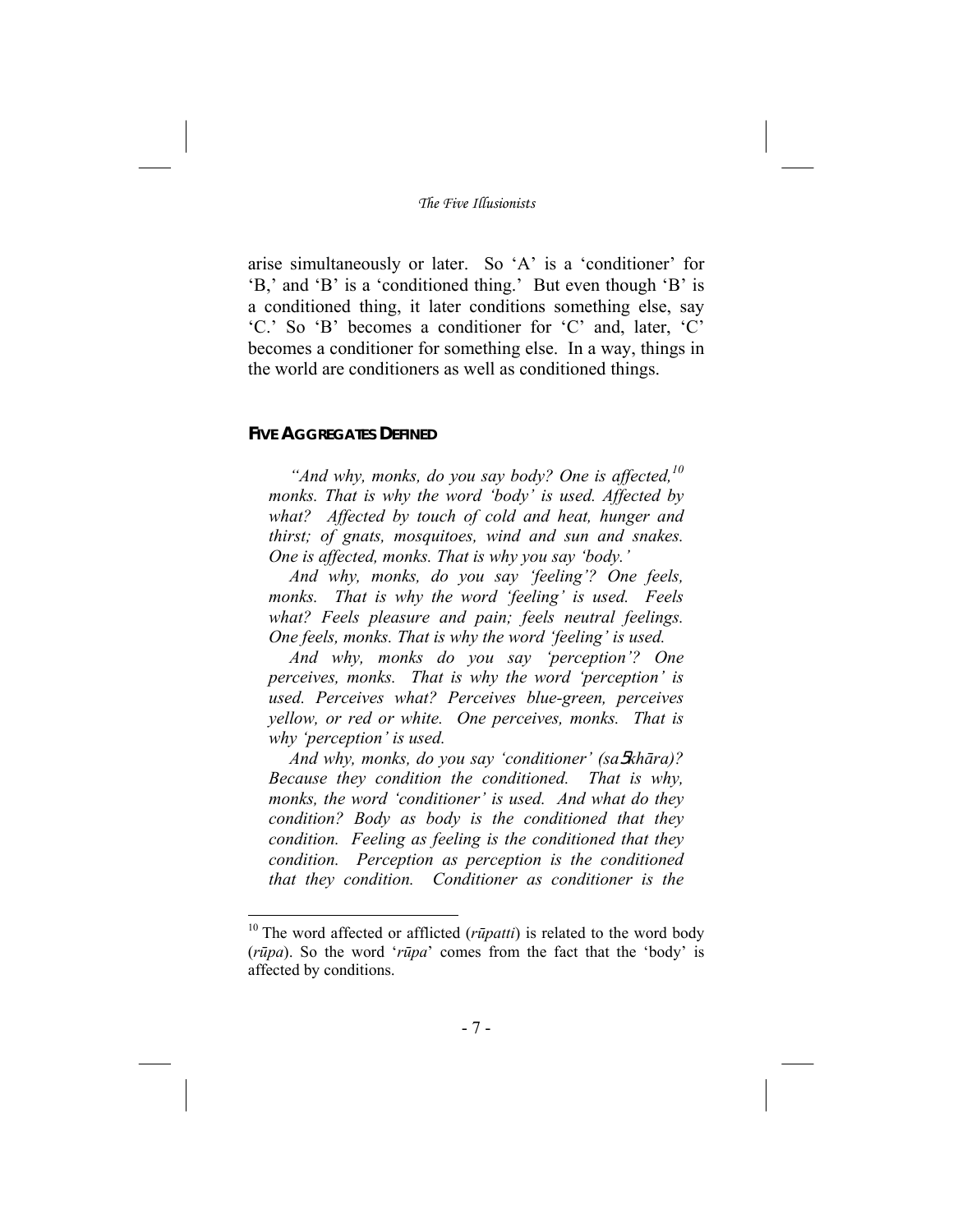*conditioned that they condition. Consciousness as consciousness is the conditioned that they condition. They condition the conditioned. That is why the word 'conditioner' is used.* 

*And why monks do you say, 'consciousness'? One is conscious, monks. Therefore the word 'consciousness' is used. Conscious of what? Of (flavours) sour or bitter; acrid or sweet; alkaline or non-alkaline; saline or nonsaline. One is conscious, monks. That is why the word consciousness is used."<sup>11</sup>*

### **FIVE AGGREGATES… WHY BOTHER?**

*Once, the Venerable Sāriputta and Venerable MahāKotthita were staying at Benares, in Isipatana, in the Deer Park.* 

*Then the Venerable MahāKotthita, rising in the evening from his solitude, came to Venerable Sāriputta… and thus addressed him:–* 

*"Āvuso Sāriputta…"<sup>12</sup>*

*Daily life of monks.* We find in the *Suttas* that the daily life of monks during the Buddha's time began with alms round in the morning to gather food. Upon returning, they ate their food either in the monastery or in the forest. Thereafter, they retired to a secluded place for the rest of the day, practising meditation. When the sun set, they would come to the most senior monk to discuss the *Dhamma*. Here, Venerable MahāKotthita came to see Venerable Sāriputta and addressed

 $11$  Sa 1 vutta Nikāya 22.79: The Prey.

<sup>11</sup> *Sa*1*yutta Nikāya* 22.79: The Prey. 12 *Sa*1*yutta Nikāya* 22.122: Virtue.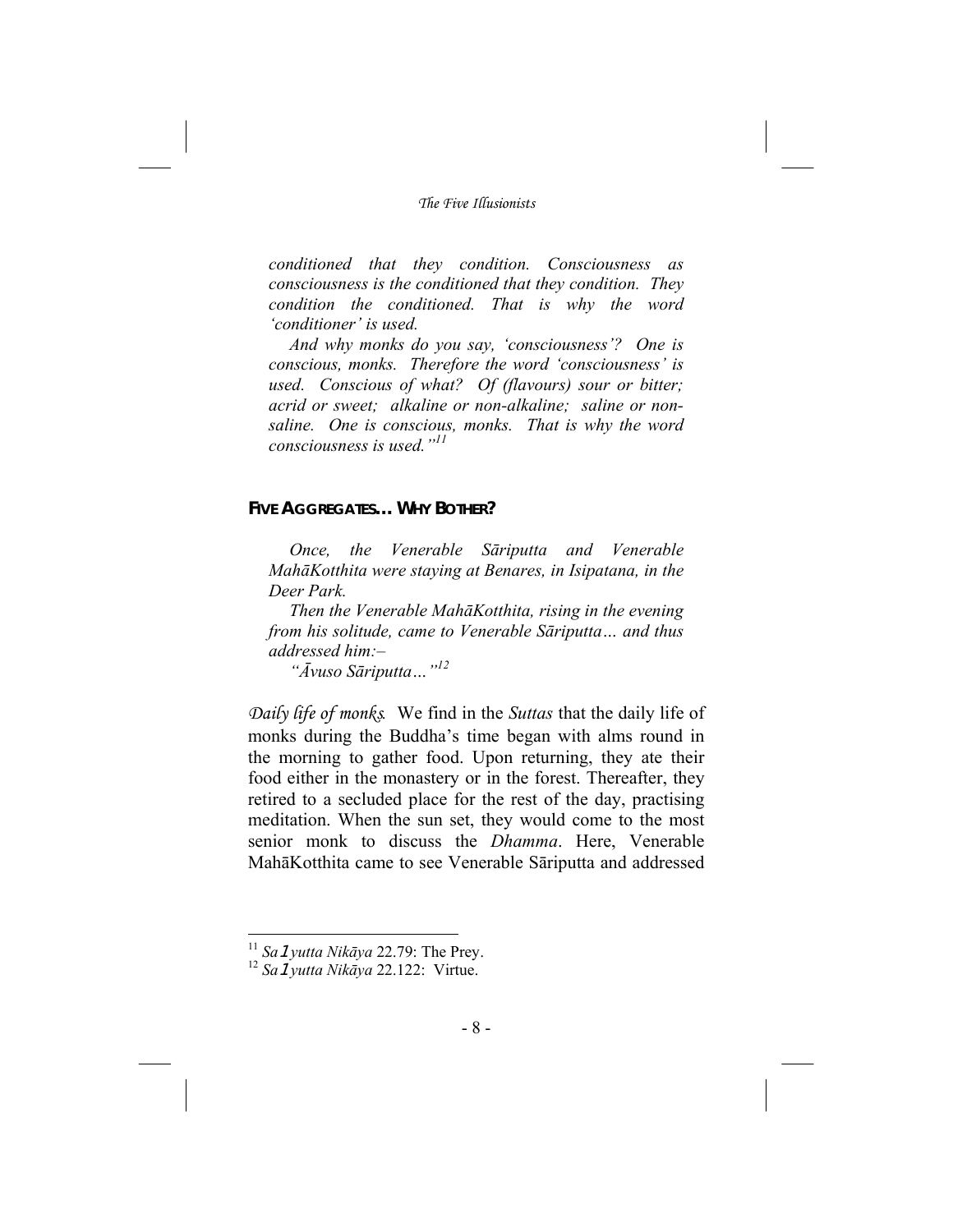him, "*Āvuso*, Sāriputta." <sup>13</sup>

*"What are the things (Dhamma) that should be thoroughly pondered by a virtuous monk?"* 

*And Venerable Sāriputta answered, "The five aggregates of attachment, friend Kotthita, are the things that should be thoroughly pondered by a virtuous monk, as being impermanent, as suffering, as a disease, as a tumour, as a dart, as a calamity, as an affliction, as alien, as disintegrating, as empty, as not self.* 

*What five aggregates? The aggregates of body, feeling, perception, volition and consciousness. By a virtuous monk, friend Kotthita, these five aggregates of attachment should be thoroughly pondered. Indeed friend, it is possible for a virtuous monk so thoroughly pondering these five aggregates of attachment to realize the fruits of stream-winning (sotāpanna)."<sup>14</sup>*

*Five aggregates contemplation.* Here, Venerable Sāriputta is saying that if an ordinary (*puthujjana*) monk thoroughly contemplates the five aggregates of attachment, it is possible for him to attain *sotāpanna*. Venerable Sāriputta said that a monk should contemplate the five aggregates with the following characteristics which are very important: as being impermanent, as suffering, as a disease, as a tumour, as a dart, as a calamity, an affliction, as alien, as disintegrating, as empty, as not self.

The first characteristic is impermanence. I think you all

<sup>13</sup> *Āvuso* is sometimes translated as reverend or friend, a term the monks used to address each other. However, when the Buddha was about to pass away, he instructed that senior monks may address junior monks as *āvuso* or by their name, but junior monks should address senior monks as *Bhante* (Venerable Sir). 14 *Sa*1*yutta Nikāya* 22.122: Virtue.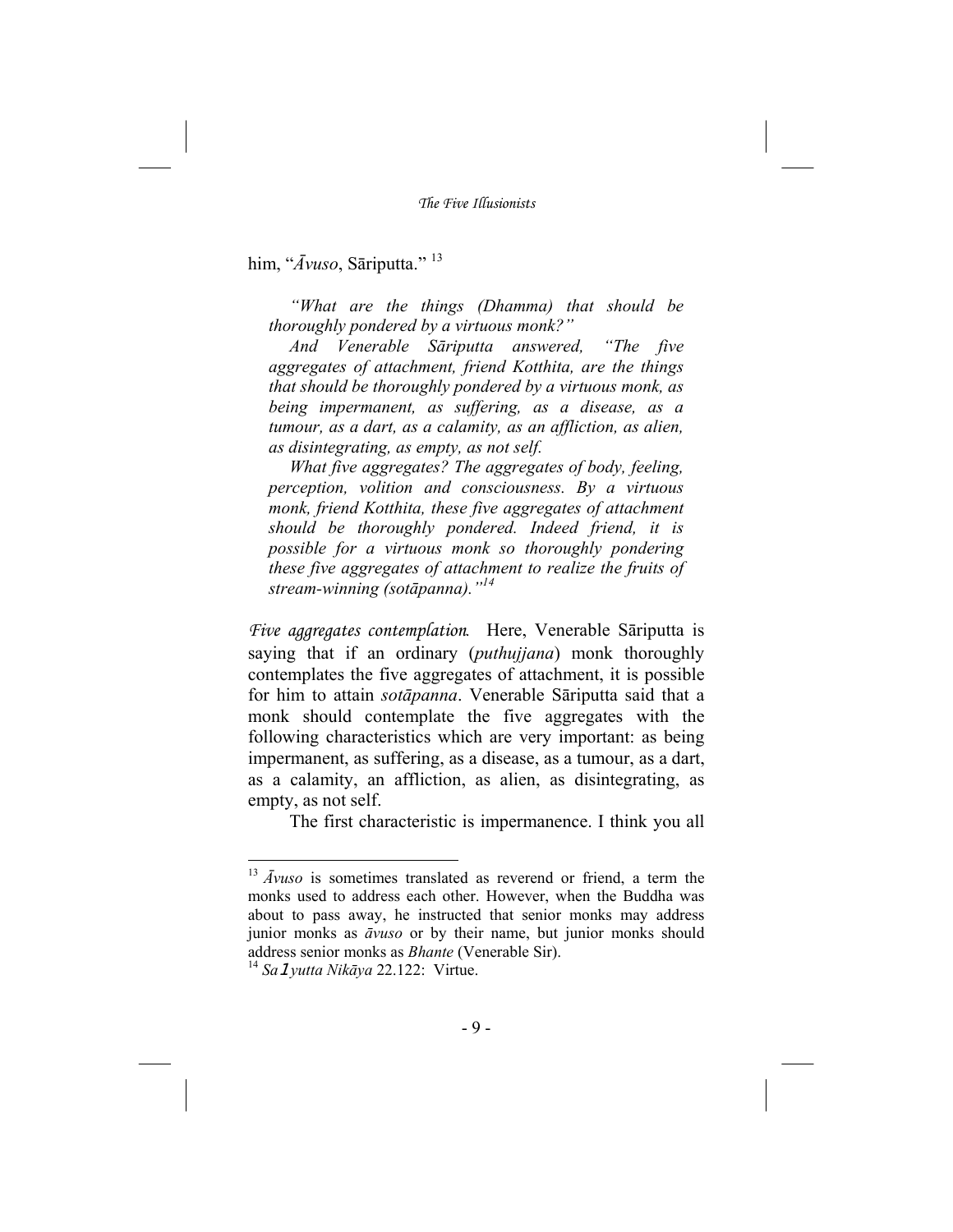know the impermanent changing nature of the body, feeling, perception, volition and consciousness.

As suffering… because if you are attached to them, they give you suffering. For example, the body will grow old because of its impermanent nature. And when it grows old, you lament the fact that you are growing old. If you are attached to the body, then you will suffer when your body grows older and looks uglier. Worse still, when the body dies one day, either your own or your child's body, that will be a lot of suffering.

As a disease… because the aggregates are liable to sickness, deterioration, and cessation/death they are kind of diseased. And also if you have too much attachment, for example if you crave for sensual pleasures/feelings, then it is a kind of disease. When you try to satisfy this desire, you can go quite out of your way to satisfy this desire. Then it becomes a serious sickness or disease e.g. a rapist or paedophile.

As a tumour or a cancer… we do not need a doctor to tell us we have cancer. All of us have cancer because we can die anytime due to our limited life span. On the average we live up to seventy plus years. Since the body is going to die and we do not know when we are going to die, it is as though we have cancer.

As a dart… a dart is like an arrow that pokes you. The five aggregates poke us and make us suffer. The body gives you bodily suffering, and the mind gives you mental suffering. In 1996 when I was in Australia, I found that many Caucasians like to meditate for different reasons not related to an interest in Buddhism. At the beginning, some of them came to the monastery because they had a lot of mental suffering. They came to learn meditation to ease their mental suffering. As their meditation progressed, they developed an interest in Buddhism. Then they came to listen to the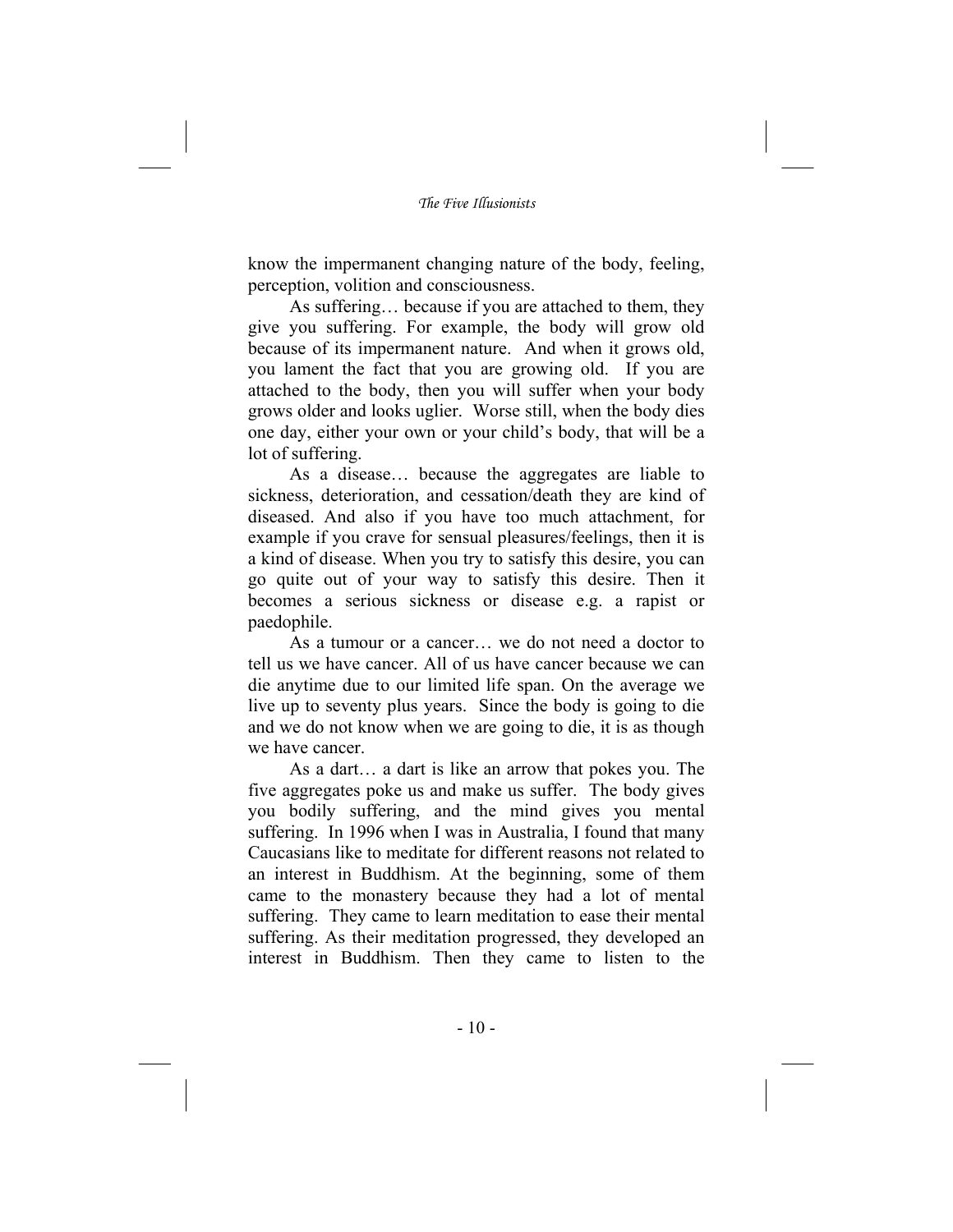*Dhamma*. And slowly after listening to the *Dhamma*, they might profess to be Buddhists.

As a calamity… because anytime the body and mind may pass away.

As an affliction… this is like a sickness, suffering.

As alien… the word 'alien' is quite interesting. The Buddha is telling us the five aggregates, i.e. the body and mind, are alien, external to us. This you will understand as you meditate. We become calmer and calmer, more and more tranquil as we go deeper into our mind. Slowly, the body begins to fade away, and the active mind also begins to fade away from us. When the meditation progresses, the world also begins to fade away from us. As we go deeper and deeper into our mind, we will realize that this body and mind and the entire world are as though alien or external to us.

As disintegrating… as something that is breaking up. We know that our body and mind are breaking up slowly as we continue to age, until we finally die.

As empty… Why? There is no unchanging core or essence in the body and mind. Later you will find some similes that the Buddha gave on the five aggregates and you will see how apt they are.

Non-self or not-self (*anattā*)… *attā*, usually translated as self, soul or ego, means something permanent, unchanging, not subject to conditions. *Anattā* means there is nothing that is permanent, unchanging, unconditioned. This body and mind are always changing, a stream of flux. That is why there is nothing that is permanent and unchanging here.

*The empty nature of body and mind.* The nature of the body and mind is empty. The body is made up of cells, millions and millions of cells. These cells are continuously arising and passing away. No two moments is the body the same. It seems that according to scientists, the cells in our body are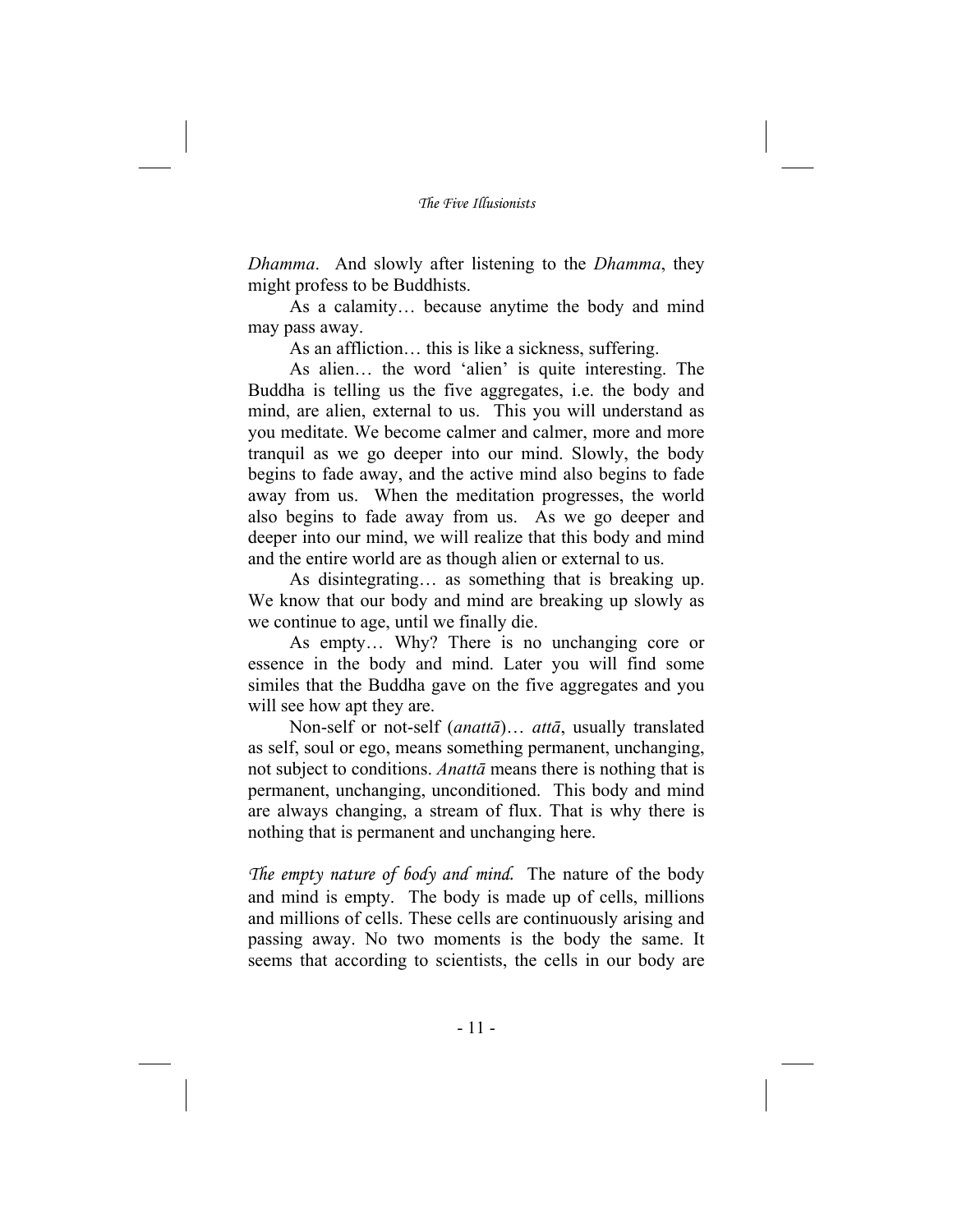completely changed every seven years. So this body you are carrying about with you now is completely different from the body you had seven years ago. Just imagine that! As the cells die, your body sheds them. In a way, we are like snakes. As you know, every now and again the snake will have to shed its skin. As it grows in size, it starts to shed the old skin and it grows new skin which is slightly bigger so that it can accommodate itself. In the same way, we are shedding ourselves little by little and, slowly over seven years, our whole body is completely changed. So you can see that the body is made up of cells which are arising and passing away all the time, with no unchanging core.

When you look into these cells, what do you find? In every cell, you will find atoms, perhaps a whole lot of atoms. I do not know how many atoms there are in a cell but, basically, our body is made up of billions and billions of atoms. We are told that every atom is a huge void in which particles of energy like electrons, protons, neutrons, photons, mesons, etc. are moving to and fro. Just as when you look into the sky at night, you will find that most of outer space is empty except for the stars and planets here and there. You can say that 99.9999% of outer space is empty. In the same way, every atom in the body is 99.9999% empty. In other words, our body which is made up of these atoms is no different from the air around us ––– basically emptiness! Now it appears that scientists are beginning to understand that this 99.9999% emptiness is not really empty. It is actually consciousness or mind.

*Consciousness conjures up a magic show*. So how is it that we see ourselves as human bodies? The Buddha says we have been deceived by the mind.<sup>15</sup> Because of past intentional

<sup>15</sup> *Majjhima Nik*z*ya* 75: <sup>M</sup>z*gandiya Sutta.*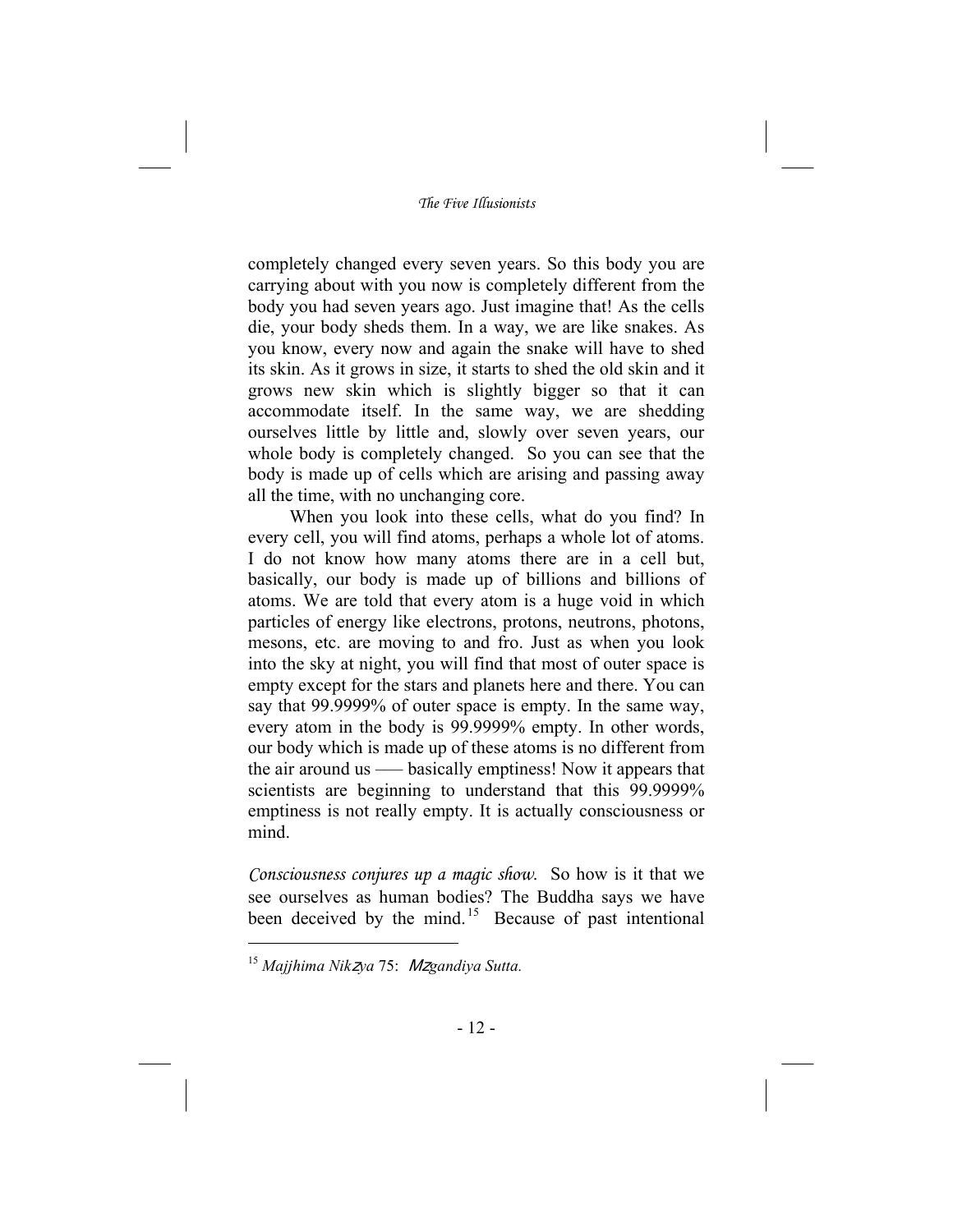deeds (*kamma*), consciousness makes you see yourself now as a solid human being with a head, a body, two hands and two feet. If you work much evil *kamma* now, you may see yourself in the next life as an animal walking on all fours with a tail. That is why the Buddha says consciousness is like a conjuror. It conjures up a magic show, one life time after another. As we can observe, the mind is changing even faster than the body, with one thought succeeding another, moods or feelings ever changing, etc.. Thus the five aggregates are a flux of conditions, ever changing, without a core or essence.

*MahāKotthita asked Venerable Sāriputta again, "Friend Sāriputta, what are the things that should be thoroughly pondered by a monk who is a stream winner (sotāpanna, the first fruition)?"* 

*Sāriputta said, "By a monk who is a stream winner, it is these same five aggregates of attachment that should be thoroughly pondered.* 

*Indeed, friend, it is possible for a monk who is a stream winner… by so pondering these five aggregates of attachment… to realize the fruits of once returning (sakadāgāmi, the second fruition)."* 

*"But, friend Sāriputta, what are the things that should be thoroughly pondered by a monk who is a oncereturner?"* 

*"By one who is a once-returner, it is the same five aggregates of attachment that should be pondered thoroughly.* 

*Indeed, it is possible, friend, for one who is oncereturner by so pondering to realize the fruits of nonreturning (anāgāmi, the third fruition)."* 

*"But, friend Sāriputta, what are the things that should be thoroughly pondered by a monk who is a nonreturner?"*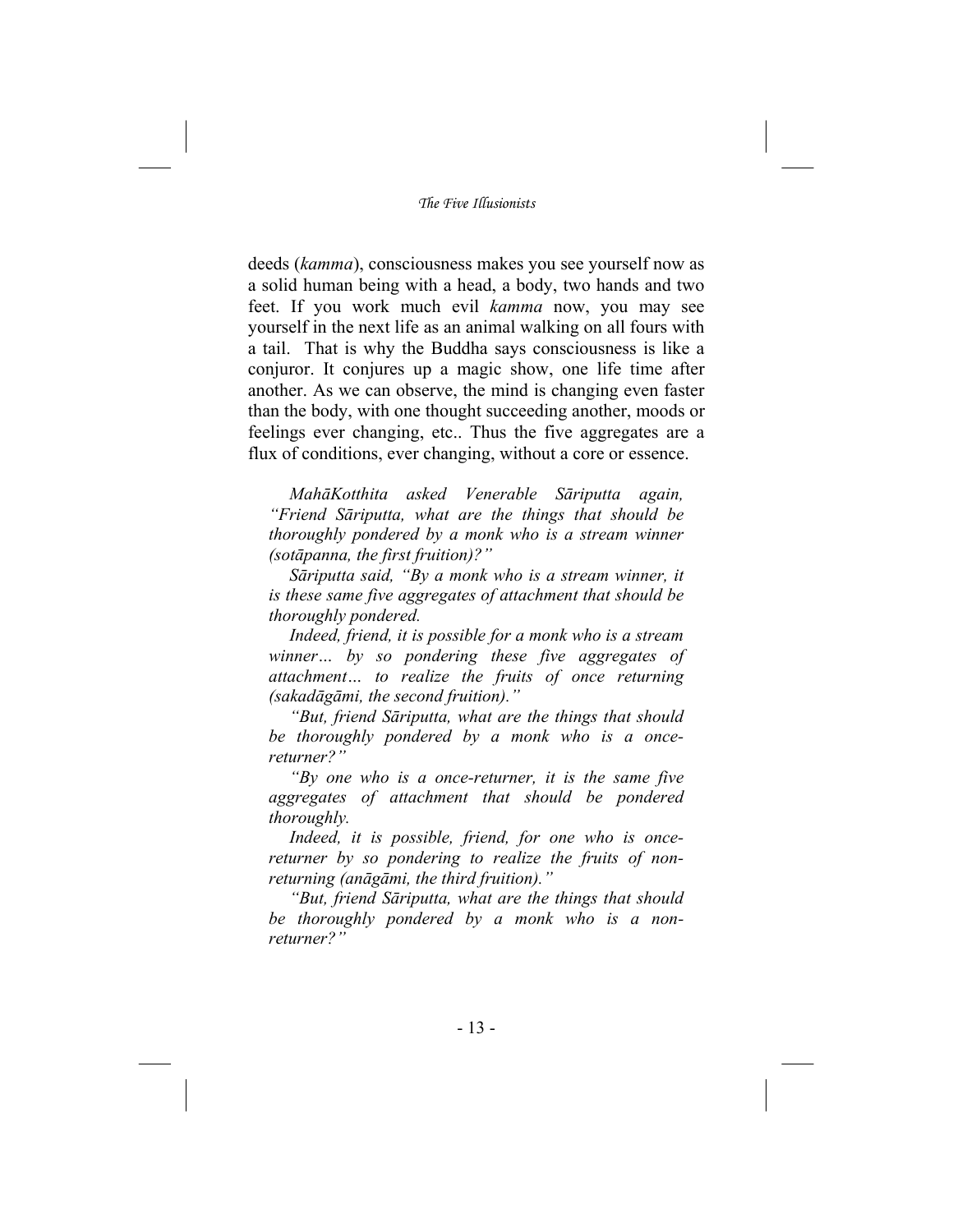*"By one who is a non-returner, it is the same five aggregates of attachment that should be pondered thoroughly. It is possible, friend, for a non-returner by so pondering… to realize the fruits of arahanthood (fourth fruition)."* 

*"But, friend Sāriputta, what are the things that should be pondered thoroughly by an arahant?"* 

*"By an arahant, friend Kotthita, these same five aggregates should be thoroughly pondered; as impermanent, as suffering, as a disease, as a tumour, as a dart, as a calamity, as an affliction, as alien, as disintegrating, as empty, as not self.* 

*For the arahant, friend, there is nothing further to be done, nor is there return to up-heaping of what is done. Nevertheless, these things, if practised and developed, conduce to a happy existence and to mindfulness and recollection in this present life."<sup>16</sup>*

*Relevance of five aggregates.* In this *sutta*, the *arahant*  Sāriputta is saying that if an ordinary (*puthujjana*) monk thoroughly contemplates on the five aggregates of attachment, he can attain the first *Ariyan* fruition. The monk with first fruition should also thoroughly ponder on the five aggregates of attachment and, in so doing, he can attain second fruition. The second fruition monk should also thoroughly ponder on the same five aggregates of attachment, and the third fruition monk should also thoroughly ponder on the five aggregates of attachment, and so on. So you can see how important the five aggregates of attachment are. At every stage of the *Ariyan* path a person should thoroughly ponder on these five aggregates of attachment.

<sup>16</sup> *Sa*1*yutta Nikāya* 22.122: Virtue.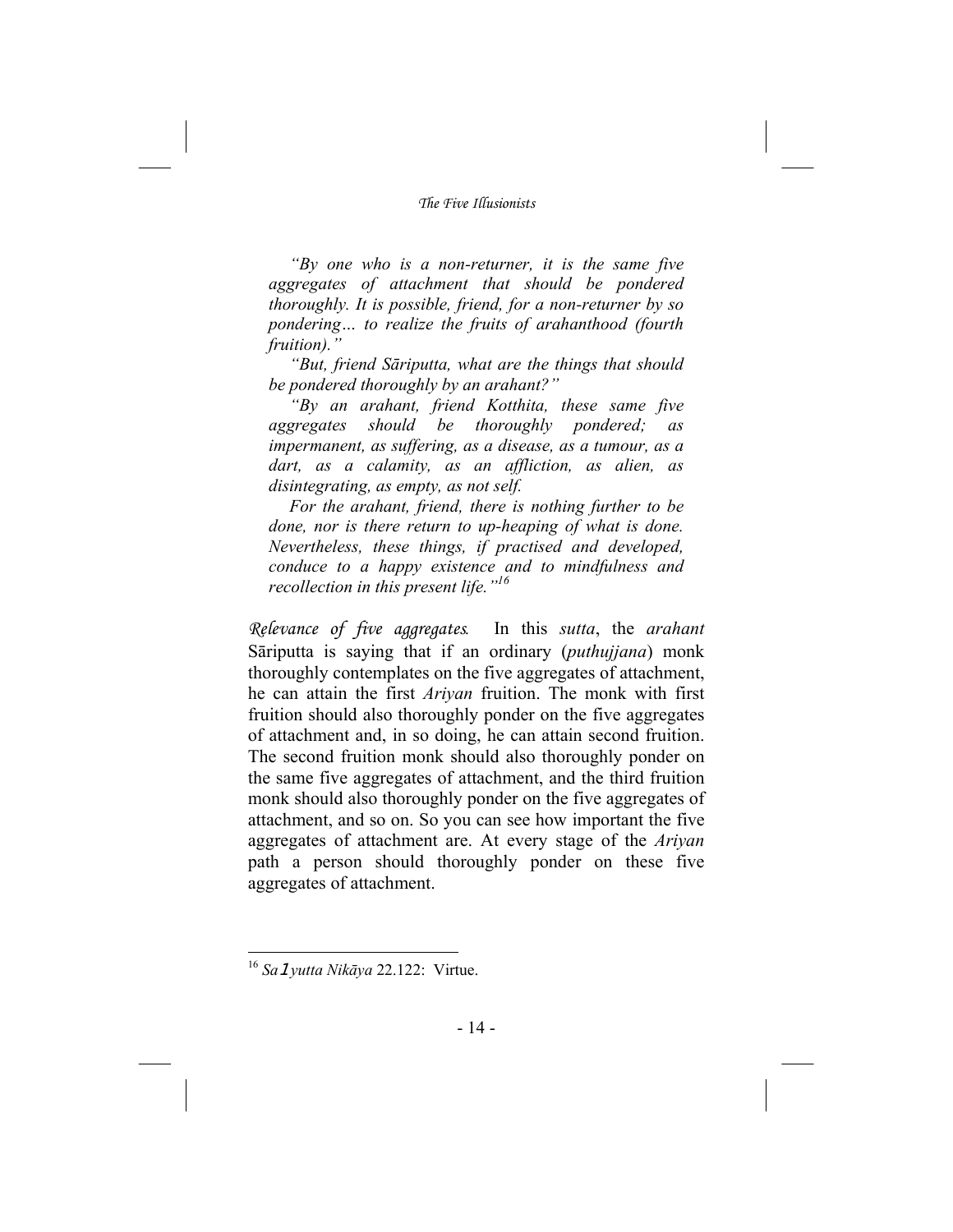## **STABBED BY TWO KNIVES**

*Thus have I heard: The Exalted One was once staying among the Bhaggi, at the Crocodile-Haunt in Bhesakalā Grove in the Deer-Park. Then the householder Nakulapitā came to the Exalted one, saluted him and sat down at one side.* 

*As he sat there, the housefather Nakulapitā addressed the Exalted One, saying: "Master, I am a broken down old man, aged, far gone in years. I have reached life's end, I am sick and always ailing. Moreover, Master, I am one to whom, rarely comes the sight of the Exalted One and the worshipful monks. Let the Exalted One cheer and comfort me, so that it be a profit and blessing unto me for many a long day."* 

*The Buddha said "True it is, true it is housefather, your body is weak and burdened. For one carrying this body about, house-father, to claim but a moment's health would be sheer foolishness. Therefore, housefather, thus should you train yourself: 'Though my body is sick, my mind shall not be sick.' Thus, housefather must you train yourself."17*

*Body is a burden.* The Buddha says that for a person carrying his body about, to claim even a moment's health is sheer foolishness. This body which we think is healthy is not really healthy. We can fall sick anytime. Cancer might be developing now inside this body, hepatitis or some other sickness might suddenly rear its head. So the Buddha says to think that you are healthy even for a moment is utter foolishness.

<sup>17</sup> *Sa*1*yutta Nikāya* 22.1: *Nakulapitā*.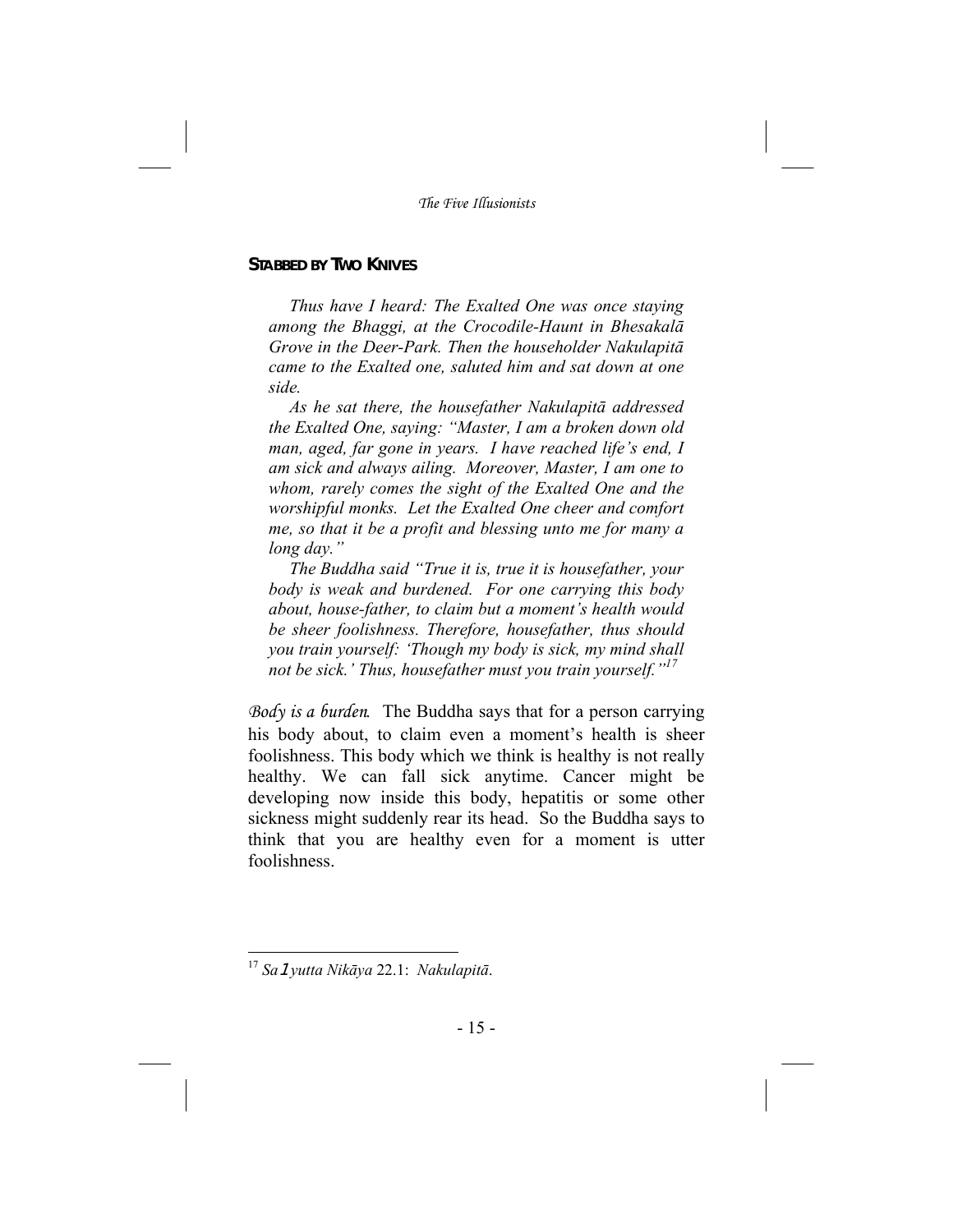*Then Nakulapitā, the housefather, welcomed and gladly heard the words of the Exalted One, and rising from his seat he saluted the Exalted One by the right and departed. And he came to the Venerable Sāriputta, saluted him and sat down at one side.* 

*As he sat there, the Venerable Sāriputta said to the housefather Nakulapitā: "Calm are your senses, housefather, clear and pure is your complexion. Surely today you have had pious converse face to face with the Exalted One."* 

*"How could it be otherwise, Master? I have just now been sprinkled with the nectar of pious converse by the Exalted One."* 

 *"And in what way, housefather, were you sprinkled with the nectar of pious converse by the Exalted One?"* 

*"Well, Master, I went to the Exalted One, saluted him, and sat down on one side. As I sat thus, Master, I said to the Exalted One: 'Master, I am a broken down old man, aged, far-gone in years. I have reached life's end, I am sick and always ailing. Moreover, Master, I am one to whom rarely comes the sight of the Exalted One and the worshipful monks. Let the Exalted One cheer and comfort me, so that it be a profit and blessing unto me for many a long day.'* 

*'True it is, true it is housefather, your body is weak and burdened. For one carrying this body about, housefather, to claim but a moment's health would be sheer foolishness. Therefore, housefather, thus you should train yourself: "Though my body is sick, my mind shall not be sick." Thus, housefather must you train yourself.'"* 

*"But did not it occur to you, housefather, to question the Exalted One further? 'Pray, how far, master, is body sick and mind sick? And how far, is body sick and mind not sick?'"* 

*"I would travel far indeed, Master, to learn from the*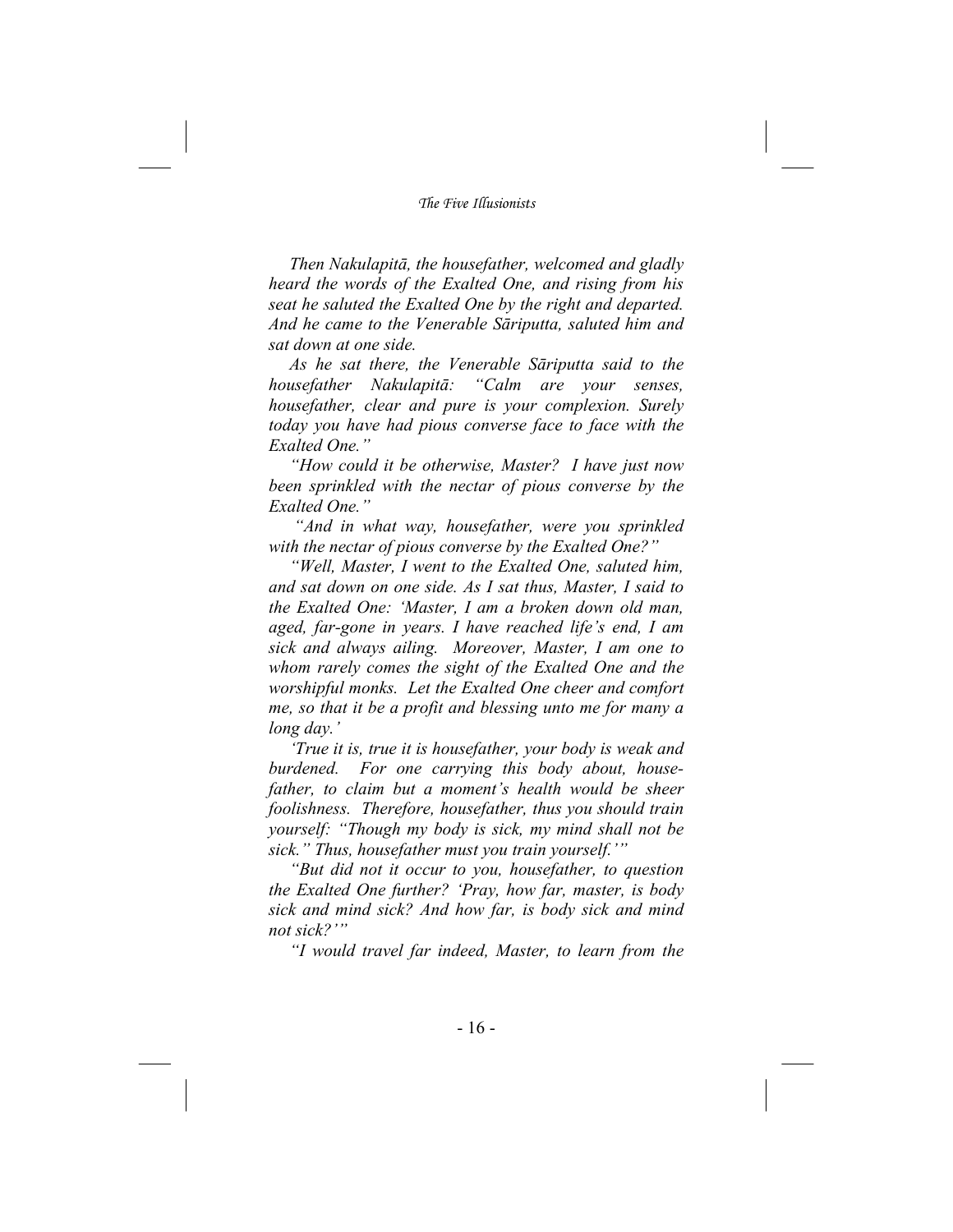*lips of the Venerable Sāriputta the meaning of this saying. Well for me if Venerable Sāriputta should think fit to expound to me the meaning of this saying."* 

*"Then listen, housefather; apply your mind and listen to what I shall tell you."* 

*"Even so, Master," said Nakulapitā, and listened to the Venerable Sāriputta.* 

*The Venerable Sāriputta thus spoke: "And how is body sick, housefather, and mind sick too?* 

*Herein, housefather, the untaught ordinary folk, who see not those who are Ariyans, who are unskilled in the Ariyan doctrine, who are untrained in the Ariyan doctrine, who see not those who are true men, who are unskilled in the doctrine of true men, who are untrained in the doctrine of the true men ––– these regard body as self, they regard self as having body, body as being in the self, the self as being in the body. 'I am the body,' they say, 'body is mine,' and are possessed by this idea; and so possessed by this idea, when body alters and changes, owing to the unstable and changeful nature of the body, then sorrow, pain, grief, lamentation, and despair arise in them.* 

*They regard feeling as the self, they regard the self as having feeling, feeling as being in the self, the self as being in feeling. 'I am feeling,' they say, 'feeling is mine,' and are possessed by this idea; and so possessed by this idea, when feeling alters and changes owing to the unstable and changeful nature of feeling, then sorrow, pain, grief, lamentation, and despair arise in them.* 

*They regard perception as the self, they regard the self as having perception, perception as being the self, the self as being in perception. 'I am perception,' they say, 'perception is mine,' and are possessed by this idea; and so possessed by this idea, when perception alters and changes owing to the unstable and changeful nature of perception, then sorrow, pain, grief, lamentation and*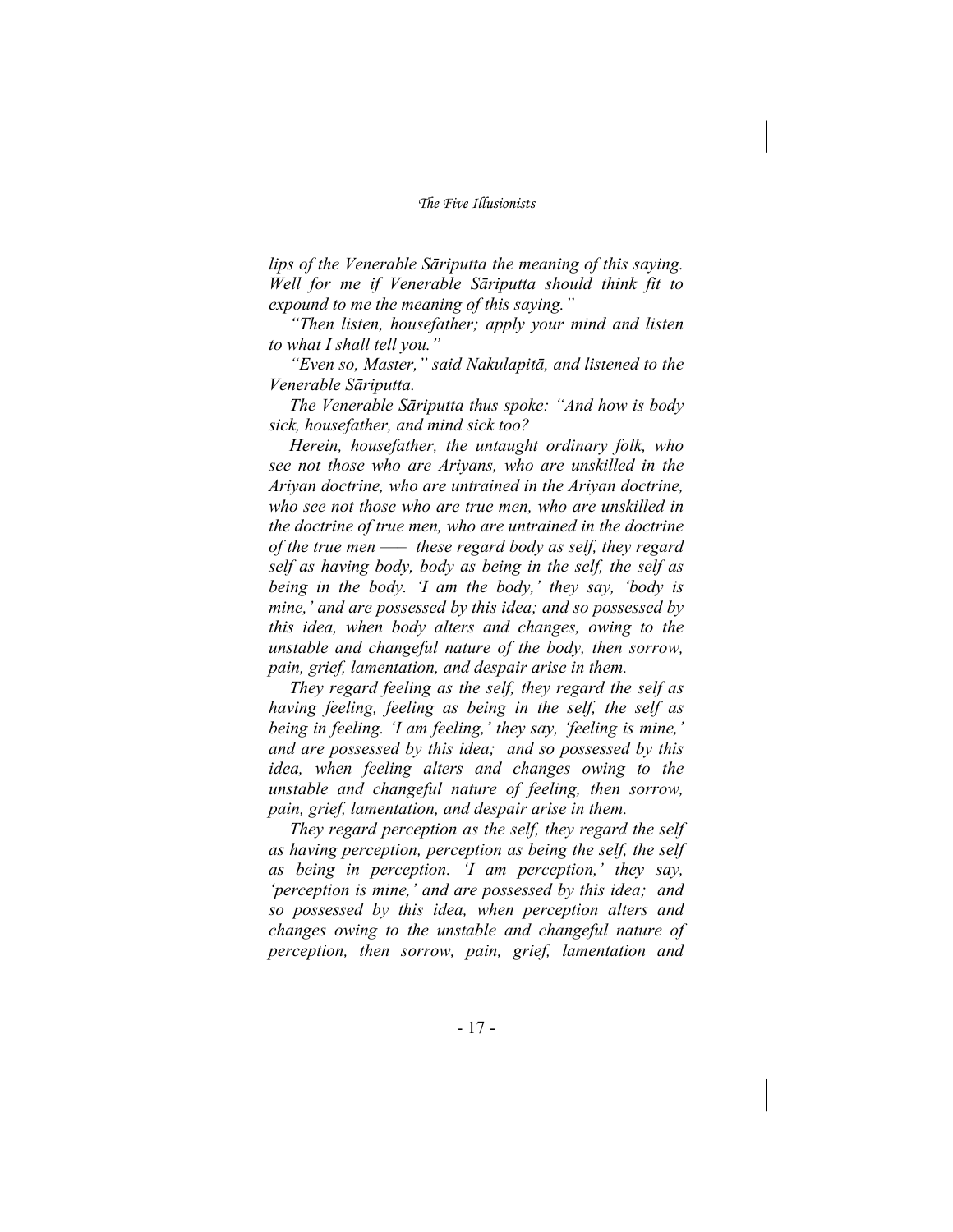#### *despair arise in them.*

*Similarly with volition and consciousness. That, housefather, is how body is sick and mind is sick too."<sup>18</sup>*

*Stabbed by bodily and mental pain.* The ordinary folk<sup>19</sup> regard the five aggregates as self, or as belonging to self, or as being in the self, or self as being in the five aggregates. They are attached to these aggregates and when these five aggregates change and alter because they are unstable and subject to change, then sorrow, pain, grief, lamentation and despair arise in them.

This is the meaning of a person sick in the body and sick in mind. Being sick in the body is something we cannot help because the body is subject to birth, aging, sickness and death. All beings have a body and because of the body they have to suffer bodily pain. But, if they are attached to the five aggregates, they also suffer mental pain in addition to the bodily pain. That is why for most people the body is sick, the mind is sick also.

#### *"And how is body sick but mind not sick?*

*Herein, housefather, the well taught Ariyan disciple, who sees those who are Ariyans, who is skilled in the Ariyan Dhamma, well trained in the Ariyan Dhamma, who sees those who are true men, who is skilled in the doctrine of true men, well trained in the doctrine of true men, regards not body as self, regards not self as having body, nor body as being in the self, nor self as being in the body.* 

<sup>18</sup> *Sa*1*yutta Nikāya* 22.1: *Nakulapitā*. 19 The definition of the untaught ordinary folk (*puthujjana*) are those who do not see *Ariyans*, who are unskilled and untrained in the *Ariyan Dhamma*. That means those who are unskilled and untrained in the doctrine of true men. True men, i.e. *sappurisa,* means those who know the true *Dhamma*.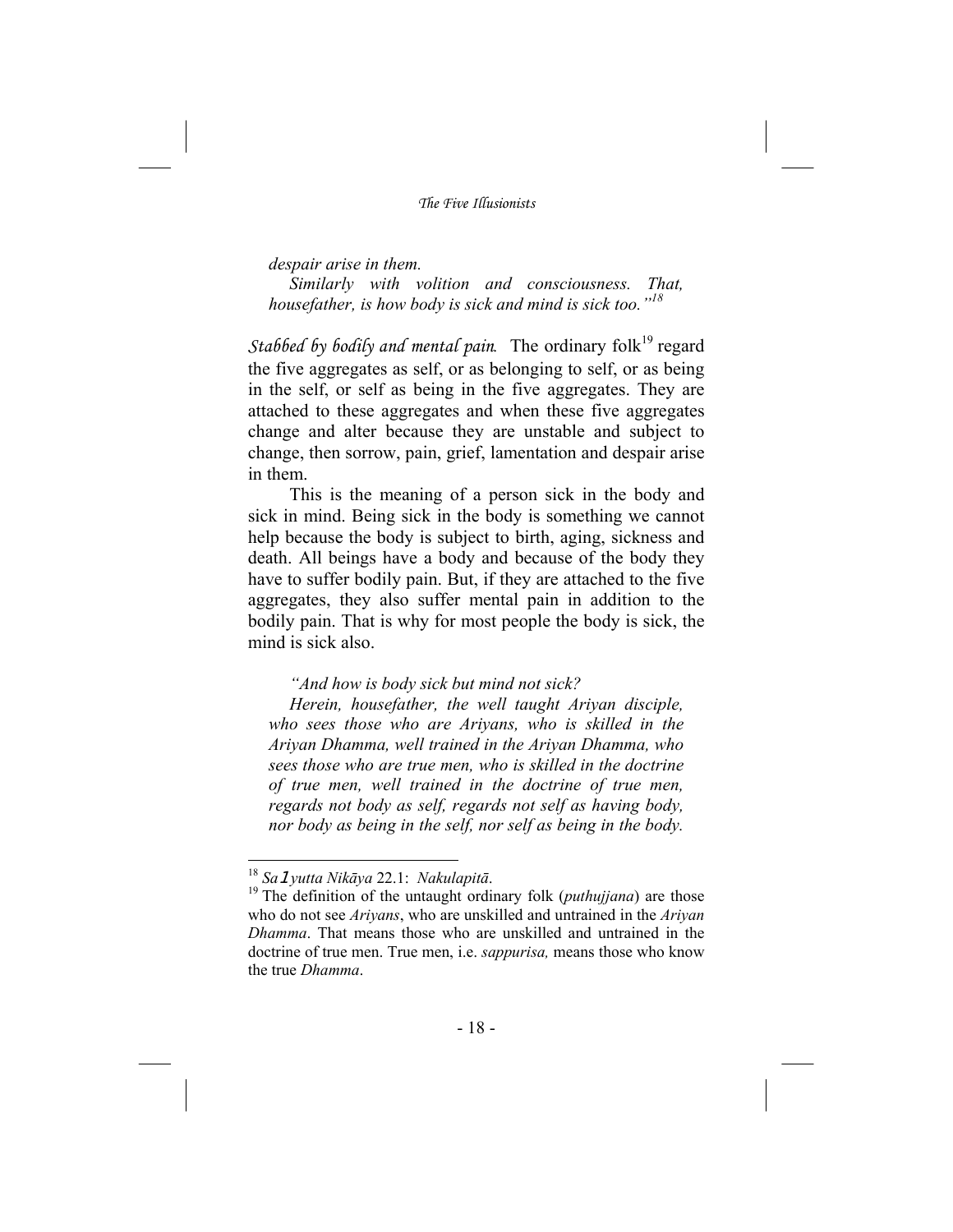*He says not, 'I am body.' He says not, 'body is mine,' nor is he possessed by this idea. As he is not so possessed, when body alters and changes owing to the unstable and changeful nature of the body, then sorrow, pain, grief, lamentation and despair do not arise in him.* 

 *Similarly for feeling, perception, volition and consciousness….* 

*Thus, housefather, is body sick, but the mind not sick." Thus spoke Venerable Sāriputta….<sup>20</sup>*

*Freedom from mental pain is possible.* So here, the well taught *Ariyan* disciple is one who associates with the *Ariyans*, and he is well trained in the *Dhamma*. He does not regard the five aggregates as 'self,' as belonging to 'self,' as being in the 'self,' or the 'self' as being in the five aggregates. He does not say that the five aggregates are me or mine. As he is not so possessed or attached by this idea, when the five aggregates change suffering, sorrow, pain, grief, lamentation and despair do not arise in him. Such a person may be sick in body, but he is not sick in mind.

That is why the Buddha says that there is a difference between an *Ariya* and a *puthujjana*. The ordinary person is stabbed by two knives. One is the knife of physical pain (bodily pain), and the other the knife of mental pain, i.e. mental torture or mental grief. The *Ariya* is only stabbed by one knife, the knife of bodily pain. The Buddha and his *Ariyan* disciples do not suffer from mental pain. When we shed the body completely, then we have no bodily pain any more. But in this very life if we understand the *Dhamma*, then mental pain can be eliminated and that is a good thing. So the understanding of the *Dhamma* is very important.

<sup>20</sup> *Sa*1*yutta Nikāya* 22.1: *Nakulapitā*.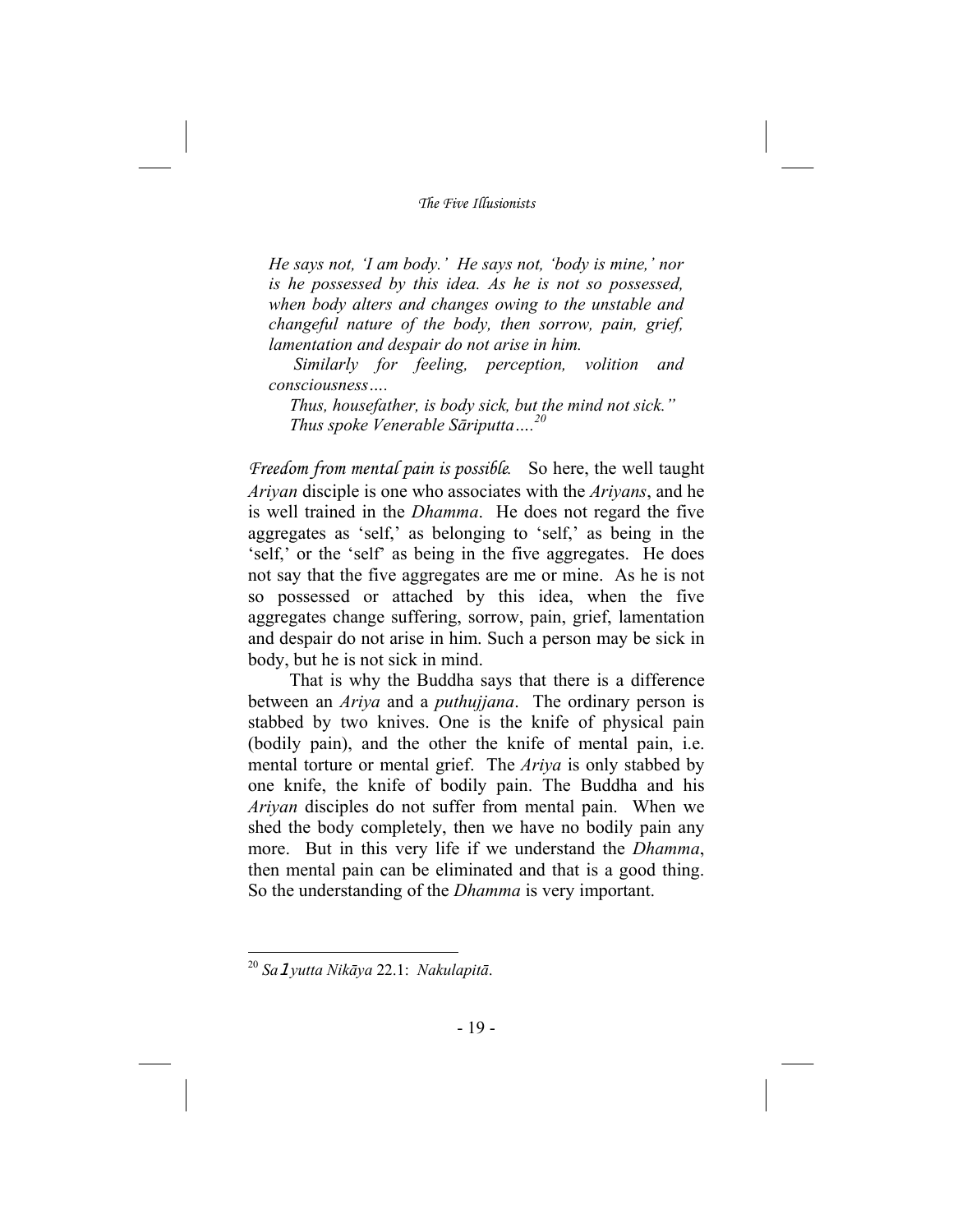## **THE CULPRIT 'I AM'**

*At Sāvatthi… Thus the Buddha said:–* 

*"Those recluses and brahmins, monks, who regard the self in diverse ways, regard it as the five aggregates of attachment or as some one of these. What five?* 

*Herein, monks, the untaught ordinary folk who sees not those that are Ariyans… regard body as self, self as possessed of body, body as being in the self, self as being in the body… Likewise as to feeling, perception, volition and consciousness… Thus this is the view:– it has come to him (to think) 'I am.' Now when it has come to anyone to think 'I am,' there comes to pass a descent of five feeling faculties of seeing, hearing, smelling, tasting and touching. Mind is the result, mind-states are the result, the ignorance-element is the result. Touched by the feeling born of contact with ignorance, there comes to the untaught ordinary folk (the view), 'I am'; there comes (the view) 'this same I am'; there comes (the view) 'things will be'; there comes (the view) 'things will have body'; (the view) 'things will be bodiless'; there comes (the view) 'things will be conscious'; (the view) 'things will be unconscious'; (the view) 'things will be neither conscious nor unconscious.'* 

*It is just therein, monks, that the five faculties persist. But herein for the well-taught Ariyan disciple ignorance is put away and knowledge arises. Along with the fading away of ignorance and the arising of knowledge there comes to him no view that 'I am,' that 'this same I am, that things will be, things will not be; things will have body, things will not have body; things will be conscious, will be unconscious, will neither be conscious nor unconscious.'"21*

<sup>21</sup> *Sa*1*yutta Nikāya* 22.47: Ways of Regarding Things.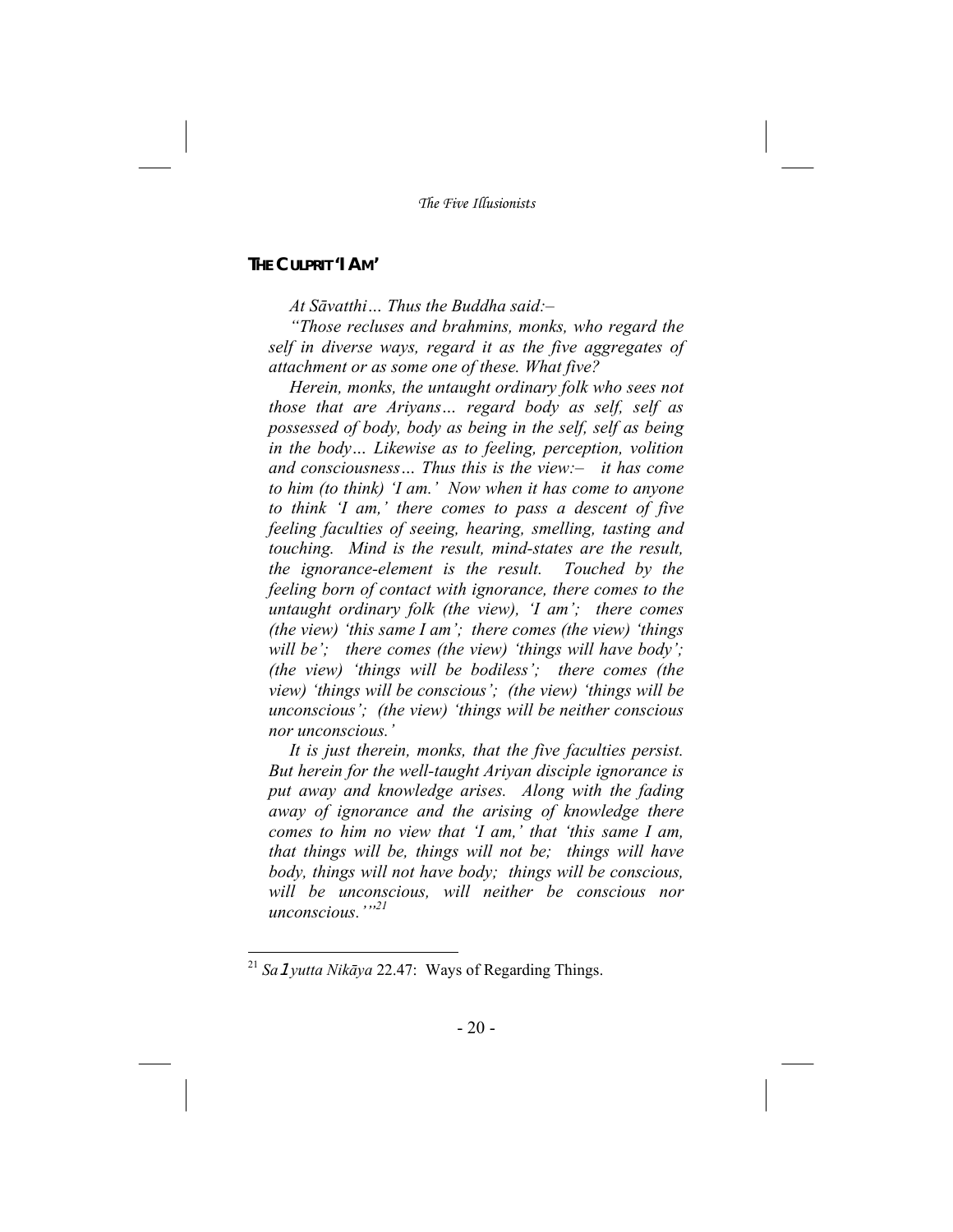*'I am' and its fading away.* In this *Sutta*, the Buddha is saying because we regard the five aggregates as 'self,' or as belonging to 'self' etc., straight away there comes the view 'I am' or 'I exist.' When you have the view 'I am' or 'I exist' then there comes a lot of other views. The Buddha calls that the proliferation of views (*papañca*).

It is very normal for people to think. When you start thinking, you start asking, "Where did I come from?" "Perhaps a creator God made me?" and "A creator God made the world," and "Where will I go when I die?" And you start to have a lot of speculation and views. This proliferation of views is due to uncontrolled mental outflows (*āsavas*). When they start flowing, they give rise to defilements and suffering. We should see clearly our thoughts for what they really are... just thoughts, imaginings, and sometimes fantasies.

It is only when a person understands the *Dhamma* deeply that he does not think "I am," or "I exist." But this state is not easy to realize. We have to put in a lot of effort in understanding the *Dhamma*, meditating and cultivating the factors of the *Ariyan* Eightfold Path. Then gradually we may come to the understanding that there is no such thing as 'I am' or a personal 'I.' When a person comes to that stage he has no more proliferation of views. He has no more all this kind of thinking.

#### **ENDLESS FARING ON**

*At Sāvatthi… Then the Exalted One said: –* 

*"Incalculable, monks, is the beginning of this round of rebirths. No beginning is made known of beings wrapped in ignorance, fettered by craving, who run on, who fare on the round of rebirths.* 

*There comes a time, monks, when the mighty ocean*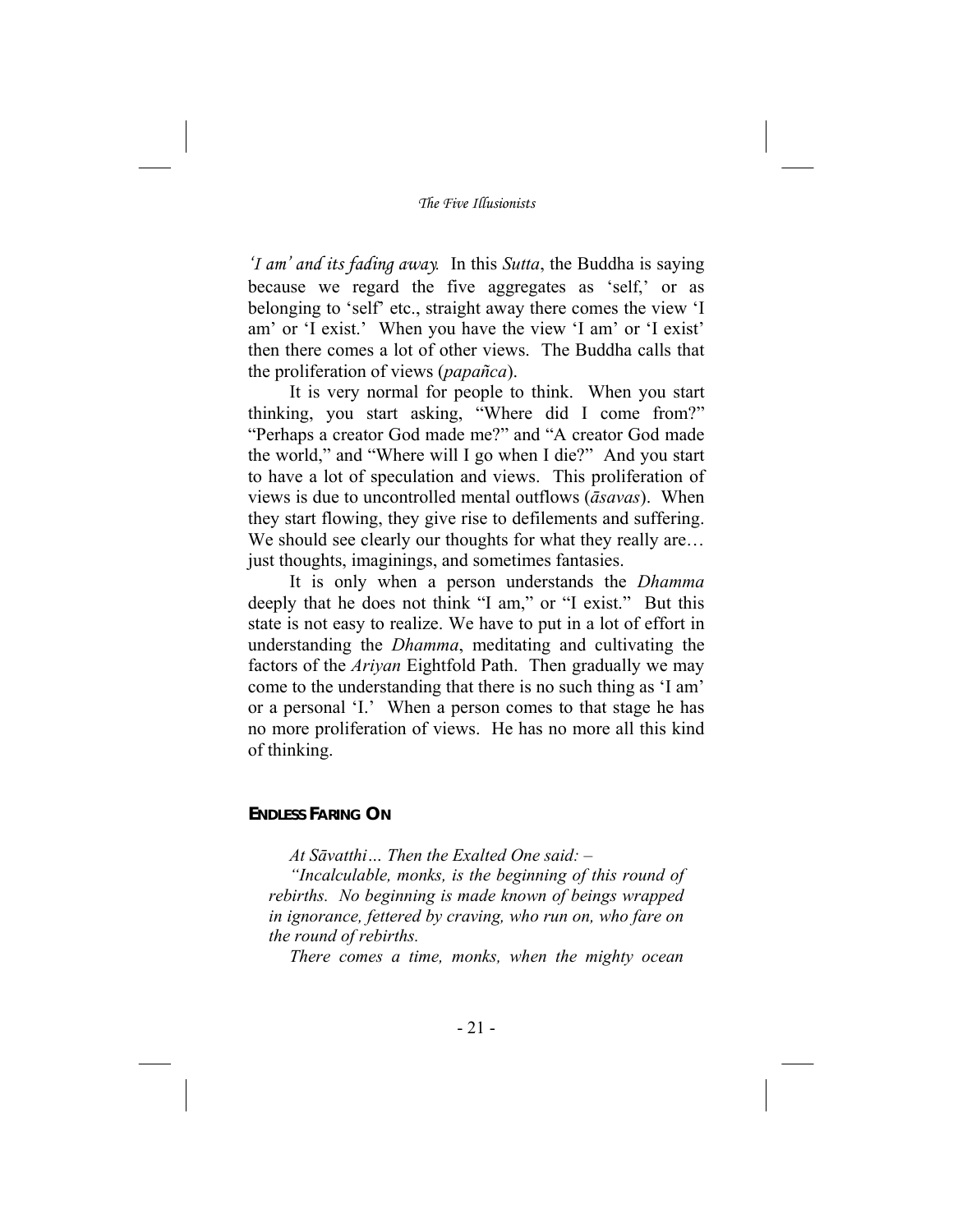*dries up, is utterly drained, comes no more to be. But of beings hindered by ignorance, fettered by craving, who run on, who fare on the round of rebirths, I declare no end-making.* 

*There comes a time, monks, when Simeru, king of mountains, is consumed, is destroyed, comes no more to be. But of beings hindered by ignorance, fettered by craving, who run on, who fare on the round of rebirths, I declare no end-making.* 

*There comes a time, monks, when the mighty earth is consumed, is destroyed, comes no more to be. But of beings hindered by ignorance… I declare no endmaking."<sup>22</sup>*

*Spiritual maturity springs from recognizing dukkha*. Firstly, the Buddha says no beginning is made known of beings wrapped in ignorance who fare on the cycle of rebirths. What the Buddha means is that you cannot find a beginning of time. And there is also no end to time. This is something that only quite recently Professor Steven Hawkins has confirmed. *Sa*1*sāra*, the round of rebirths, will continue forever and it will never end. So if *sa 1 sara* does not end, we will have to make an effort to liberate ourselves from it.

If we do not make this effort, the round of rebirths will continue and we will continue to suffer. But, the nature of life is such that as we turn in *sa 1 sara*, and as we suffer, we learn the lessons of life. For example, when you tell a child not to play with fire, he does not listen. One day, he gets his fingers burnt. After that, you do not have to tell him not to play with fire. He will not play with fire any more. In the same way, there are many things in *sa*1*sāra* that are dangerous, that the Buddha tells us not to play with. We do not believe. Then we get our fingers burnt and suffer. Only

<sup>22</sup> *Sa*1*yutta Nikāya* 22.99: The Leash.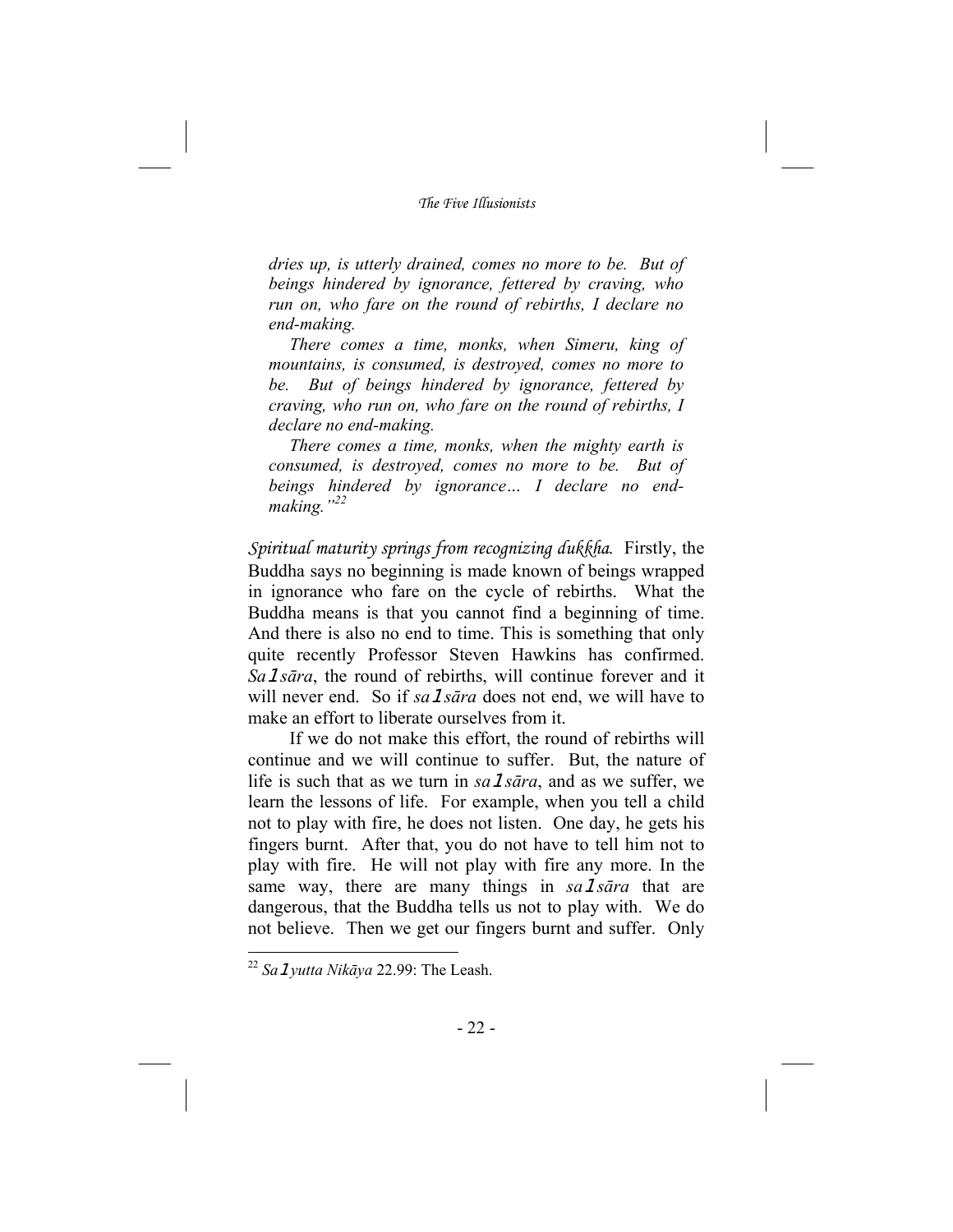then will we learn and become cautious.

So in the cycle of rebirths, we suffer. As we suffer, we learn the lessons of life. After learning the lessons of life, one lifetime after another on the round of rebirths, we become spiritually more and more mature. And when we become mature enough, then we will try to look for a way out of suffering, a way out of *sa*1*sāra*.

*The Master awaits one who is ready*. If we are sincere, one day, we will come across the true *Dhamma*. When we come across the true *Dhamma*, we learn things like the Four Noble Truths. Then we realize there is a way, there is the Noble Eightfold Path taught by the Enlightened Ones to end *sa*1*sāra*. In the Bible it is said, "Seek, and you shall find. Knock, and the door shall be opened unto you." And there is an old Indian saying: "When the disciple is ready, the Master will appear."

When we know that there is a way, a ray of hope is lit inside us. If we pursue it we are on our way out of *sa* 1*sara*. That is why the *Dhamma* is so important. Once we know it is the true *Dhamma*, we know how to turn our direction in life. Then we have a direction or goal in life to end suffering. If we are sincere, we will make progress.

#### **THE DOOR TO RELEASE**

*"Just as, monks, a dog tied up by a leash to a strong stake or pillar, keeps running round and revolving round and round that stake or pillar, even so, monks, the untaught ordinary folk, who sees not those who are Ariyans… who are untrained in the Dhamma of true men, regard body as self, regard feeling, perception, volition, consciousness as self, as belonging to self, as being in the*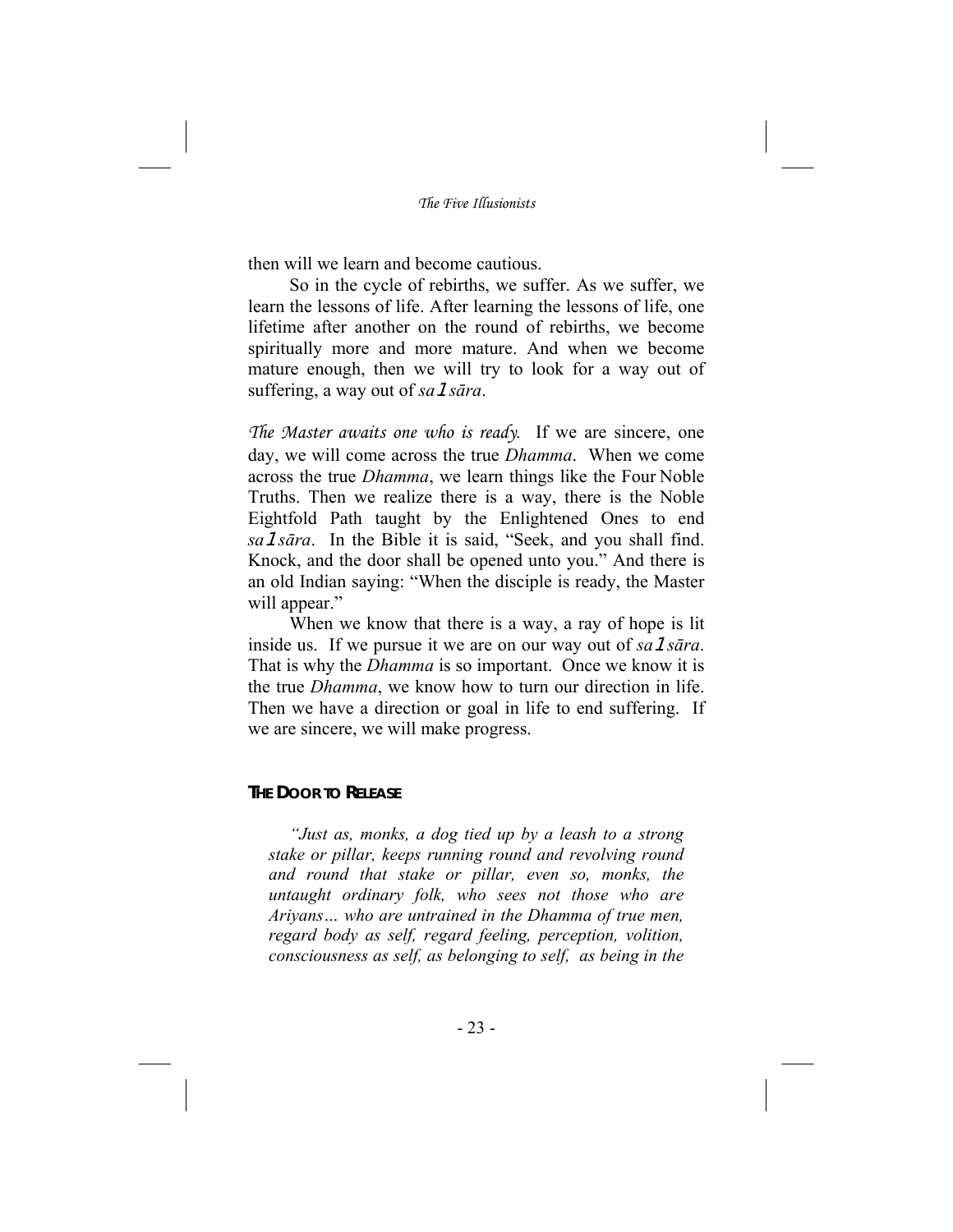*self, or self as being in body, feeling, perception, volition, consciousness… run and revolve round and round from body to body, from feeling to feeling, from perception to perception, from volition to volition, from consciousness to consciousness… they are not released therefrom, they are not released from birth, from old age and death, from sorrow and grief, from pain, lamentation and despair… they are not released from suffering, I declare.* 

*But the well taught Ariyan disciple, monks, who sees them that are Ariyans… who is well trained in the Dhamma of true men, regards not body as the self… regards not self as in consciousness. He runs not, revolves not round and round from body to body… from consciousness to consciousness, but is released therefrom. He is released from birth, old age and death, from sorrow and grief, pain, lamentation and despair… I declare he is released from suffering."23*

*Training in the true Dhamma as the first step*. The untaught ordinary persons go round and round in *sa*1*sāra*, going from body to body, feeling to feeling, perception to perception, volition to volition, and consciousness to consciousness… the never ending round of rebirths. As they go round they suffer and, one day, when they become spiritually mature enough then they look for a way out. And when they hear the *Dhamma*, that there is such a thing as the true *Dhamma*, then they come to learn the *Dhamma* and train in the *Dhamma*. And as they learn the *Dhamma*, slowly they let go of attachment for the body and mind. It is from such *suttas* that we learn about the five aggregates, helping us see the impermanent nature, the painful nature of the body and mind. As we slowly let go of our attachment for them, we will gradually release ourselves from *sa*1*sāra.*

<sup>23</sup> *Sa*1*yutta Nikāya* 22.99: The Leash.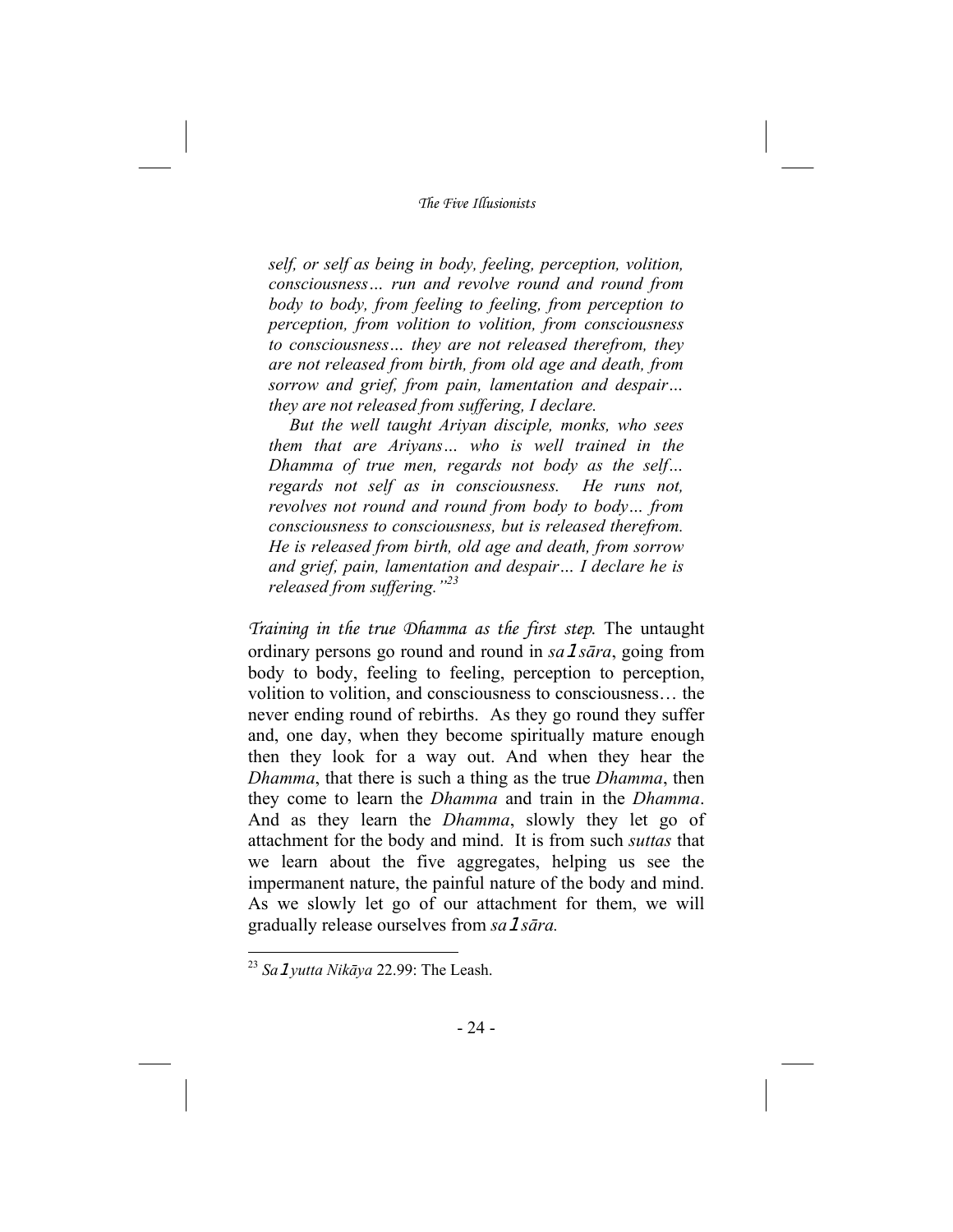#### **EMPTY, INSUBSTANTIAL, WITHOUT ESSENCE**

*On a certain occasion the Exalted One was staying at Ayojjhāya on the banks of the river Ganges.* 

*Then the Exalted One thus addressed the monks:–* 

*"Just as if, monks, this river Ganges should carry down a huge lump of foam, and a keen sighted man should see it, observe it and look close into its nature. So seeing it, observing it and looking close into its nature, he would find it empty, he would find it insubstantial, he would find it without essence. What essence, monks, could there be in a lump of foam?* 

*Even so, monks, whatsoever body, be it past, future, or present… far or near… which a monk sees, observes and looks close into its nature, he so seeing, observing and looking close into the nature of it, would find it empty, he would find it insubstantial, he would find it without essence. What essence, monks, could there be in a body?"24* 

*Simile of the foam*. Here the Buddha is using the simile of a lump of foam to a body. When you stir a lot of detergent in water, you see lots of foam. A huge lump of foam in the river is just like this, consisting of a lot of bubbles… bubbles form and bubbles burst.

And the Buddha says the body is just like this, it is made up of cells, millions and millions of cells. Cells form and cells die. New cells form and old cells die. And every seven years all the cells in your body will totally change. The body is very similar to a huge lump of foam. These cells are changing all the time, there is no unchanging core or essence in the body.

<sup>24</sup> *Sa*1*yutta Nikāya* 22.95: A Lump of Foam.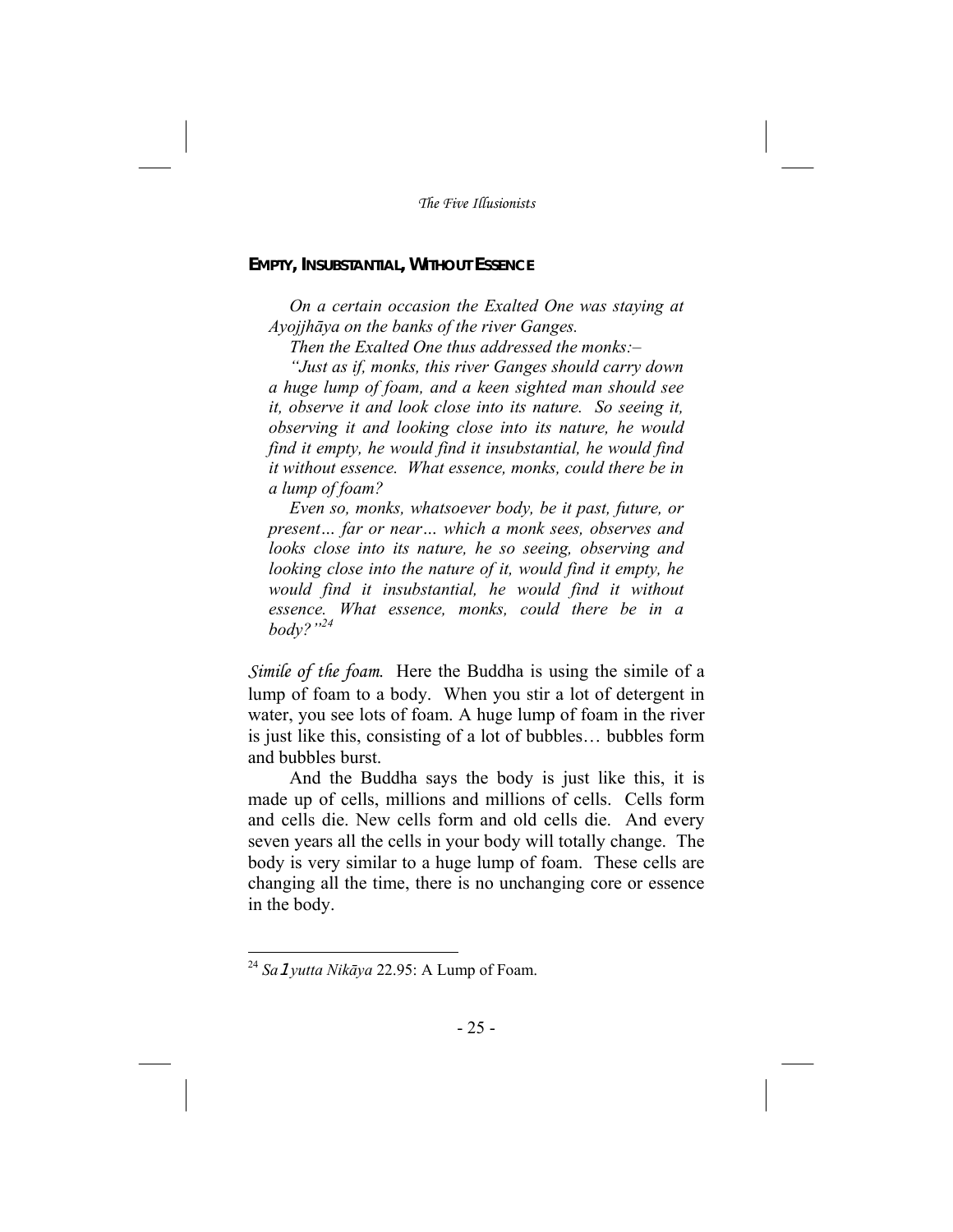*"Suppose, monks, in autumn time, when the sky-god rains down big drops, a bubble rises on the water and straight away bursts, and a keen sighted man should see it, observe it, look close into its nature. So seeing it, observing it and looking close into its nature, he would find it empty, he would find it insubstantial, he would find it without essence. What essence, monks, could there be in a bubble on the water?* 

*Even so, monks, whatsoever feeling, be it past, future or present… far or near… which a monk sees, observes and looks close into its nature, he so seeing, observing, and looking close into the nature of it, would find it empty, he would find it insubstantial, he would find it without essence. What essence, monks, could there be in feeling?"<sup>25</sup>*

*Simile of rain falling on water*. Here, the Buddha uses the simile of rain falling on water, e.g. falling on a pond or a lake. When the raindrops fall on the pond or lake, bubbles are formed. Each drop that falls on the surface of the pond creates a bubble and the bubble forms only for a short while, and then it bursts. In the same way the Buddha says our feelings arise due to sense objects impinging on the six sense doors and pass away like bubbles. They last only for a short while and then cease.

*"Just as if, monks, in the last month of the dry season at high noontide there should be a mirage, and a keensighted man should see it, observe it and look close into the nature of it. So observing it… he would find it to be without essence. What essence, monks, could there be in a mirage? So it is likewise with any perception…."<sup>26</sup>*

<sup>25</sup> *Sa*1*yutta Nikāya* 22.95: A Lump of Foam.

<sup>26</sup> *Sa*1*yutta Nikāya* 22.95: A Lump of Foam.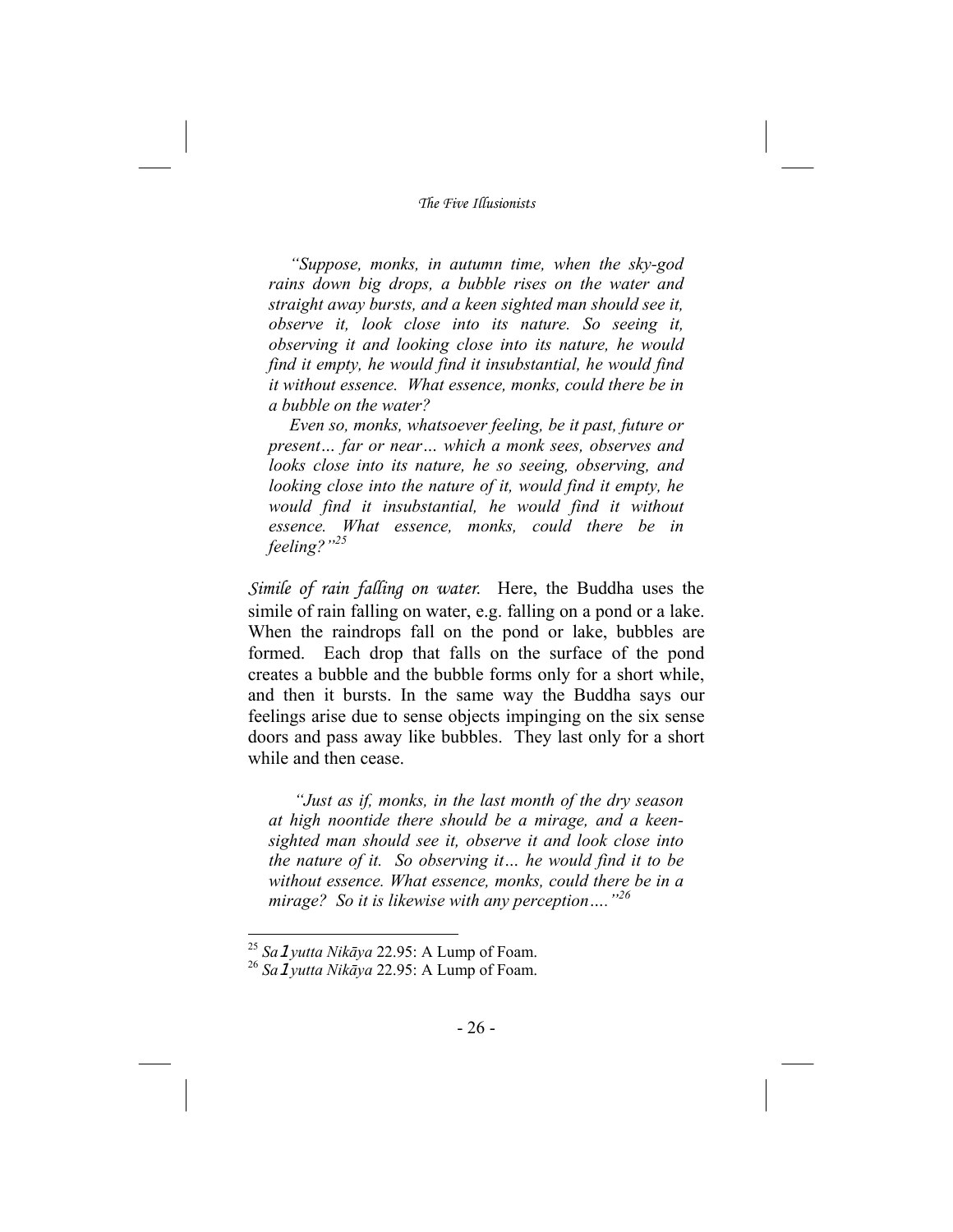*Simile of a mirage*. Perception is likened to a mirage. A man in the desert who hasn't eaten or drunk for many days walking about and getting delirious from the heat imagines he sees an oasis. As he walks nearer and nearer, he realizes there is no oasis but just a mirage, something created by the mind.

Perception is similar to that. For example, the perception that someone is a very nice person, or that someone is a repulsive person is all very subjective. Or you may find a person very attractive but he may be unattractive to another person. There is no real basis in perception.

*"Again, monks, suppose a man should roam about in need of heart wood, searching for heart wood, looking for heart wood, and taking a sharp axe should enter a forest. There he sees a mighty plantain-trunk (banana plant), straight up, new grown, of towering height. He cuts it down at the root. Having cut it down at the root he chops it off at the top. Having done so, he peels off the outer skin. When he peels off the outer skin he finds no pith inside, much less does he find heart wood.* 

*Then suppose a keen-sighted man sees it, observes it, looks close into the nature of it, so observing it he would find it to be without essence. What essence, monks, could there be in a plantain-trunk?* 

*Even so, monks, whatsoever volition, be it past, future or present… far or near… a monk sees, he finds it without essence. What essence, monks, could there be in volition?"<sup>27</sup>*

*Simile of the banana tree.* Here, volition or will-power is compared to a banana tree. When you cut a banana tree and peel the layers off you will find there is no pith inside, nothing solid or hard. In the same way when volition is

<sup>27</sup> *Sa*1*yutta Nikāya* 22.95: A Lump of Foam.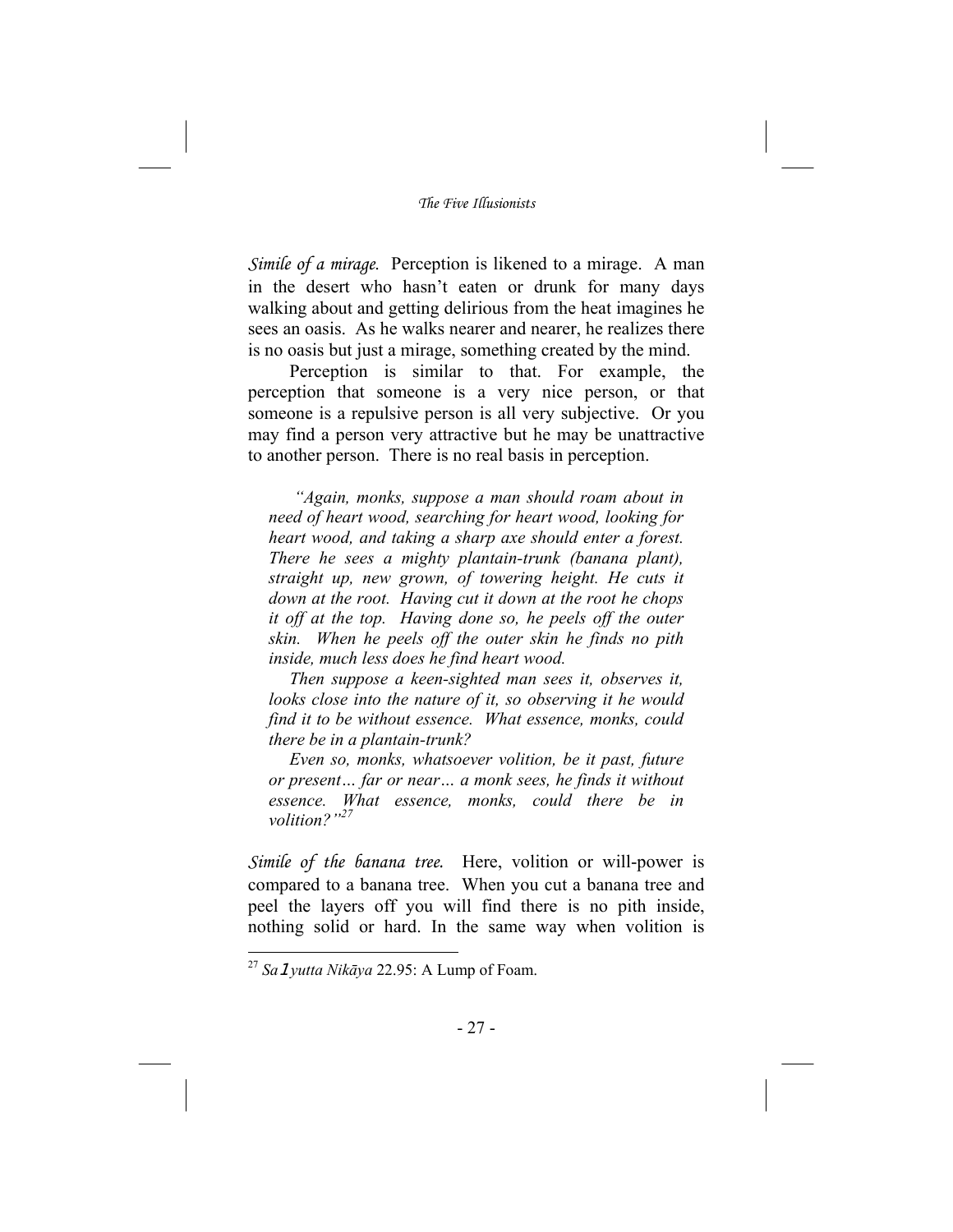exercised, when a decision is made, we imagine there is a solid, substantial, unchanging 'self' inside that makes the decision. The Buddha says there is no such 'self' — nothing inside but an ever-changing flux of energy.

*"Again, monks, suppose a conjurer or a conjurer's apprentice should display a magical illusion on the high road, and a keen-sighted man should see it, observe it, look close into the nature of it. So seeing, he would find it empty, he would find it insubstantial, he would find it without essence. What essence, monks, could there be in a magical illusion?* 

*Even so, monks, whatsoever consciousness, be it past, future, or present… far or near… a monk sees, observes, looks close into its nature... so seeing... he would find it insubstantial, he would find it without essence. What essence, monks, could there be in consciousness?"<sup>28</sup>*

*Simile of a magic show*. Here the Buddha says consciousness is like a magical illusion. We see ourselves now as a human being. In another lifetime we may perhaps see ourselves as a *deva* or a *devi.* Then again, in another lifetime we may see ourselves as a ghost or as an animal.

Thus it is just consciousness conjuring up this show, like a dream. When we are in a dream, we do not know that we are dreaming. Only when we wake up, do we realize it was only a dream and there was nothing to get excited about. Similarly, this world appears real to us. One day if we are enlightened, we will realize it is just like a dream, like a magic show.

<sup>28</sup> *Sa*1*yutta Nikāya* 22.95: A Lump of Foam.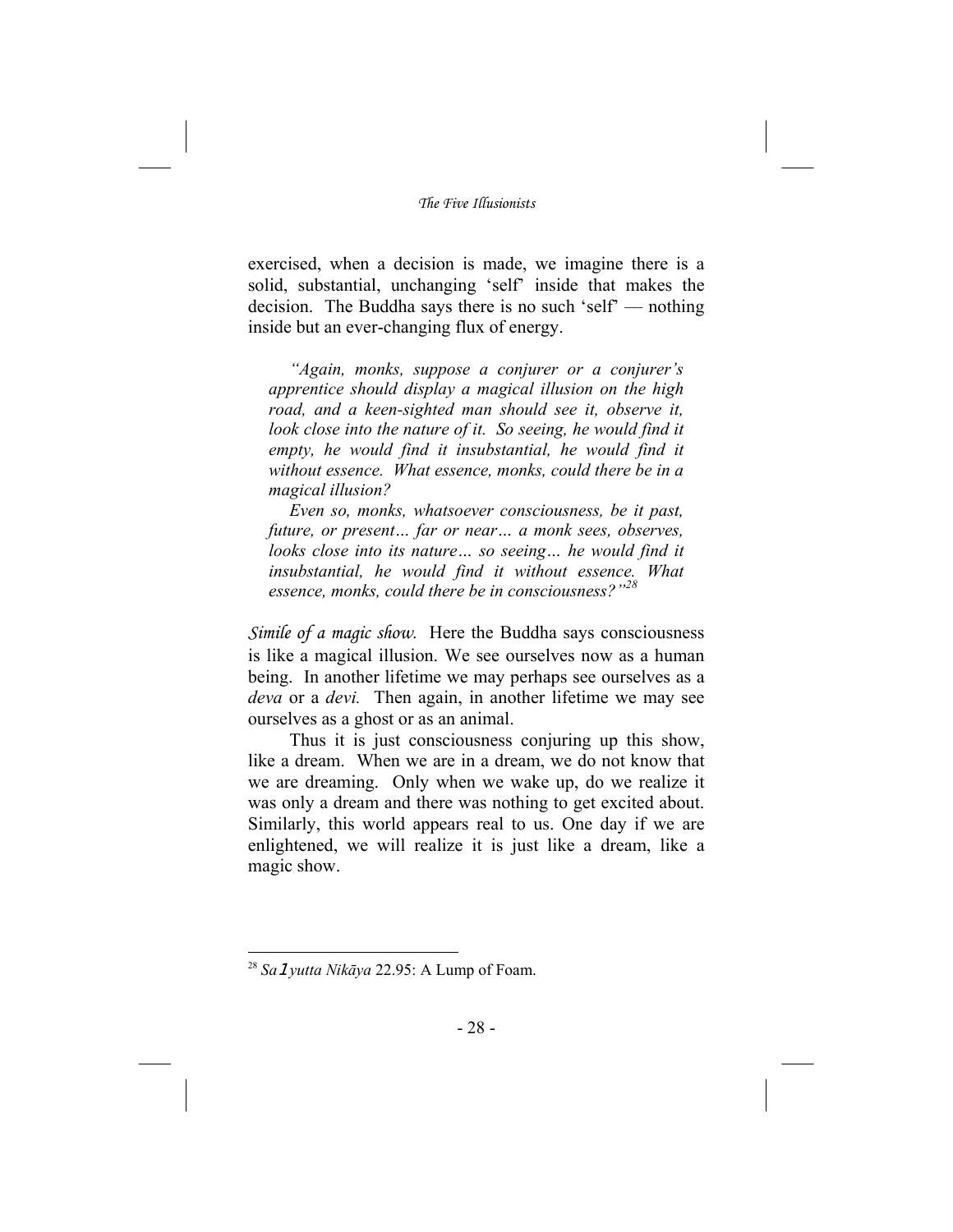*"So seeing, monks, the well taught Ariyan disciple feels disgust at body, at feeling, at perception, at volition, at consciousness. Feeling disgust he becomes dispassionate. Feeling dispassionate, he is set free. By that release, the knowledge comes to him… 'For life in these conditions there is no hereafter.'"<sup>29</sup>*

*Setting oneself free*. The Buddha says if we understand the real nature of the five aggregates, then we will become wearied, disgusted, and no longer attracted to the five aggregates. We will then become dispassionate and let go of attachment to them, and consequently attain liberation.

#### **THIS IS NOT MINE, THIS AM I NOT, THIS IS NOT MYSELF**

*At Benares, in the Deer Park, at that time the Exalted One addressed the group of five monks:* 

*"Body, monks, is not self. If body, monks, were the self, then body would not be involved in sickness, and one could say of body: 'Let my body be thus; let my body not be thus.' But, monks, inasmuch as body is not the self, that is why body is involved in sickness and one cannot say of body: 'Let my body be thus; let my body not be thus.'* 

*Feeling is not the self. If feeling, monks, were the self, then feeling would not be involved in sickness and one could say of feeling 'Let my feeling be thus; let my feeling not be thus.'* 

*Likewise with perception, volition and consciousness."<sup>30</sup>*

<sup>29</sup> *Sa*1*yutta Nikāya* 22.95: A Lump of Foam.

<sup>30</sup> *Sa*1*yutta Nikāya* 22.59: *Anattā Lakkhana Sutta*.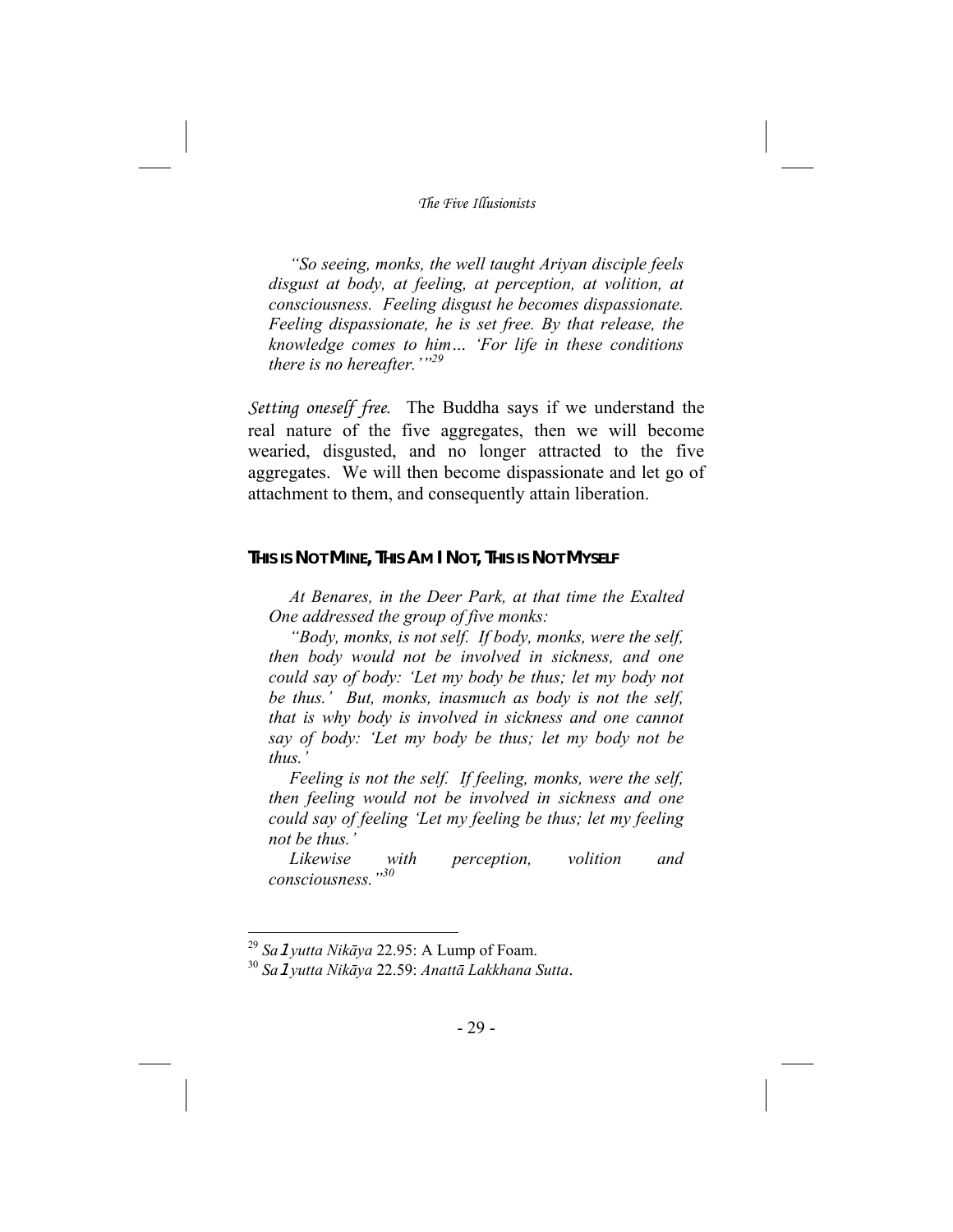*They are beyond my control, how could they be mine?!* Here, the Buddha is saying the five aggregates are not really you and not really yours. If the five aggregates were you or yours, then you would have control over them.

For example, when you are young you want to grow up very fast, and even though you want to grow up very fast you can't grow up faster than the natural pace. Then one day you are grown up and you are very happy. But then you start to grow old. When you start growing old, you would like to stop the aging process, but then again you have no control over it. Especially after forty when you start to age quite fast, there is no way you can apply the brakes or will that your body not be sick. That is why the Buddha says you have no control over the five aggregates. (Similarly, in the Christian Bible, Jesus Christ said that you cannot even add one cubit<sup>31</sup> to your height).

Likewise with feeling. We discriminate between pleasant and unpleasant feelings. When we have unpleasant feelings we want to end them immediately, otherwise we feel a lot of grief and sorrow. But when we have pleasurable feelings we want to prolong it. So some people take drugs or indulge in sensual pleasures, and go to all sorts of ways to prolong pleasurable feelings. But the body can't take it and if you try to prolong it too much it might 'blow your mind,' as they say. Thus feelings are also beyond our control. We cannot have only pleasant feelings as we would like to. Pleasant, unpleasant, and neutral feelings arise and pass away according to conditions.

 $31$  A cubit is a fore arm's length.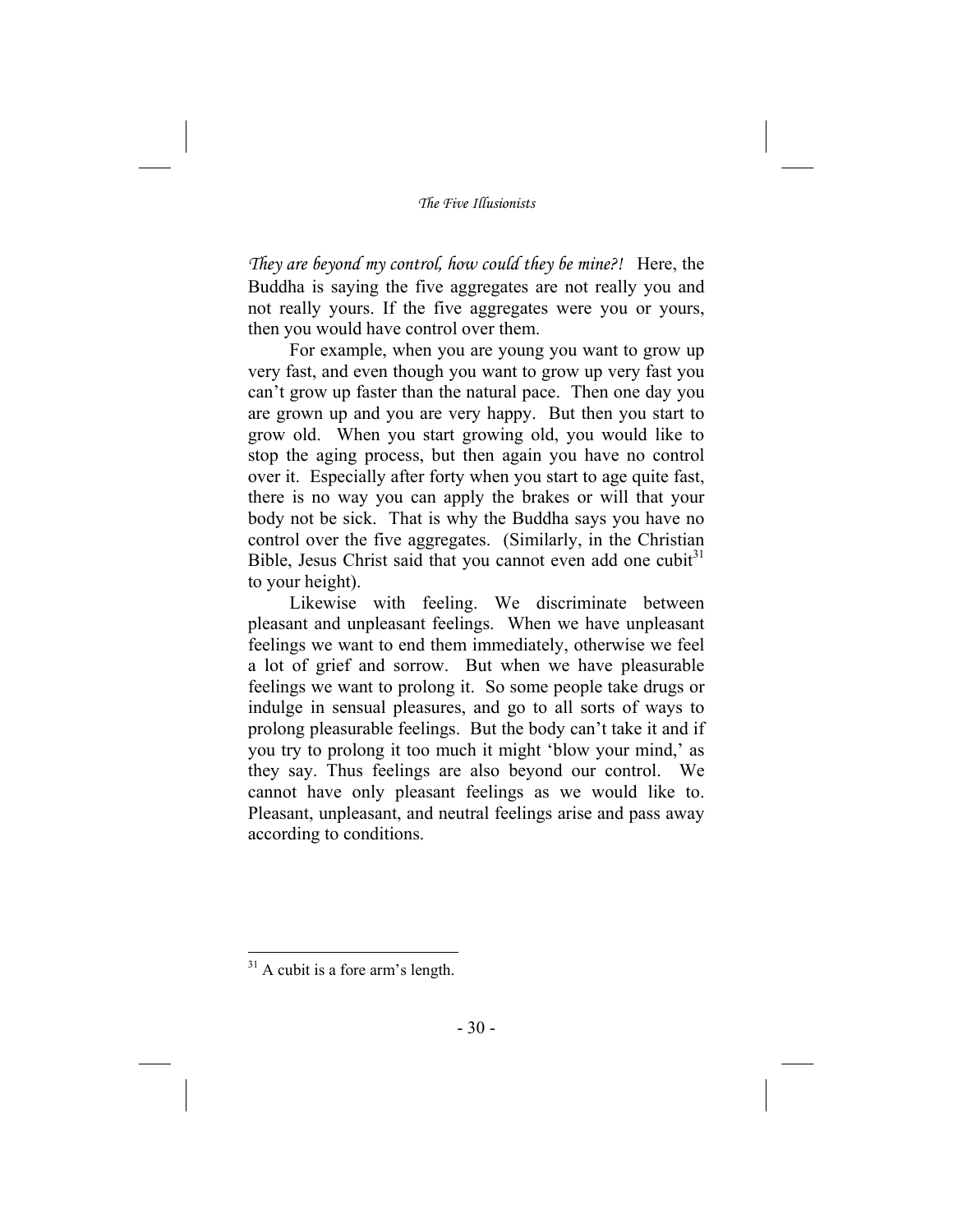*"What do you think, monks, is body permanent or impermanent?"* 

*"Impermanent, lord."* 

*"And what is impermanent, is that pleasurable or painful?"* 

*"Painful, lord."* 

*"Then what is impermanent, painful, unstable by nature, is it fitting to regard it thus: 'this is mine; this am I; this is myself?'"* 

*"Surely not, lord."* 

*"So also is it with feeling, perception, volition and consciousness. Therefore, monks, every body whatever, be it past, future or present, be it internal or external, gross or subtle, low or high, far or near, — every body should thus be regarded, as it really is, by right understanding thus, — 'this is not mine; this am I not; this is not myself.'*

*Every feeling, every perception, every volition, and every consciousness must be so regarded. So seeing monks the well taught Ariyan disciple feels wearied with body, feels wearied with feeling, with perception, with volition and with consciousness. Feeling wearied he becomes dispassionate. Being dispassionate, he becomes freed. Knowledge arises that in the freed is the freed; so that he knows: 'destroyed is rebirth; lived is the holy life; done is my task; for life in these conditions there is no hereafter.'"* 

*Thus spoke the Exalted One, and the group-of-five monks were pleased thereat, and welcomed what was said by the Exalted One. Moreover by this teaching thus uttered the hearts of those five monks were freed from the āsavas (uncontrolled mental outflows) without grasping.<sup>32</sup>*

<sup>32</sup> *Sa*1*yutta Nikāya* 22.59: *Anattā Lakkhana Sutta*.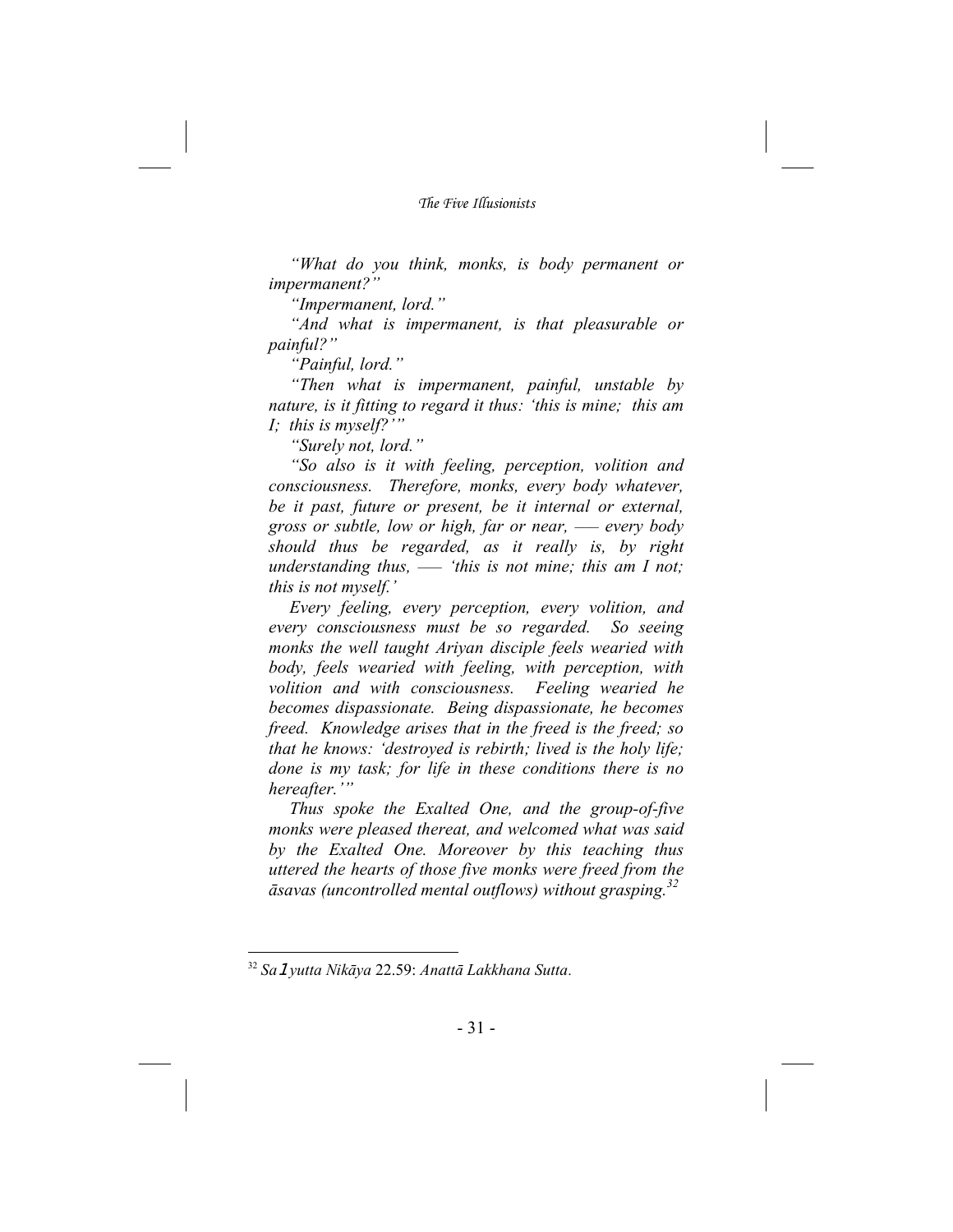*Not-self*. This *Sutta* was spoken by the Buddha to his first disciples i.e. the group of five monks. After hearing this discourse, all of them attained *Arahanthood*.

The Buddha is saying the five aggregates: viz body, feeling, perception, volition and consciousness (basically body and mind) are impermanent and, because they are impermanent, they are painful. And what is painful, impermanent and unstable by nature is not fitting to regard as 'I,' 'mine,' or 'myself.'

When a person realizes this he becomes disenchanted or wearied with the five aggregates. Following that he becomes dispassionate, lets go of attachment for them, and becomes liberated.

If we take what by nature is impermanent, painful and unstable to be 'I,' to be 'mine,' to be 'myself' then we are taking up a burden, a burden of the five aggregates, a burden of suffering. Only when we let go of these five aggregates and don't take them to be 'I,' 'mine,' or 'myself,' do we let go of this burden of suffering. Only then can we be released.

How do we see the body and mind as not 'I,' not 'mine,' and not 'myself'? It is by practising the *Ariyan* Eightfold Path fully, and this includes the contemplation of body and mind — seeing that they depend on conditions, are impermanent, unstable, and are of the nature to change, sicken and die.

The body arises because of the union of father and mother. The body is dependent on food for subsistence, on suitable weather and other environmental conditions, etc.. The  $mind<sup>33</sup>$  depends on contact through the six sense doors, with the six sense objects. When we understand the nature of the

 $33$  The mind is basically feeling, perception, volition and consciousness.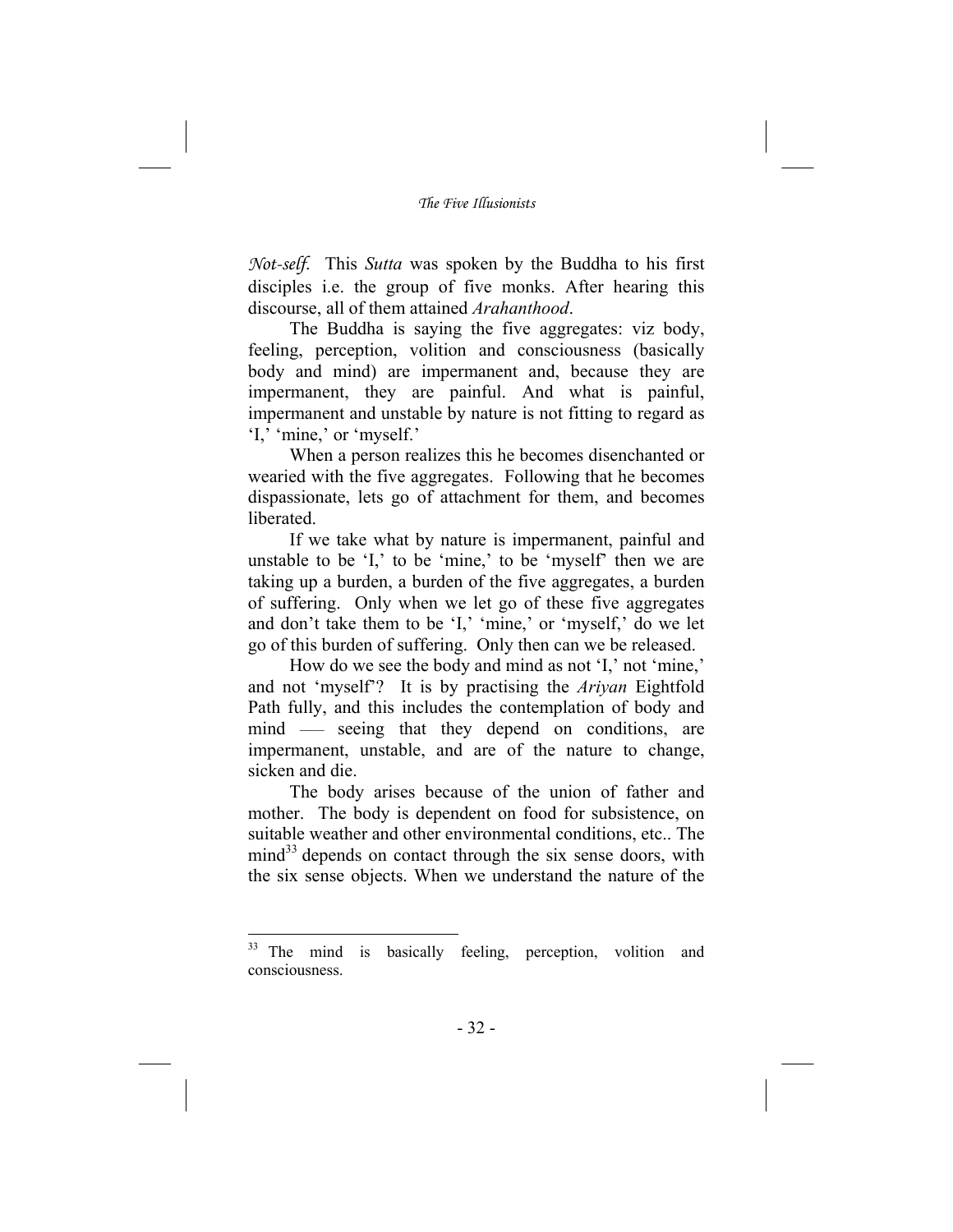body and mind, we become wearied, disenchanted and, following that, let go of the five aggregates and become freed.

*At Sāvathhi…The Buddha said:–* 

*"What is not of you, monks, put it away. Putting it away will be for your profit and welfare. And what,*  monks, is not of you? Body, monks is not of you. Put it *away. Putting it away will be for your profit and welfare.* 

*Feeling is not of you; perception, volition and consciousness are not of you. Put it away. Putting it away will be for your profit and welfare.* 

*Just as if, monks, a man should gather, burn, or do what he please with all the grass, all the sticks, branches and stalks in this Jeta Grove, pray would you say 'this man is gathering us, burning us, doing what he pleases with us?'"* 

*"Surely not, lord."* 

*"Why so?"* 

*"Because, lord, this is not our self, nor of the nature of self."* 

*"Even so, monks, body is not of you. Put it away. Putting it away will be for your profit and welfare. Feeling is not of you; perception, volition, consciousness are not of you. Put it away. Putting it away will be for your profit and welfare."<sup>34</sup>*

*Body and mind have nothing to do with us.* This is an interesting *Sutta*. The Buddha says that the five aggregates, the body and mind, are not you, not of you, not yours. Just as if a man were to gather together all the grass, sticks and branches and burn them, you wouldn't say that this man is gathering you, burning you, doing what he pleases with you.

<sup>34</sup> *Sa*1*yutta Nikāya* 22.33: Not Yours.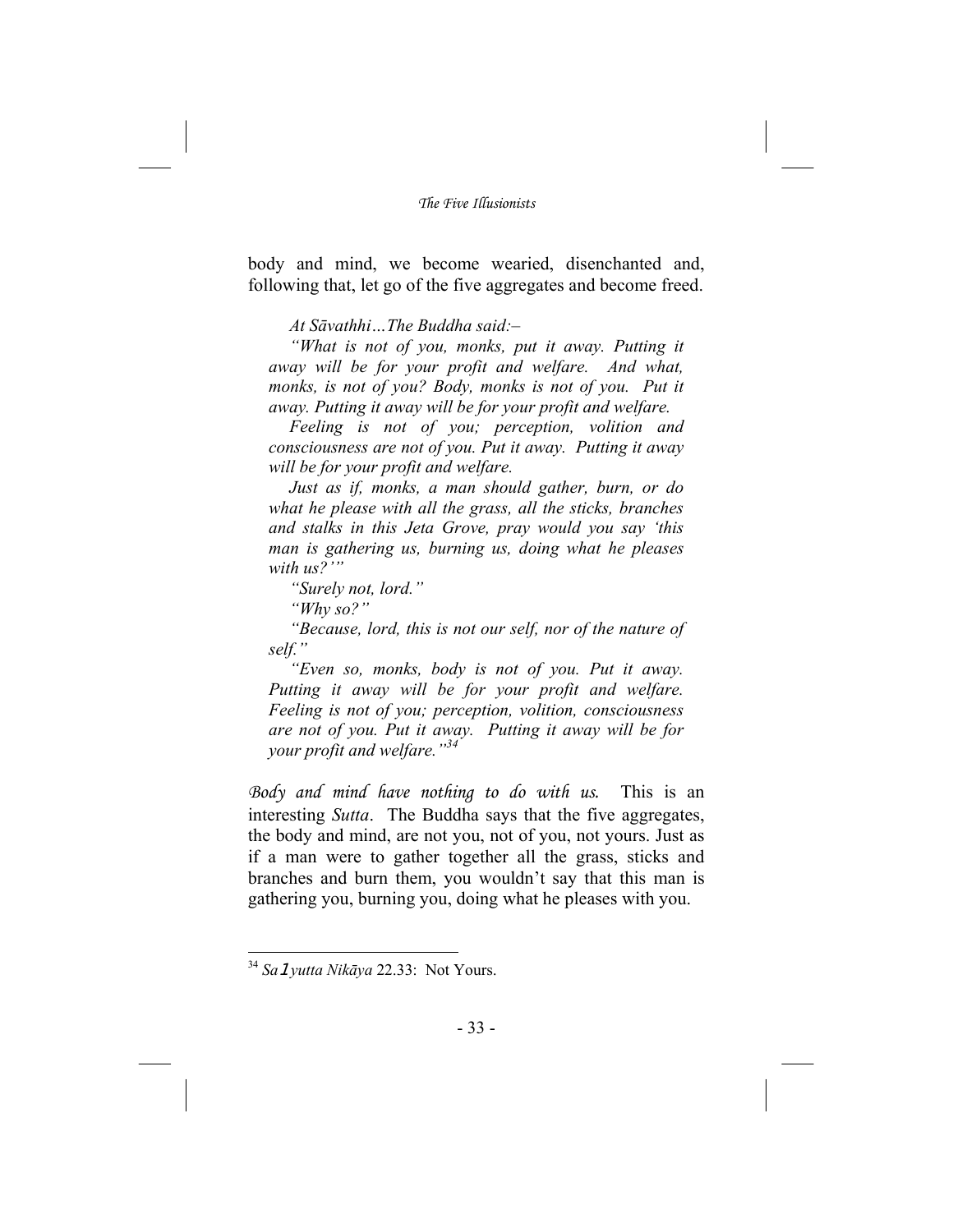Similarly with the body and mind. They have nothing to do with us. This has quite a deep meaning: saying the body and mind, which we take to be the self, have nothing to do with us. That is why earlier we read that the five aggregates are alien.<sup>35</sup>

## **SWEPT AWAY BY THE STREAM**

-

*At Sāvatthi…The Buddha said:–* 

*"Suppose a stream, monks, a mountain-torrent, down drawing, rising from afar, swift flowing and on both its banks are growing grasses which overhang the stream, kusa-grass there might be that overhangs; reeds, creepers and overhanging shrubs; and a man is swept away by that stream and clutches at the grasses, but they might break away; and owing to that he might come by his destruction. He might clutch at the kusa-grass, at the reeds, at the creepers; he might clutch at the shrubs, but they might break away, and owing to that he might come by his destruction.* 

*Even so, the untaught ordinary folk… regard body as self, or the body as belonging to self or the body as being in the self, or the self as being in the body. Then body breaks away, and owing to that they come by their destruction.* 

*So too with feeling, perception, volition, consciousness: they regard these aggregates as self, or as belonging to self, or as being in the self, or self as being in the aggregates, and these break away, and owing to that they come by their destruction.* 

Refer to our earlier discussion under the subtitle: 'The empty nature of body and mind.'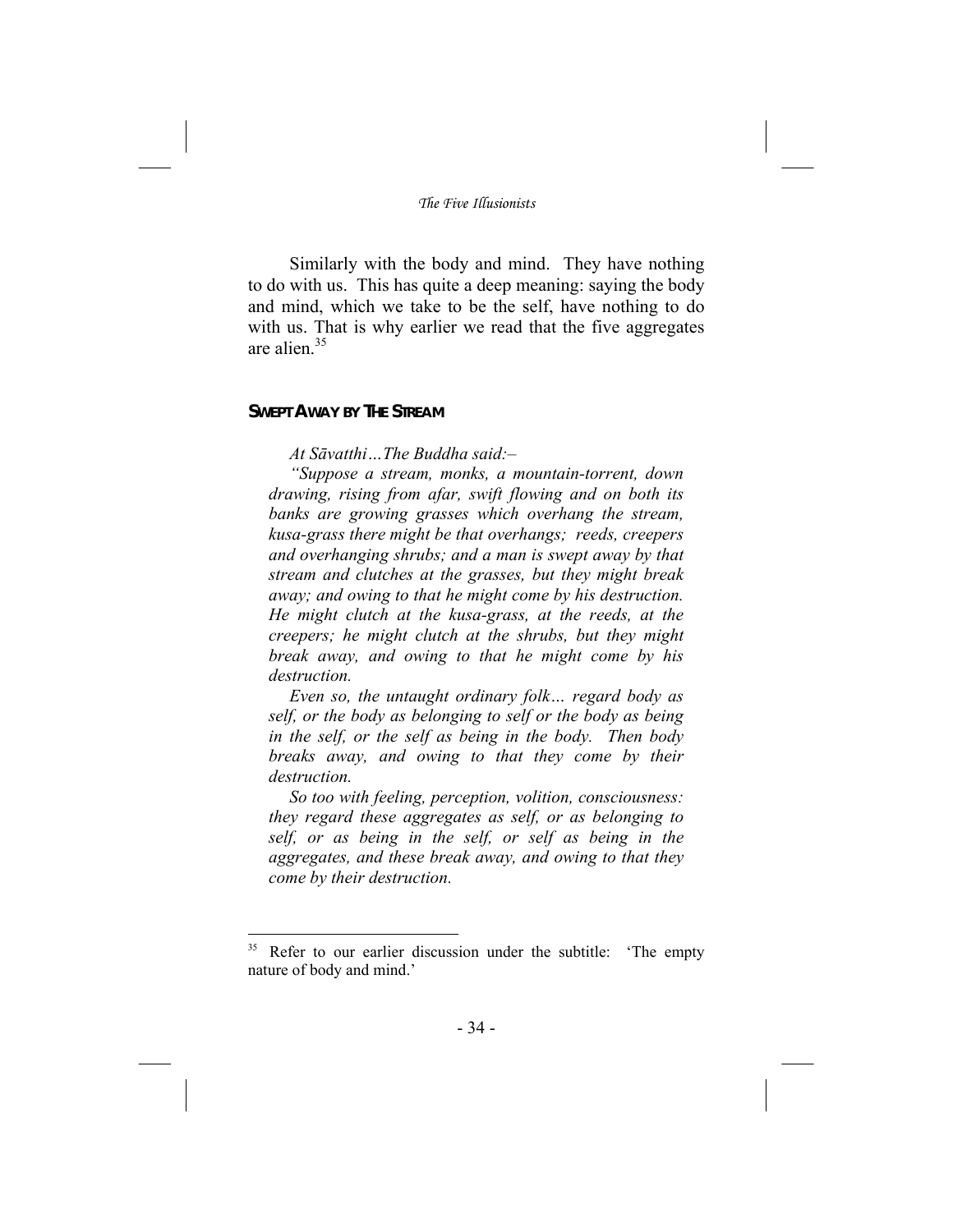*Now as to that what do you think, monks? Is body permanent or impermanent?"* 

*"Impermanent, Lord.""And what is impermanent…."<sup>36</sup>*

 *"So also feeling, perception, volition, consciousness… are they permanent or impermanent?"* 

*"Impermanent, Lord."…37* 

*"Wherefore, monks, he who sees thus… knows… there is no hereafter."<sup>38</sup>*

*… but there is salvation*. This is another very beautiful simile. A man is swept away by a stream or a strong flowing river and he clutches at the grasses and creepers. But they break away, and he is swept away to his death.

Even so, we are being swept away by the current of life; the current of life sweeps us from one life to another, and we clutch at the body and mind as 'I,' 'mine,' and 'myself.' But the body and mind are impermanent and unstable by nature — they change, break away, and will come to be destroyed. In this way, we are swept away by the current of life, turning again and again in the round of rebirths because we cling to our body and mind. There is no salvation unless we let go of our body and mind, and realise that which is not impermanent, not unstable by nature — what the Buddha calls the uncreated, the unconditioned, the unborn: Nibbana.

<sup>&</sup>lt;sup>36</sup> Here the *Sutta* repeats itself as we have earlier quoted in *Sa 1yutta Nikāya* 22.59 under the subtitle: 'They are beyond my control, how could they be mine?!'

<sup>&</sup>lt;sup>37</sup> Again, the *Sutta* repeats itself as we have earlier quoted in *Sa 1yutta Nikāya* 22.59 under the subtitle: 'They are beyond my control, how could they be mine?!'

<sup>38</sup> *Sa*1*yutta Nikāya* 22.93: The River.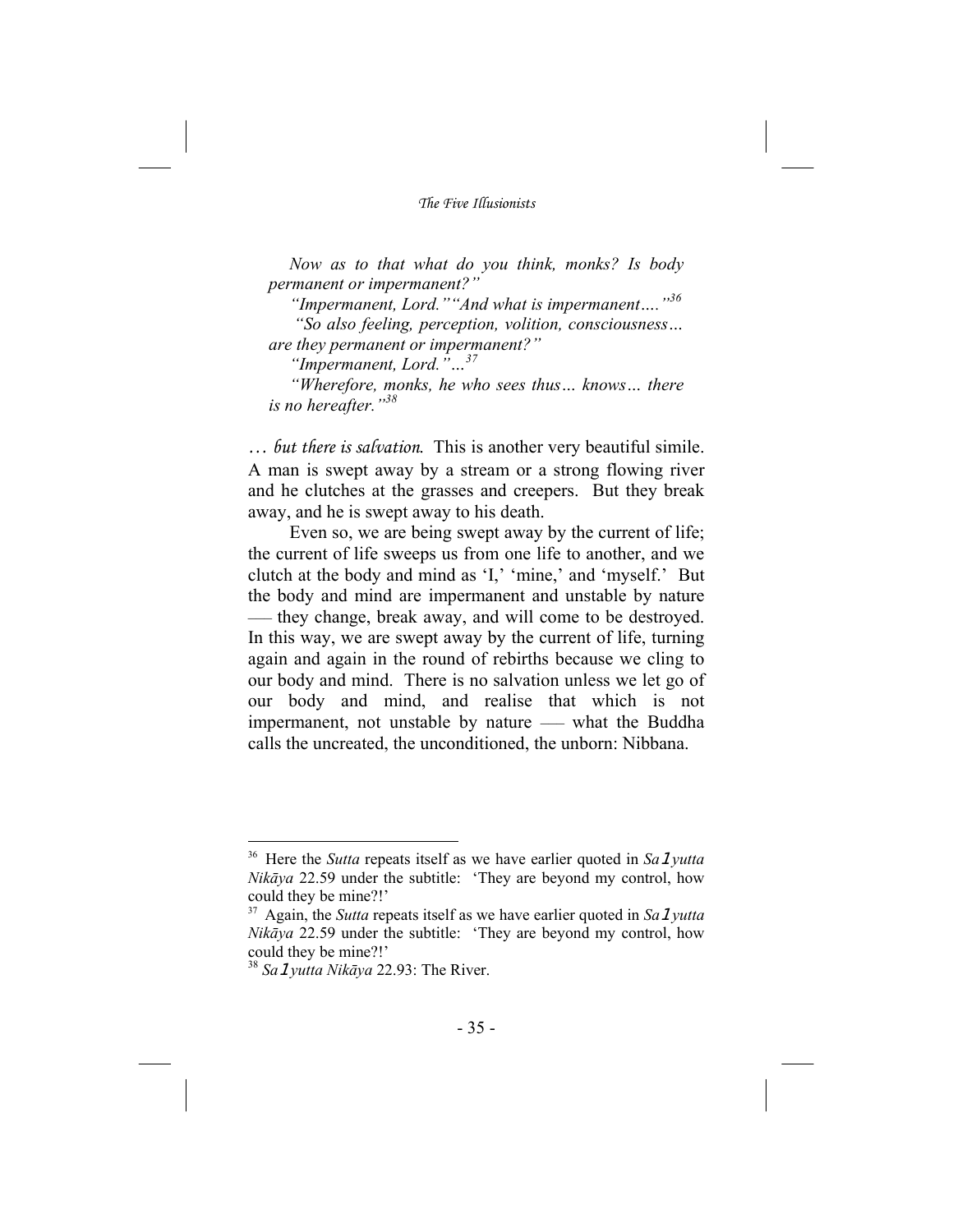## **ACCOMPLISHED IN THE DHAMMA-VINAYA: SKILLED IN THE SEVEN POINTS**

*At Sāvatthi…the Buddha said:–* 

*"A monk who is skilled in the seven points, monks, who is an investigator of the three ways, he is called 'accomplished in this Dhamma-Vinaya, 39 one who has reached mastership, superman.'* 

*And how monks, is a monk skilled in the seven points?* 

*Herein, monks, a monk fully knows body, the arising of body, the ceasing of body and the way going to the ceasing of body. He fully knows the satisfaction that is in body, the misery that is in body, the escape from body.* 

*He fully knows feeling in like manner, and perception, volition…* 

*He fully knows consciousness, he fully knows the arising of consciousness, the ceasing of consciousness and the way going thereto. He fully knows the satisfaction that is in consciousness, the misery that is in consciousness, and the escape from consciousness.* 

*And what, monks, is body? It is the four great elements, and that materiality which is derived from the four great elements. That, monks, is called body. From the arising of nutriment comes the arising of body; from the ceasing of nutriment comes the ceasing of body; and the way going to the ceasing of body is this Ariyan Eightfold Path, namely Right View, Right Thought, Right* 

Notice here the Buddha says "accomplished in the *Dhamma*-*Vinaya*" which is the totality of the Buddha's teachings. The Buddha always referred to his teachings as the *Dhamma-Vinaya –––* he never used the word *Tipitaka* (or *Tripitaka*) which was coined much later. In the *Anguttara Nik*z*ya* 4.180, the Buddha explains the *Dhamma-Vinaya* as the *Suttas* and the *Vinaya*; thus the Buddha's teachings are the *Suttas* and the *Vinaya*. Refer to the book 'Liberation: Relevance of Sutta-Vinaya' by the author for details.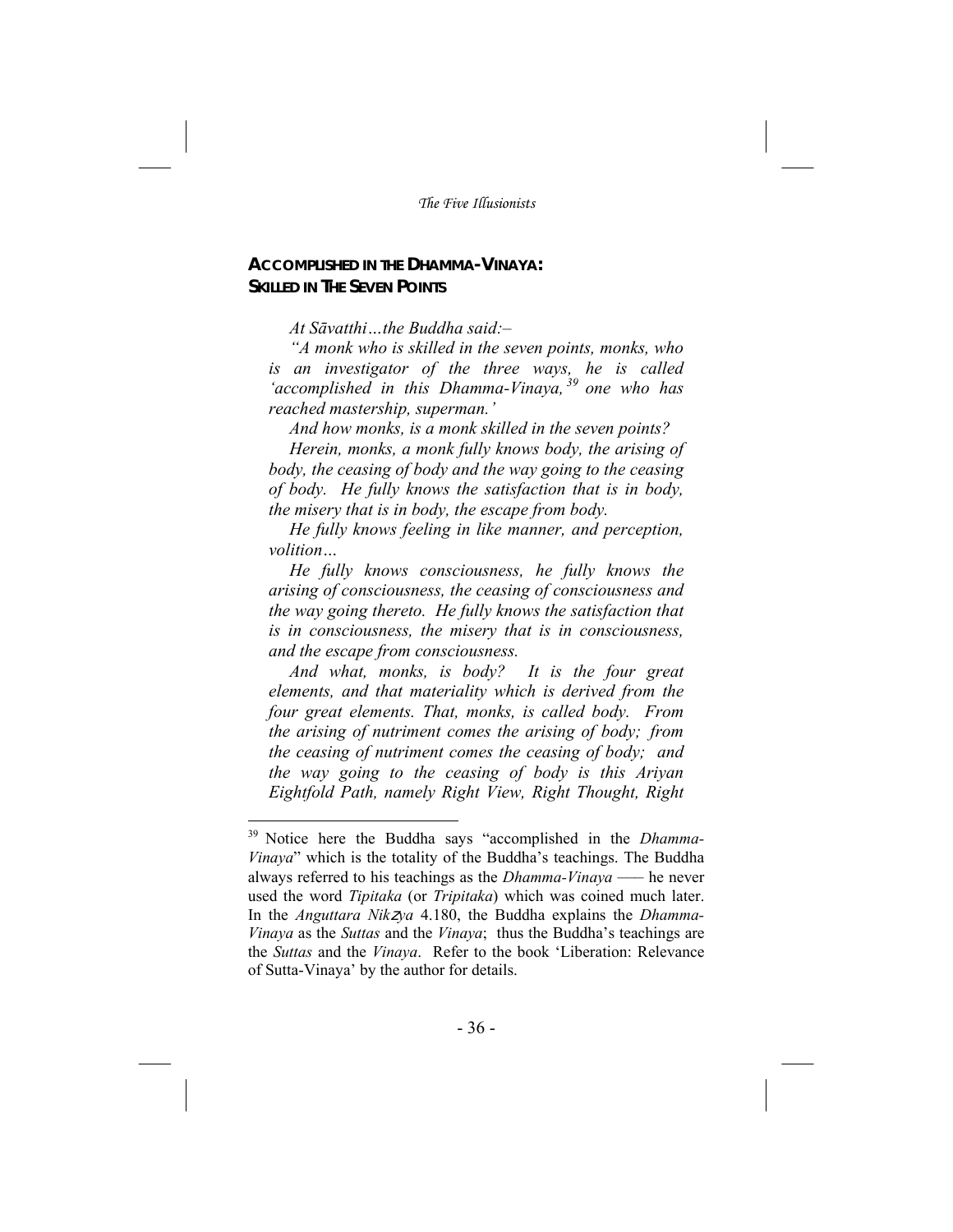*Speech, Right Action, Right Livelihood, Right Effort, Right Recollection, Right Concentration.* 

*That ease, that pleasure which arises because of body, that is the satisfaction that is in body. Insofar as body is impermanent, fraught with suffering and unstable, such is the misery that is in the body. That restraint of desire and lust, that putting away of desire and lust that are in the body, such is the escape from the body.* 

*Whatsoever recluses or brahmins, monks, by thus fully understanding body, its arising, its ceasing and the way going to its ceasing; by thus fully understanding the satisfaction, the misery, and the way of escape from the body, are practising for weariness, for dispassion, for the ceasing of the body ––– they are practising well. They that are practising well are firmly grounded in this Dhamma-Vinaya.* 

*Moreover, monks, whatsoever recluses or brahmins, by thus truly understanding body, its arising, its ceasing and the way going to its ceasing… by thus fully understanding the satisfaction, the misery and the escape from body, they through weariness of the body, dispassion, the ceasing of the body are liberated without grasping; they are truly liberated… for them it may be said 'there is no more whirling round.'"40*

Here the Buddha said one is called accomplished in the *Dhamma-Vinaya* if one is skilled in the seven points, and an investigator of the three ways. Skilled in the seven points means he fully knows (i) the five aggregates, (ii) their arising, (iii) their ceasing, (iv) the way to their ceasing, (v) the satisfaction, (vi) the misery therein, and (vii) the escape therefrom. We shall now discuss some of the issues related to these seven points, starting first with the body.

<sup>40</sup> *Sa*1*yutta Nikāya* 22.57: The Seven Points.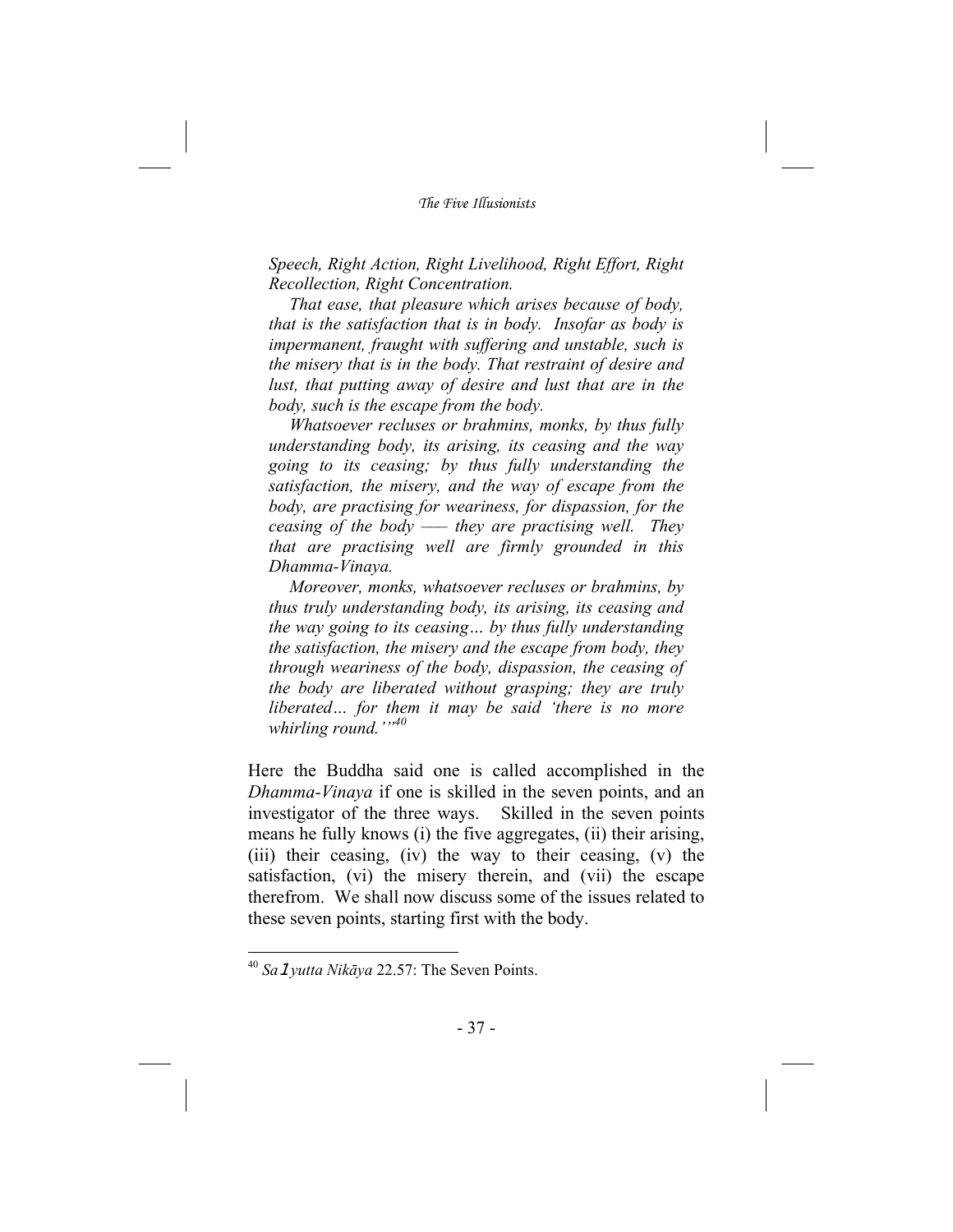*Body*. We are all very attached to our body, and letting go of this body is an advanced stage of the spiritual journey.

The body: It is composed of the four great elements, and we need to understand them first in order to understand the body. The four great elements are earth, water, fire and wind. They refer not to the actual elements themselves but to their characteristics.

The earth element refers to the characteristic of hardness, e.g. when I touch this metal it is hard, so to me it is earth element.

Water element refers to the quality of cohesion, as water tends to cohere or come together. For example, it is because we have water in our body that we have a certain shape. Suppose you were to dehydrate yourself, take away all the water in your body. What happens is you cannot have this form, it will collapse. So water refers to the element of cohesion.

Fire refers to the element of heat i.e. hotness, or coldness (lack of fire element), for example digestion and metabolism.

Wind element refers to motion or movement. Because of the wind element in our body, there is movement inside our body. The food we take moves through our body; wind passes through our body, sometimes out of our mouth as we burp, or out through the anus.

Arising: From the arising of nutriment, the body arises.

Ceasing: With the ceasing of nutriment, the body ceases. The body wastes away when there is no nutriment and, after a certain number of days, the body will die.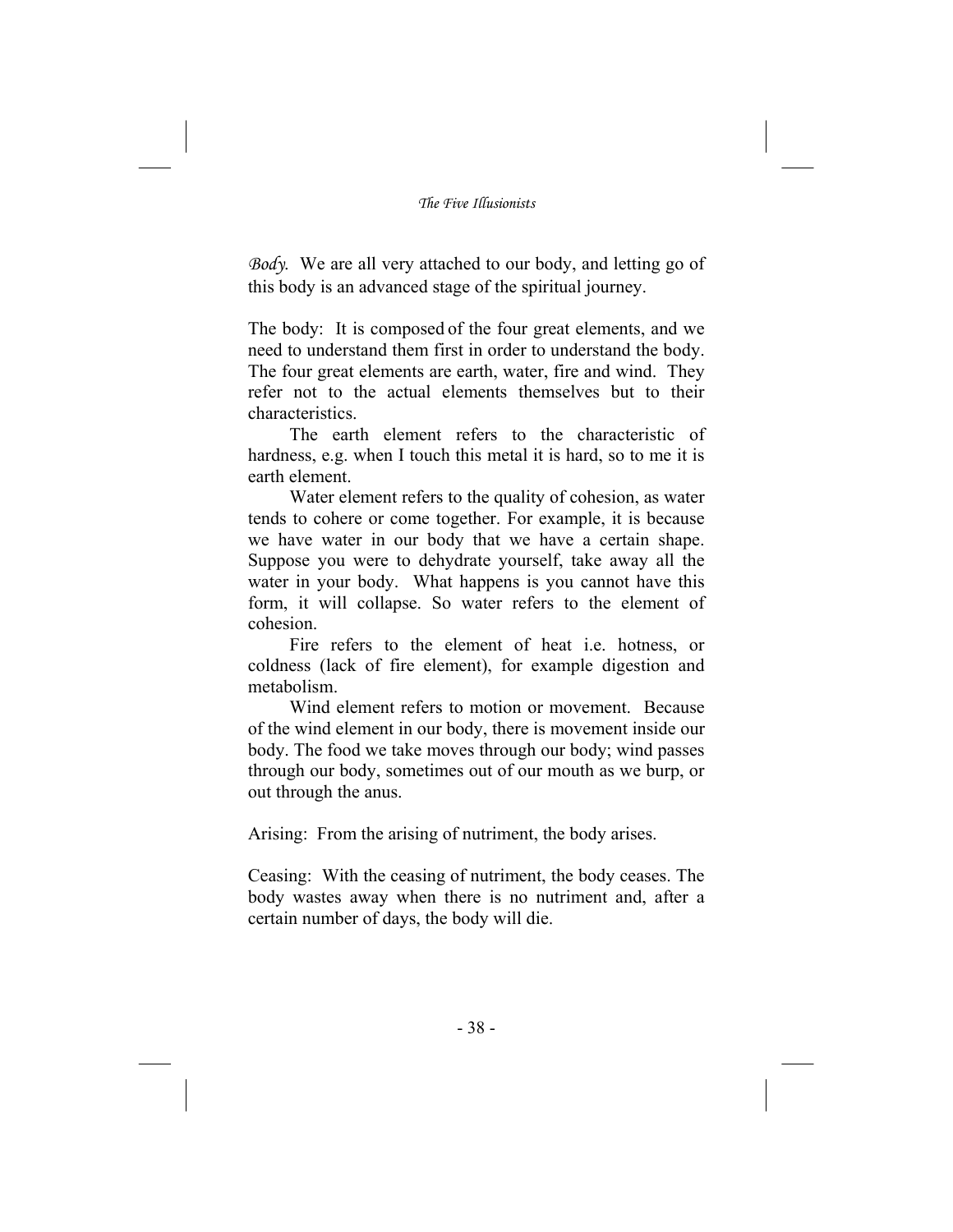Way to its ceasing: The way to the permanent ceasing of the body is the *Ariyan* Eightfold path, the path that leads to the ending of suffering.

Satisfaction: The pleasure that arises from sensual contact gives rise to the satisfaction with the body.

Misery: "But insofar as the body is impermanent, unstable, fraught with suffering, that is the misery that is in body." So we **can** get a certain satisfaction, a certain pleasure with the body but, because the body is unstable by nature, it can become sick, or grow old; then you get misery from the body.

Escape: In order not to suffer, we must put away desire and lust for the body. As long as we have desire and lust for the body we will continue to have one body after another.

When we have a body and mind, then we have to suffer for it. When we understand this, we put away our desire and lust for the body. Understanding these seven points is important as it helps us in our practice towards weariness or disenchantment, towards dispassion, towards the ceasing of the body. And the Buddha praises such persons as practising well, firmly grounded in the *Dhamma-Vinaya.* Finally, for the enlightened ones, there will be no more whirling round *sa*1*sāra*.

## *"And what, monks, is feeling?*

*These six seats of feeling, namely feeling that is born of contact with eye, ear, nose, tongue, body and mind… this, monks, is called feeling. From the arising of contact comes the arising of feeling; from the ceasing of contact is the ceasing of feeling; and the way going to the ceasing*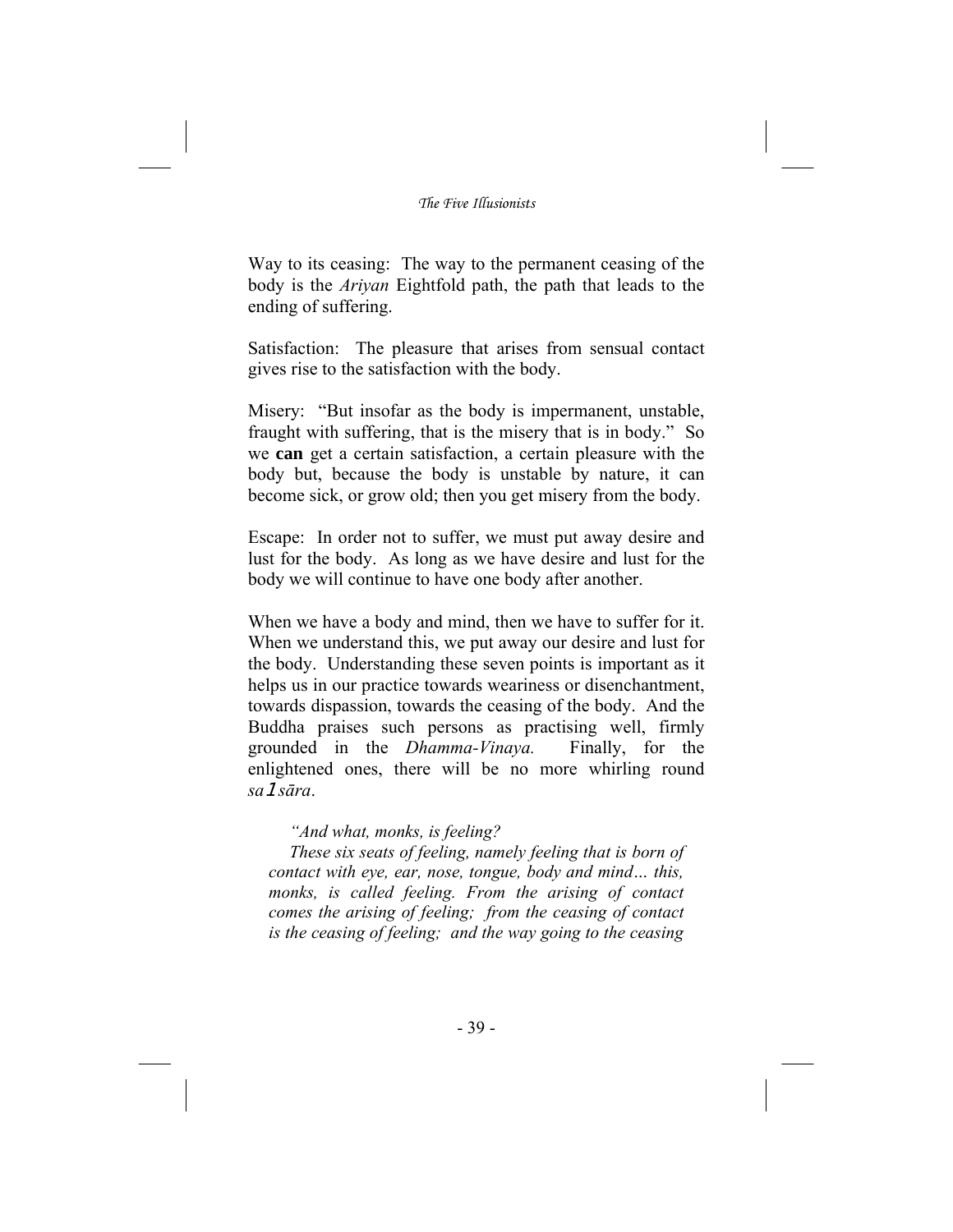*of feeling is this Ariyan Eightfold Path, namely Right View, Right Thought, etc..* 

*That ease, that pleasure which arises because of feeling ––– that is the satisfaction that is in feeling. Insofar as feeling is impermanent, fraught with suffering and unstable, this is the misery that is in feeling. That restraint of desire and lust, that putting away of desire and lust which are in feeling… that is the escape from feeling.* 

*Now whatsoever recluses or brahmins, monks, by thus fully understanding feeling, its arising, its ceasing and the way going thereto; by thus fully understanding the satisfaction, the misery that is in feeling, and the way of escape from feeling, are practising for weariness, for dispassion, for the ceasing of feeling ––– they are practising well. They that are practising well are firmly grounded in this Dhamma-Vinaya.* 

*Moreover, monks, whatsoever recluses or brahmins, by fully understanding these things… are truly liberated… for them it may be said 'there is no more the whirling round.'"41*

*Feeling* is one of those things which drives us around. We know the whole economy of a country is based on getting good feeling. If you can create something that can give people good feeling then you can sell the product, e.g. CDs and DVDs. If you can create a good show that people enjoy, then people are willing to pay for it. Similarly, you can only sell your music if people like the sounds you produce. This applies to all things in life like good perfumes and delicious food. All these have to do with good feeling.

This is what makes insight into feelings so important because they are what drive living beings around, leading us to attachments and defilements.

<sup>41</sup> *Sa*1*yutta Nikāya* 22.57: The Seven Points.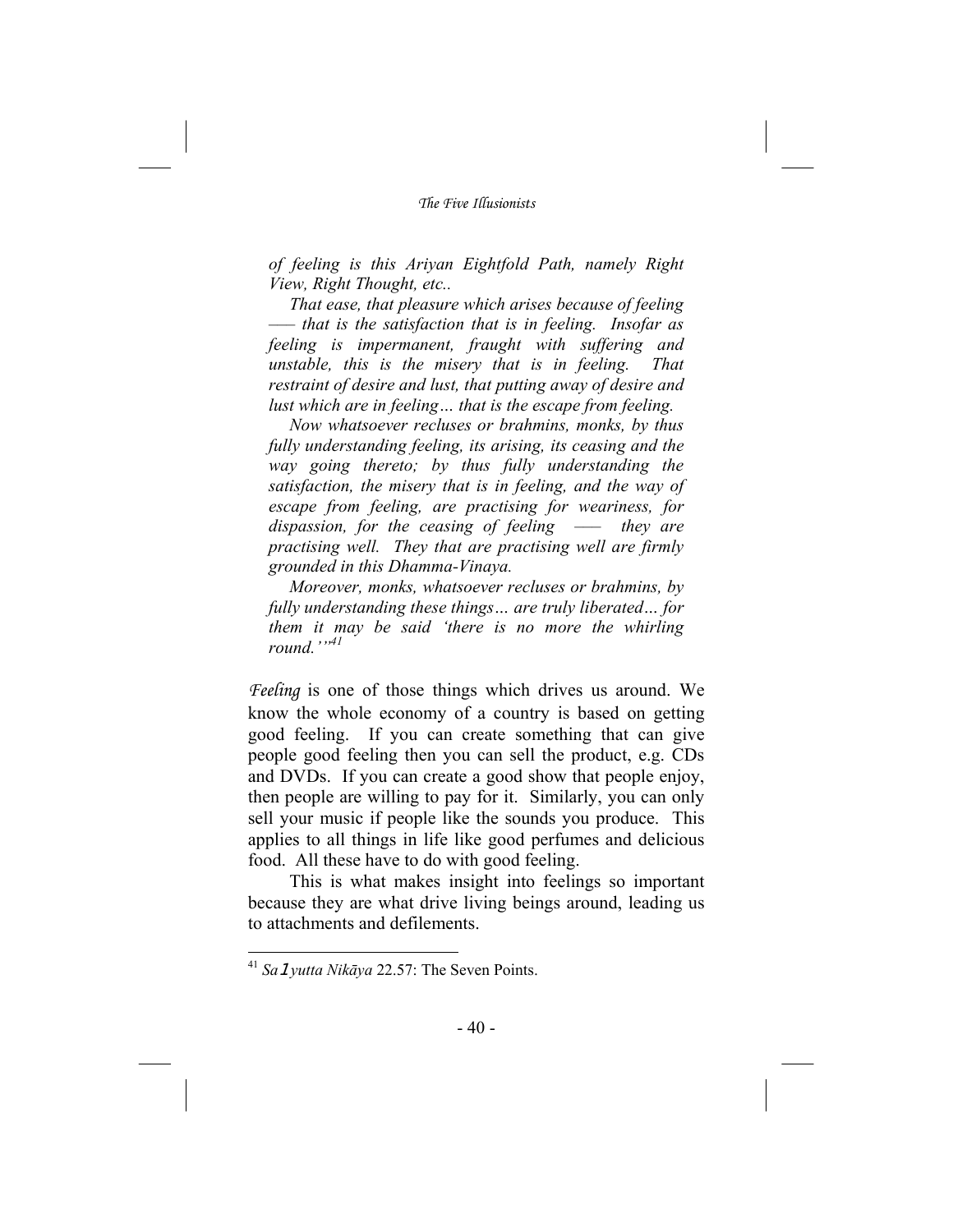*"And what, monks, is perception?* 

*These six seats of perceiving: the perception of sight, of sound, of smell, of taste, tangible and thought… that monks, is called perception, and for those who fully understand it… 'there is no more the whirling round.'* 

*And what, monks, is volition?* 

*These six seats of volition: the volition with respect to sights, sounds, smells, tastes, tangibles, and thoughts. This, monks, is called volition. From the arising of contact comes the arising of volition. From the ceasing of contact comes the ceasing of volition: and the way leading to the ceasing of volition is the Ariyan Eightfold Path.* 

*That ease, that pleasure which arises because of volition, that is the satisfaction in volition. Insofar as volition is impermanent, fraught with suffering and unstable, such is the misery of volition. That restraint of desire and lust that are in volition, that putting away of desire and lust that are in volition: that is the escape from volition.* 

*Whatsoever recluse(s) or brahman(s), monks, who fully understands these things, as before, for them it may be said 'there is no more the whirling round.'* 

*And what, monks, is consciousness?* 

-

*These six seats of consciousness: seeing-consciousness, hearing-consciousness, smelling-consciousness, tastingconsciousness, touching-consciousness and thinkingconsciousness.* 

*This, monks is called consciousness. From the arising of mentality and materiality (nāma-rūpa) 42 comes the* 

<sup>42</sup> Consciousness here is said to arise and cease together with *nāmarūpa* (mentality-materiality) i.e. phenomena. Consciousness cognizes an object. The object is *nāma-rūpa* which arises with consciousness. *Nāma* is actually feeling, perception, volition, contact and attention. (Notice that *nāma* does not contain consciousness, so *nāma* is not 'mind.' That is why *nāma-rūpa* is not 'body and mind.')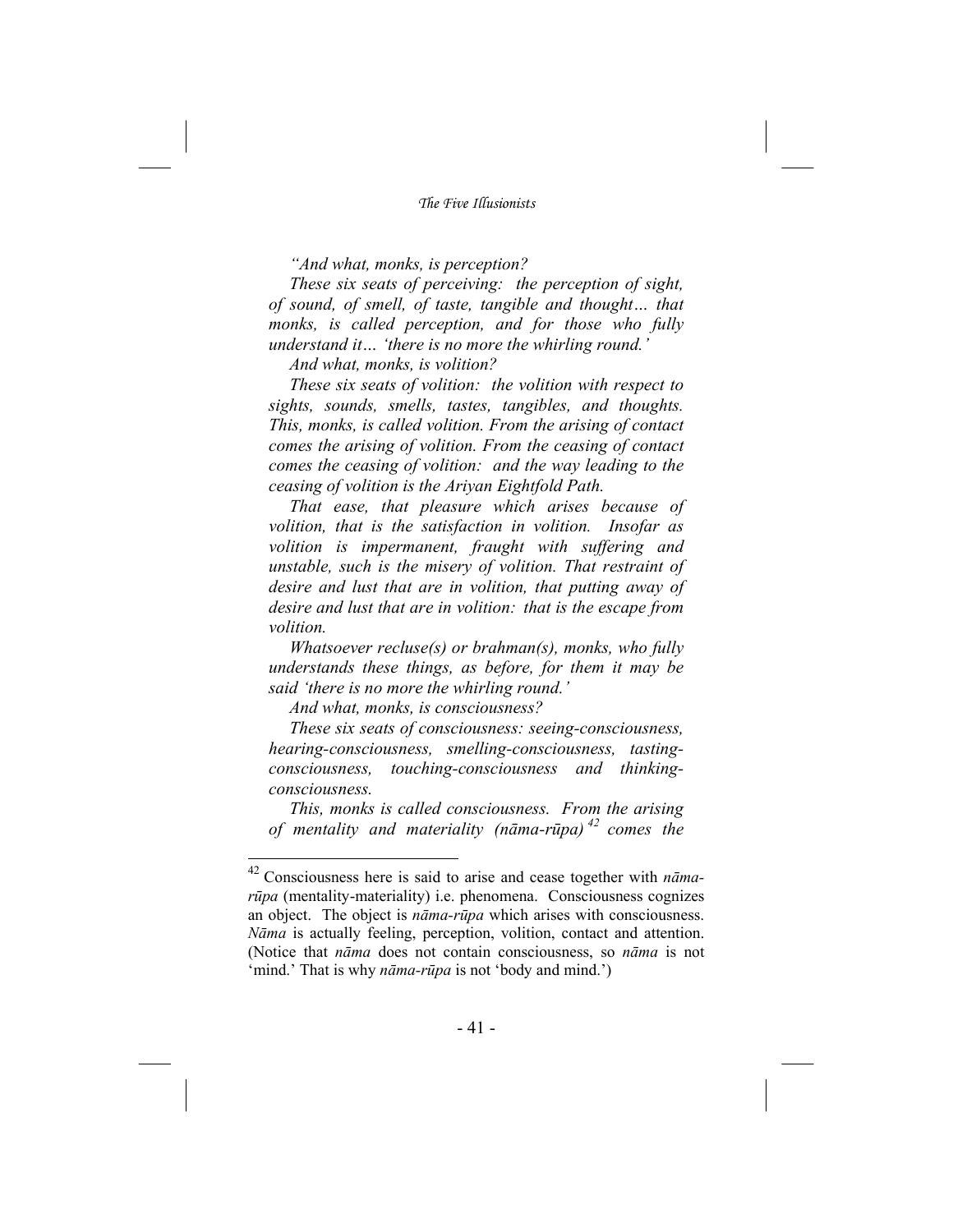*arising of consciousness; from their ceasing, its ceasing. The way leading to its ceasing is just that Ariyan Eightfold Path.* 

*In this way, monks, a monk is skilled in the seven points."<sup>43</sup>*

*Reduce worldly contacts.* The above is self-explanatory. One thing to note is because of contact you have feeling, followed by perception, followed by volition. From this we can see that the more contact there is the more active is the mind and, thus, the more opportunity for mental suffering to arise. Therefore, the spiritual aspirant reduces contact with the world as the first step in his quest to end suffering.

## **ACCOMPLISHED IN THE DHAMMA-VINAYA: INVESTIGATOR OF THE THREE WAYS**

*"And how, monks, is a monk an investigator of the three ways?* 

*As to that, monks, a monk investigates things by way of the elements (dhātu), by way of the sense-spheres (āyatana), by way of causal happening (paticcasamuppāda).* 

*That is how he is an investigator of the three ways.* 

*A monk who is skilled in the seven points, monks, who is an investigator of the three ways, is called accomplished in this Dhamma-Vinaya: one who has reached mastership, superman.'"44*

Firstly a monk can investigate things by way of the elements. The elements can mean the four great elements: namely,

<sup>43</sup> *Sa*1*yutta Nikāya* 22.57: The Seven Points.

<sup>44</sup> *Sa*1*yutta Nikāya* 22.57: The Seven Points.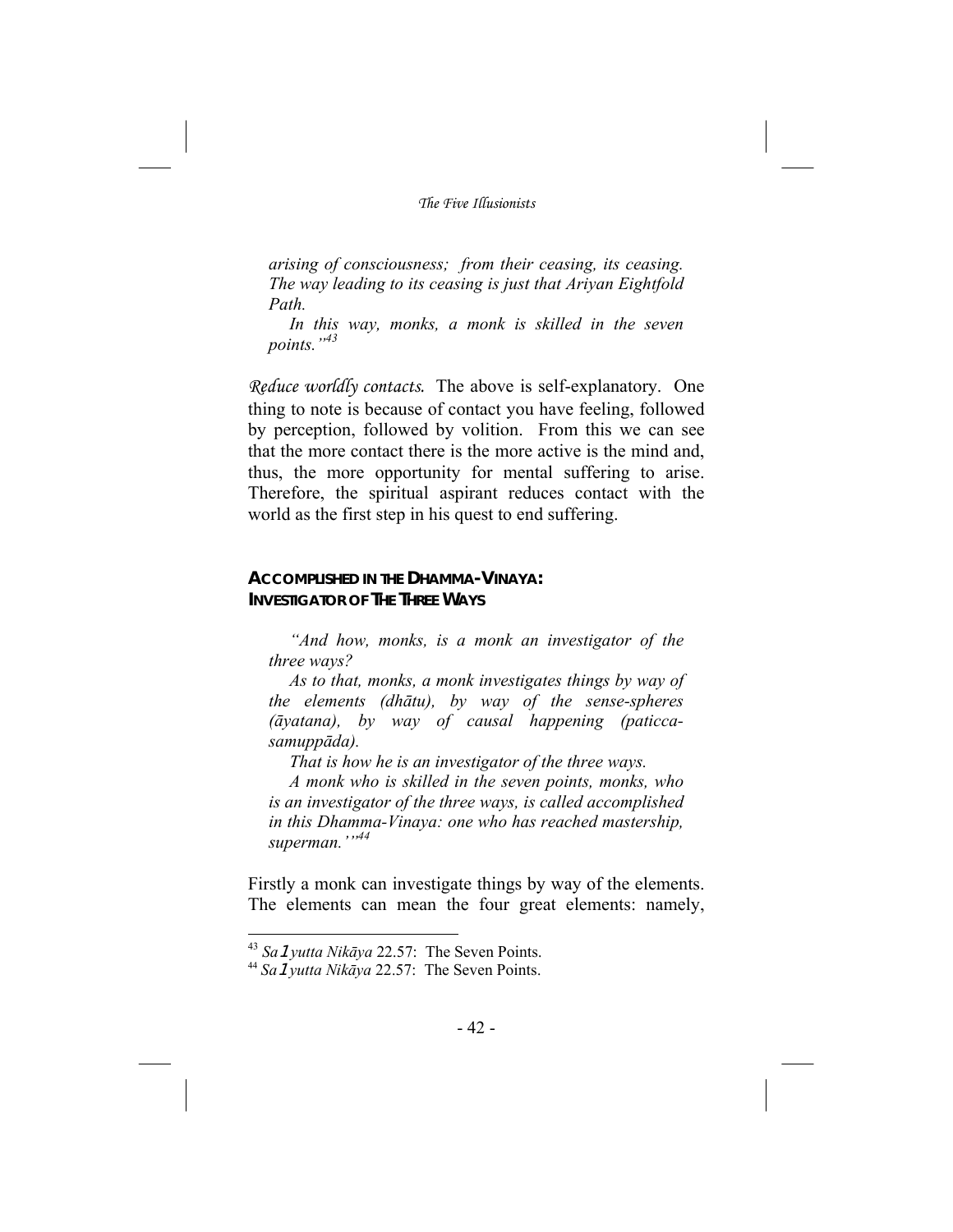earth, water, fire and wind or, alternatively, it can also mean the six elements i.e. earth, water, fire, wind, space and consciousness.

The second way of investigation is by way of the sensespheres (*āyatana*). This involves the six sense doors, the six sense objects and the six sense consciousnesses.

Thirdly, there is investigation by way of dependent origination (*paticca-samuppāda*) of suffering *–––* through the twelve links *–––* how they arise and how they cease.

If a monk is skilled in the seven points and investigates by these three ways, he becomes accomplished in the *Dhamma-Vinaya*.

#### **THE GREATER DISCOURSE ON THE MASS OF SUFFERING**

*"And what, monks, is the gratification in the case of body? Suppose there were a girl of the noble class or of the brahmin class or of householder stock, in her fifteenth or sixteenth year, neither too tall nor too short, neither too slim nor too fat, neither too dark nor too fair. Is her beauty and loveliness then at its height?" ––– "Yes, Bhante." ––– "Now the pleasure and joy that arise in dependence on that beauty and loveliness are the gratification in the case of body."<sup>45</sup>*

*Body gratification..* The gratification or satisfaction in the case of form or body is the sight of someone of the opposite sex who is young and beautiful, i.e. sexually attractive. In the first few *Suttas* of the *Anguttara Nikāya*, the Buddha said that no sight… sound… smell… taste… touch… enslaves a man so much as that of a woman, and vice versa. Thus one intent

<sup>45</sup> *Majjhima Nikāya* 13: *Mahādukkhakkhanda Sutta*.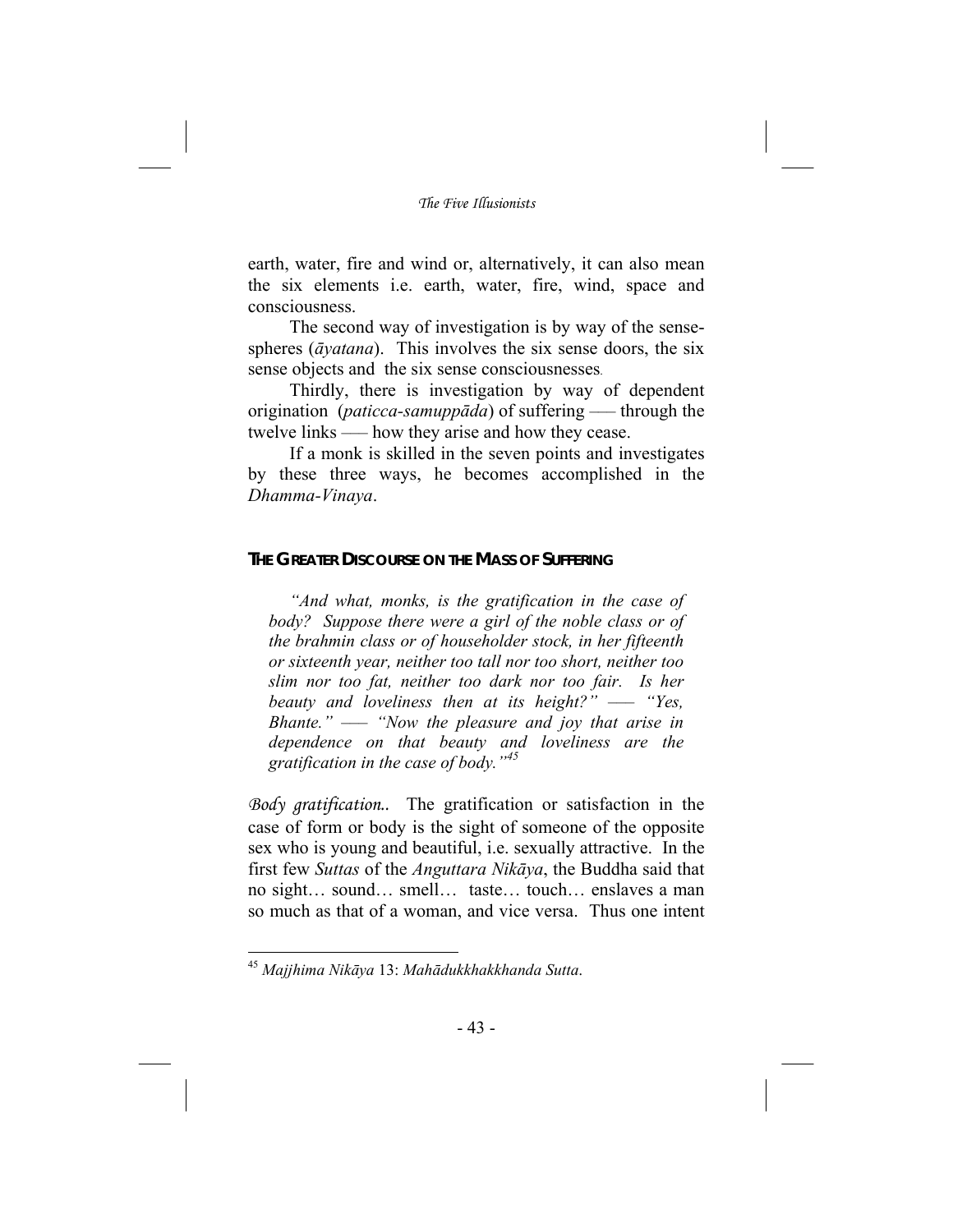on the spiritual path should know the dangers of associating with the opposite sex.

*"And what, monks, is the danger in the case of body? Later on one might see the same woman here at eighty, ninety, or a hundred years… aged, as crooked as a roof bracket, doubled up, supported by a walking stick, tottering, frail, her youth gone, her teeth broken, greyhaired, scanty-haired, bald, wrinkled, with limbs all blotchy. What do you think, monks? Has her former beauty and loveliness vanished and the danger become evident?" ––– "Yes, Bhante." ––– "Monks, this is the danger in the case of body."46*

*Danger in the body.* In a short span of time we will all grow old. The beauty of youth turns to become the ugliness of old age. A lot of people cannot accept this. They dye their hair or use a wig, apply make-up or cosmetics, and even resort to surgery, in a vain attempt to hide the creeping signs of ageing and decay. In the same way, a lot of people refuse to accept and see the ugliness, the suffering and the cruelty of life. Instead they cling to the short-lived pleasures in the world, and conceptualize a merciful Creator and Savior.

*"Again, one might see that same woman afflicted, suffering, and gravely ill, lying fouled in her own excrement and urine, lifted up by some and set down by others. What do you think, monks? Has her former beauty and loveliness vanished and the danger become evident?" ––– "Yes, Bhante." ––– "Monks, this too is a danger in the case of body."* 

*"Again, one might see that same woman as a corpse; thrown aside at a charnel ground; one, two, three days* 

<sup>46</sup> *Majjhima Nikāya* 13: *Mahādukkhakkhanda Sutta.*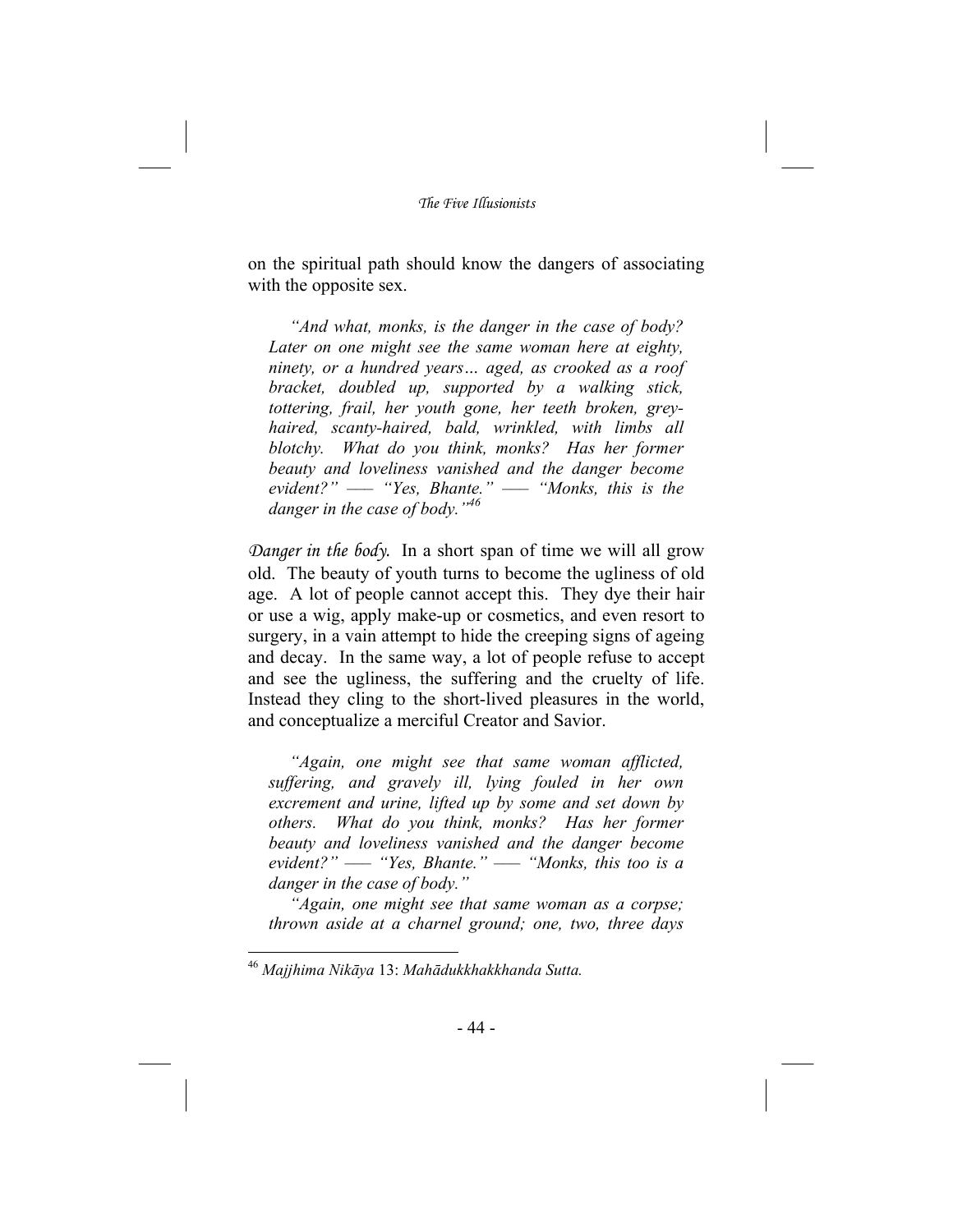*dead; bloated, livid, and oozing matter. What do you think, monks? Has her former beauty and loveliness vanished and the danger become evident?" ––– "Yes, Bhante." ––– "Monks, this too is a danger in the case of body."* 

*"Again, one might see that same woman as a corpse; thrown aside at a charnel ground, being devoured by crows, hawks, vultures, dogs, jackals, or various kinds of worms… a skeleton with flesh and blood; held together with sinews… or a fleshless skeleton smeared with blood, held together with sinews… disconnected bones scattered in all directions ––– here a hand-bone, there a foot-bone; here a thigh-bone, there a rib-bone; here a hip-bone, there a back-bone; here the skull… bones bleached white ––– the colour of shells… bones heaped up, more than a year old… bones rotted and crumbled to dust. What do you think, monks? Has her former beauty and loveliness vanished and the danger become evident?" ––– "Yes, Bhante." ––– "Monks, this too is a danger in the case of body."<sup>47</sup>*

*Futility of attachment to the body*. All these striking examples given by the Buddha bring home the point that the body is impermanent and subject to decay and death —– sometimes faster than we expect. Hence the futility of our attachment to the body, which only brings with it pain and suffering.

*"And what, monks, is the escape in the case of body? It is the removal of desire and lust, the abandonment of desire and lust for the body. This is the escape in the case of body."<sup>48</sup>*

<sup>47</sup> *Majjhima Nikāya* 13: *Mahādukkhakkhanda Sutta.*

<sup>48</sup> *Majjhima Nikāya* 13: *Mahādukkhakkhanda Sutta.*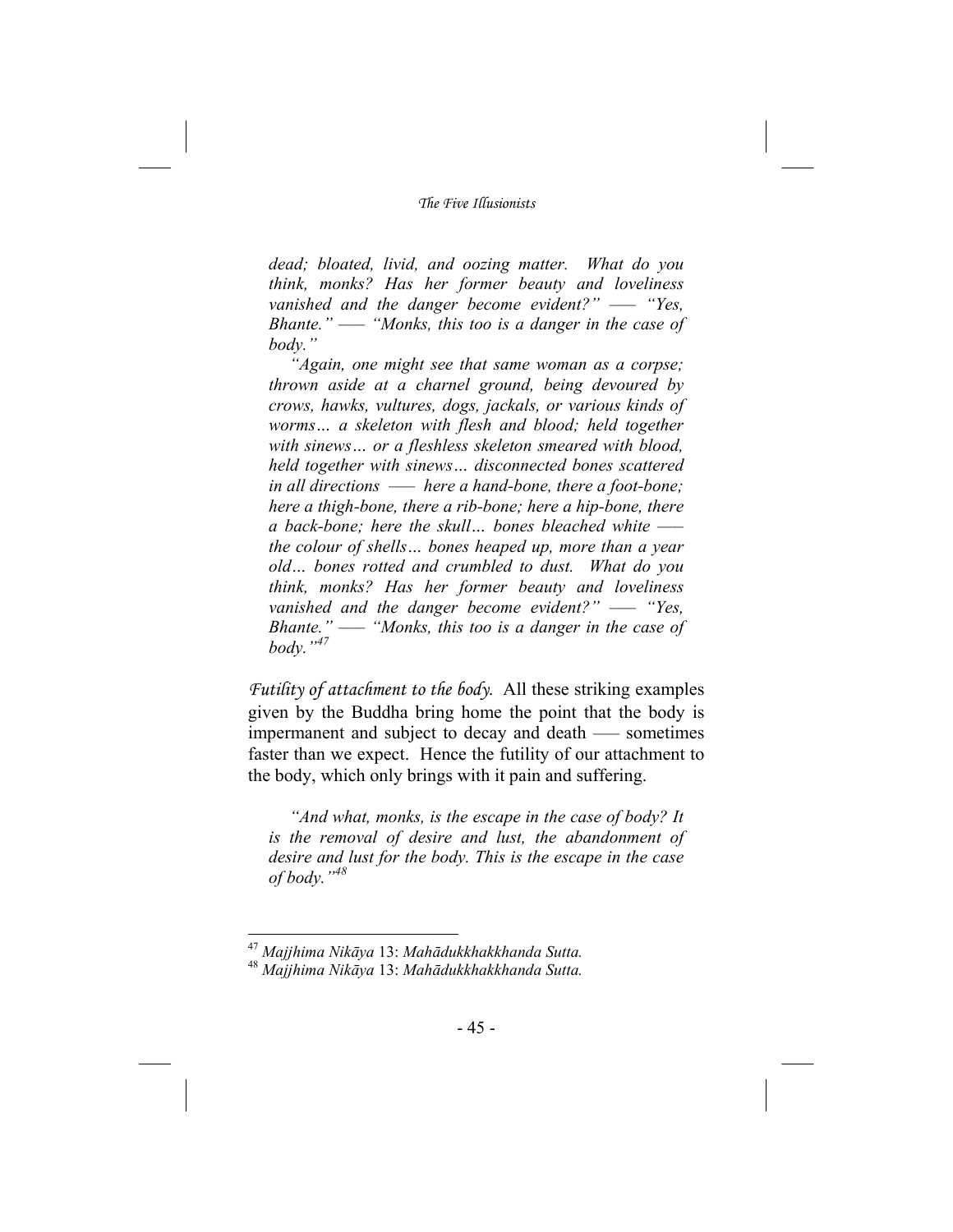#### **THE WAY TO THE IMPERTURBABLE**

*"Monks, sensual pleasures are impermanent, hollow, false, deceptive; they are illusory, the prattle of fools. Sensual pleasures here and now and sensual pleasures in lives to come, sensual perceptions here and now and sensual perceptions in lives to come ––– both alike are Māra's realm, Māra's domain, Māra's bait, Māra's hunting ground. On account of them, these evil unwholesome mental states such as covetousness, ill will, and presumption arise, and they constitute an obstruction to a noble disciple in training here."<sup>49</sup>*

*Māra's bait*. The Buddha said that "… gods and humans cling to the five cords of sensual pleasure." $50$  Thus it is difficult for a person to renounce the home life to become a monk or nun. Even after renouncing, it is common for sensual desires to lead one astray from the goal of the holy life.

*"… When a person is completely intent on Nibbāna, only talk concerning that interests him, and his thinking and pondering are in line with that, and he associates with that kind of person…* 

*… Being one who really is completely intent on Nibbāna, he would not pursue those things that are unsuitable for one completely intent on Nibbāna. He would not pursue unsuitable sights… unsuitable sounds… unsuitable odours… unsuitable flavours… unsuitable tangibles… unsuitable thoughts… Because he does not pursue the sight of unsuitable forms etc… lust does not invade his mind….* 

<sup>49</sup> *Majjhima Nikāya* 106: *Āneñjasappāya Sutta*. <sup>50</sup> *Majjhima Nikāya* 125: *Dantabhūmi Sutta.*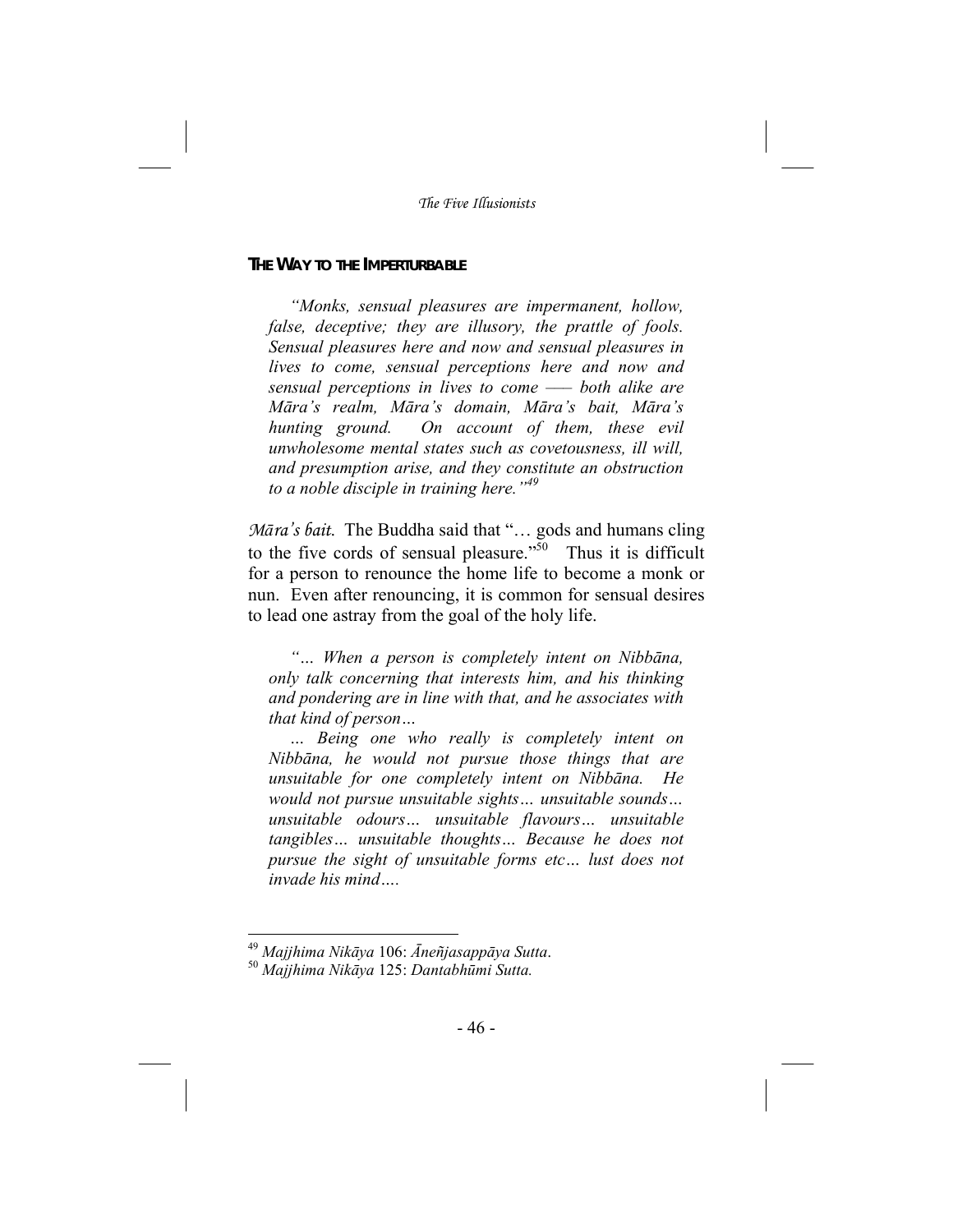*… When, Sunakkhatta, a monk practises restraint in the six bases of contact, and having understood that attachment is the root of suffering, is without attachment, liberated by the destruction of attachment, it is not possible that he would direct his body or arouse his mind towards any object of attachment."<sup>51</sup>*

*Renunciation.* For one to be successful in the holy life one has to completely renounce sensual or worldly pleasures both bodily and mentally, and that encompasses the letting go of the five aggregates of attachments.

#### **PARABLE OF THE FIVE MURDERERS**

*… "Well said! Well said, friend Yamaka! Now I will show you a parable to show my meaning. Suppose, friend Yamaka, a housefather, or his son, a rich man, exceedingly rich and prosperous, with a strong bodyguard. Then suppose some fellow desirous of his loss and harm, desirous of troubling his serenity, longing to slay him, should say to himself: 'Here is this housefather (or housefather's son), a rich man, exceedingly rich and prosperous; but, as he has a strong body-guard, it would not be easy to slay him by force. What if I were to work my way in and so slay him?' Thereupon he approaches that housefather, or housefather's son, and says: 'I would enter your service, master.' So that housefather, or housefather's son, admits him to his service. And the other, by rising up early and so late taking rest, becomes a willing servant to him, eager to please and well-spoken. Then that housefather, or housefather's son, comes to trust* 

*<sup>51</sup> Majjhima Nikāya* 105: *Sunakkhatta Sutta.*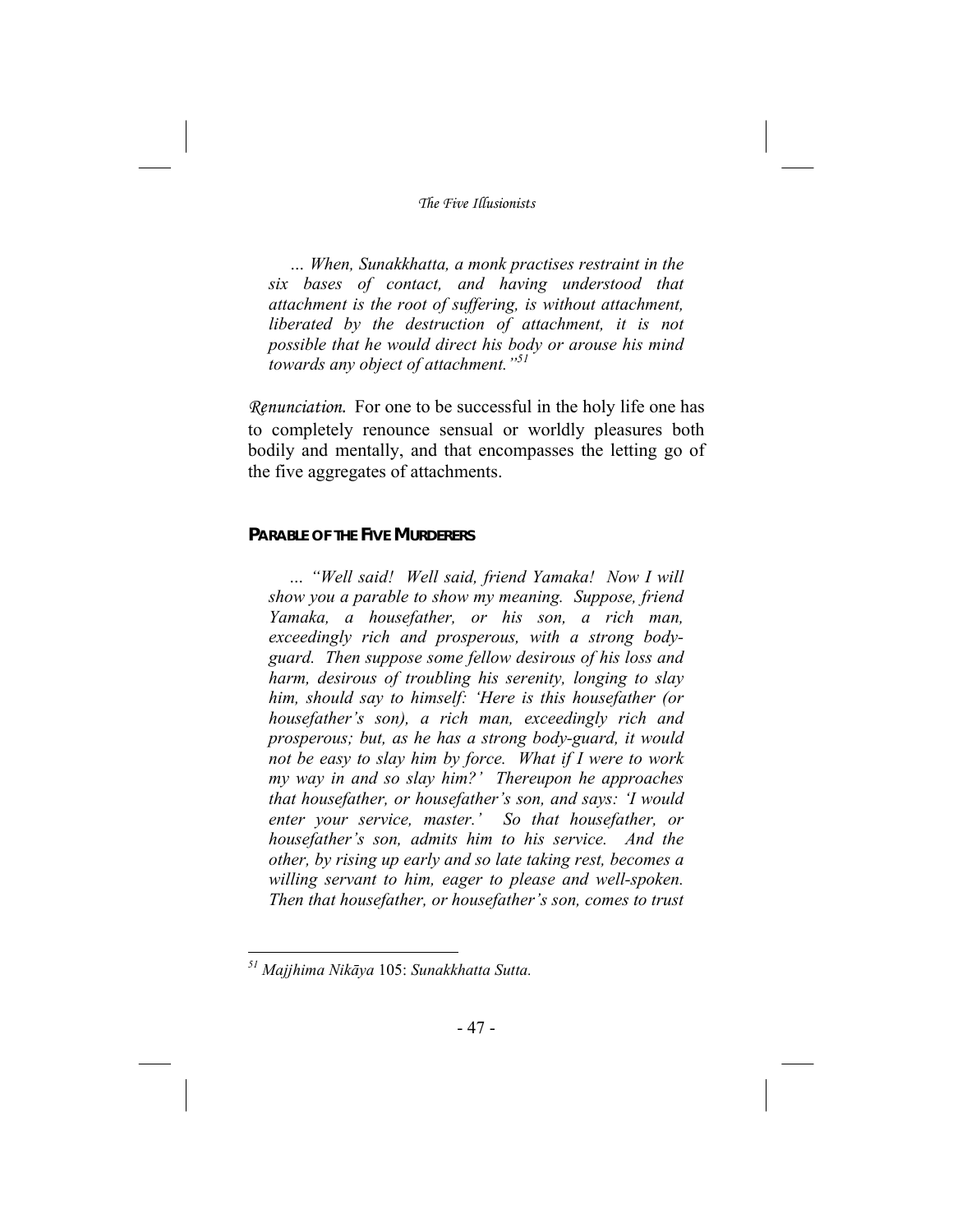*him as a friend and confidant, and thus makes a companion of him.* 

 *Now when this fellow is assured: 'This housefather, or housefather's son as it may be, is my boon companion,' then, catching him in a lonely place, he slays him with a sharp sword.* 

 *Now as to this, friend Yamaka, what think you? When that fellow went to such and such a housefather, or housefather's son, and said to him: 'I would enter your service, master.' ––– was he not even then a murderer? But, though he was a murderer, was not his master unaware of this fact, 'I have a murderer'? So also, when he entered his service, rose up early and late took rest, was a willing servant to him, eager to please and speaking affectionately, was he not even then a murderer, though his master knew it not?"* 

*"He was, friend,"* 

*"Even so friend, the untaught ordinary person who discerns not those who are Ariyans; who is unskilled in the Ariyan Dhamma, untrained in the Ariyan Dhamma; who discerns not the True Men, who is unskilled in the Dhamma of the True Men, untrained in the Dhamma of the True Men, ––– such a one regards body as the self, or body as belonging to the self, or body as being in the self, or the self as being in the body. Likewise with regard to feeling, perception, volition and consciousness… he understands not the impermanent body as it really is, that it is impermanent. Of the impermanent feeling he understands not, as it really is, that it is impermanent. Of the impermanent perception, of the impermanent volition... of the impermanent consciousness, understands not, as it really is, that it is impermanent.* 

*Of the painful body he understands not… that it is painful. And so also of feeling, perception, volition, consciousness.*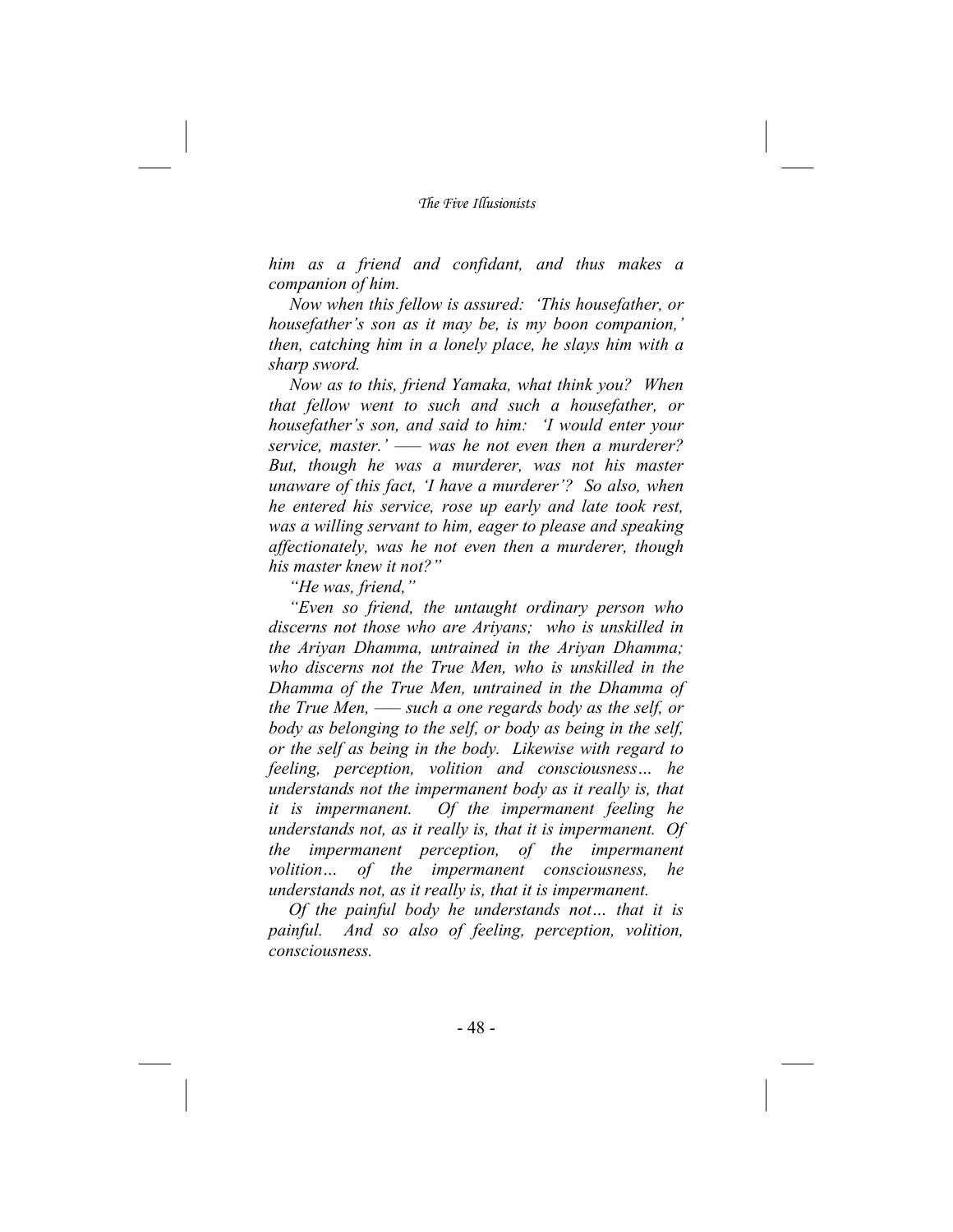*Of the selfless body he understands not, as it really is, that it is not-self… and so of feeling, perception, volition, consciousness.* 

*Of the compounded body he understands not, as it really is, that it is a compound… and so of the other factors.* 

*Of the murderous body he understands not, as it really is, that it is murderous… and so of the other factors.* 

*He approaches a body, lays hold of it, and is assured: 'It is my self.' He approaches feeling, approaches perception, volition, consciousness, lays hold of it and is assured: 'It is my self.' Thus the five grasping-groups are approached and laid hold of by him, and they turn to his loss and suffering for many a long day.* 

*But the well-taught Ariyan disciple who discerns those that are Ariyans… who is well trained in the Dhamma of the True Men… regards not the body as the self, nor the body as belonging to the self, nor the body as being in the self, nor self as being in the body. He regards not feeling, perception, volition, and consciousness in this way.* 

*He regards the impermanent body, as it really is, as impermanent; and so does he regard the other factors… as impermanent.* 

*He regards the painful body, the painful feeling, perception, volition, and consciousness, as painful, as they really are.* 

*He regards the selfless body as it really is, as not-self. So also of feeling, perception, volition and consciousness.* 

*He regards the compounded body as it really is, as a compound. So also of the other factors.* 

*He regards the murderous body as it really is, as murderous. So also does he regard the other factors, as murderous.* 

*He approaches not a body, lays not hold of a body, is not assured, 'I have a self,' He approaches not feeling,*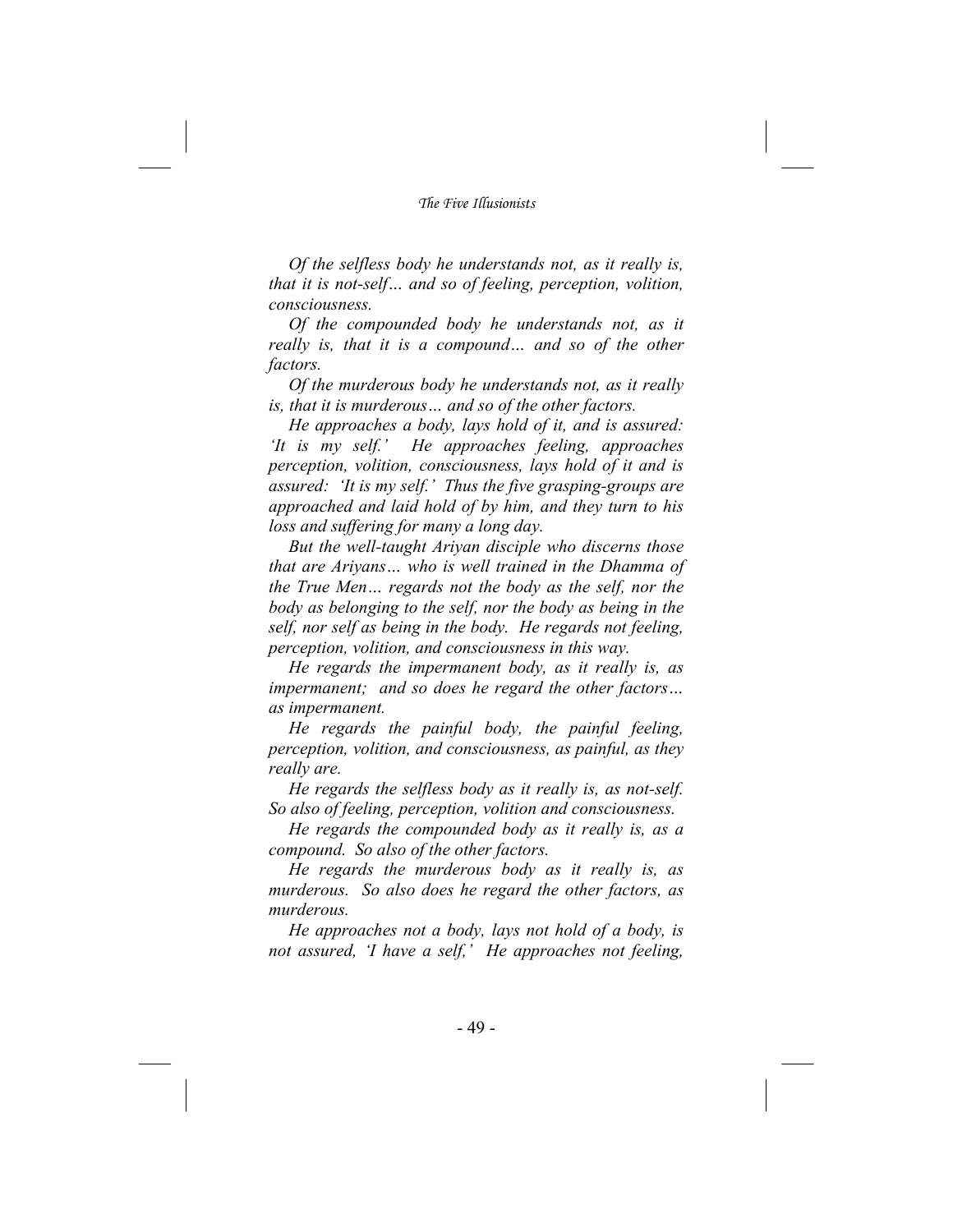*perception and the other factors, lays not hold of them, is not assured 'I have a self.'* 

*Thus the five groups based on grasping are not approached, not laid hold of by him, and so they turn to his bliss and pleasure for many a long day."* 

*"Even so, happy, friend S*z*riputta, are those venerable ones who have such co-mates as you in the holy life, so compassionate, so anxious for their welfare, such teachers, such expounders! And now that I have heard this Dhamma-teaching from the venerable S*z*riputta, my heart is released from the* z*savas without any grasping."* 

*So spoke the venerable S*z*riputta, and the venerable Yamaka rejoiced thereat and welcomed the words of the venerable S*z*riputta.<sup>52</sup>*

*Deceived lifetime after lifetime.* The message of this parable is that the five aggregates *–––* which we take to be 'I' and 'mine,' and which we cherish, guard, protect, and fight to safeguard, lifetime after lifetime, as the most precious thing in the whole universe *–––* are actually our murderers, our worst enemies, that which have deceived us… the Five Illusionists!

<sup>52</sup> *Sa*1*yutta Nikāya* 22.85: *Yamaka.*